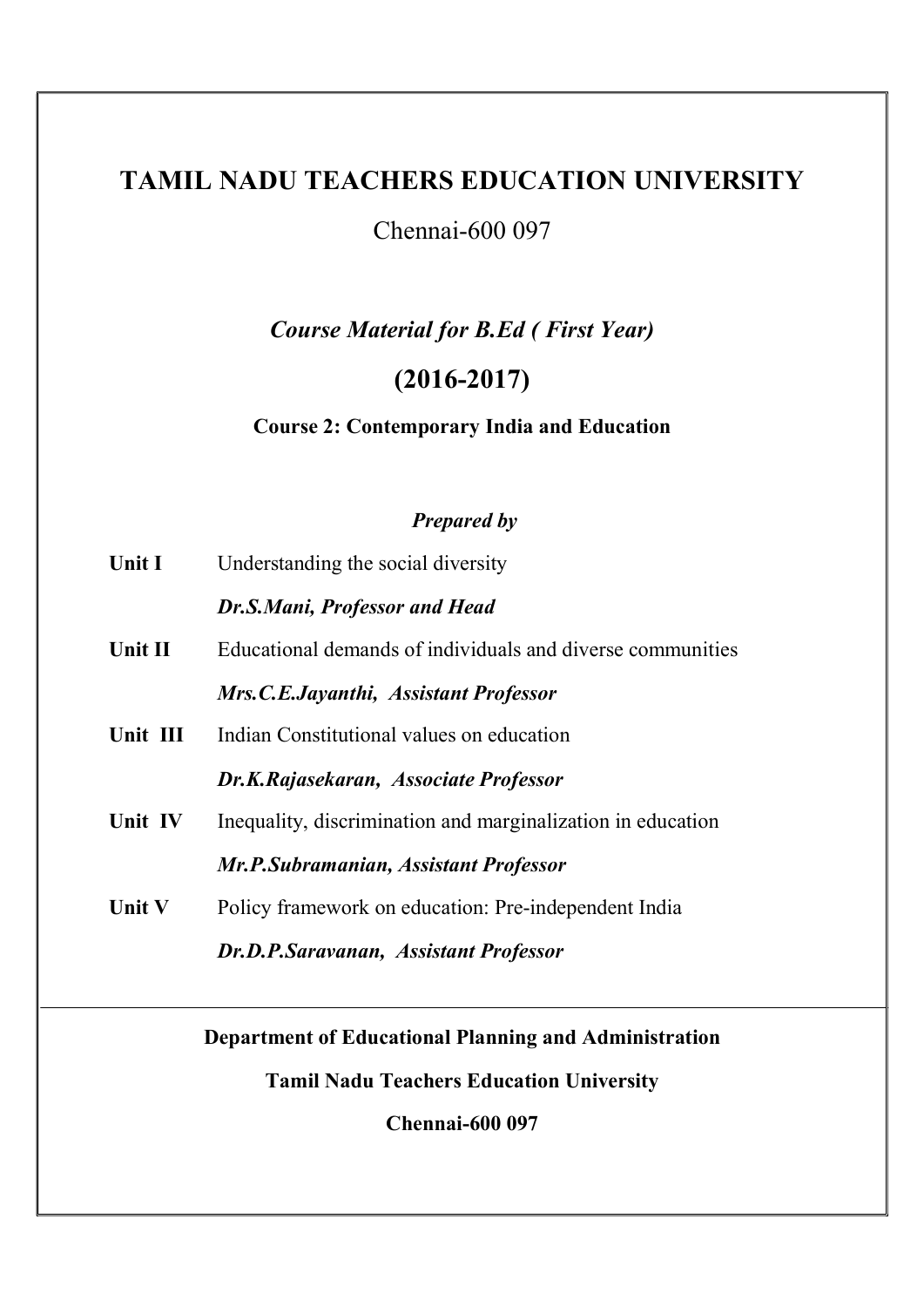## B. Ed (2016-2017 Batch) FIRST YEAR

#### COURSE 2: CONTEMPORARY INDIA AND EDUCATION

## Unit - I Understanding the Social Diversity

#### Objectives:

After the completion of the unit, the learners will be able to:

- 1. explain the concept of social diversity.
- 2. describe the different levels of social diversity.
- 3. analyse the causes of social diversity.
- 4. Identify the need of education for understanding social diversity.

#### Introduction

 India is a large country with different geo-political conditions in different parts of the country. This has brought differences in social evolution of the groups living in different parts of the country. Apart from the geo-political diversity, interactions with foreigners due to invasions, trade and missionary activities have also led to foreign influences and social groups coming to India. All these have impacted the Indian society in one way or the other. The social diversity is one among them.

 India is a country of social diversity. To maintain harmony among all sections of the society, the Constitution of India has adopted federal political structure. The democracy of the country also helps in maintaining social unity. Three kinds of social differences need special attention namely: Gender, Religion and Castes. Some of the Fundamental Rights are enshrined in the Constitution with this purpose only. The Directive Principles of State Policies also help in maintaining the social fabric of India. Sometimes the political manifestations of these identities do create problems, but the constitution meets these challenges successfully.

#### Social Diversity: Meaning

Social diversity is the diverse factors surrounding our society such as race, culture, religion, age and disabilities. Diversity is differences in racial and ethnic, socio-economic, geographic, and academic/professional backgrounds. These can be along the dimensions of race,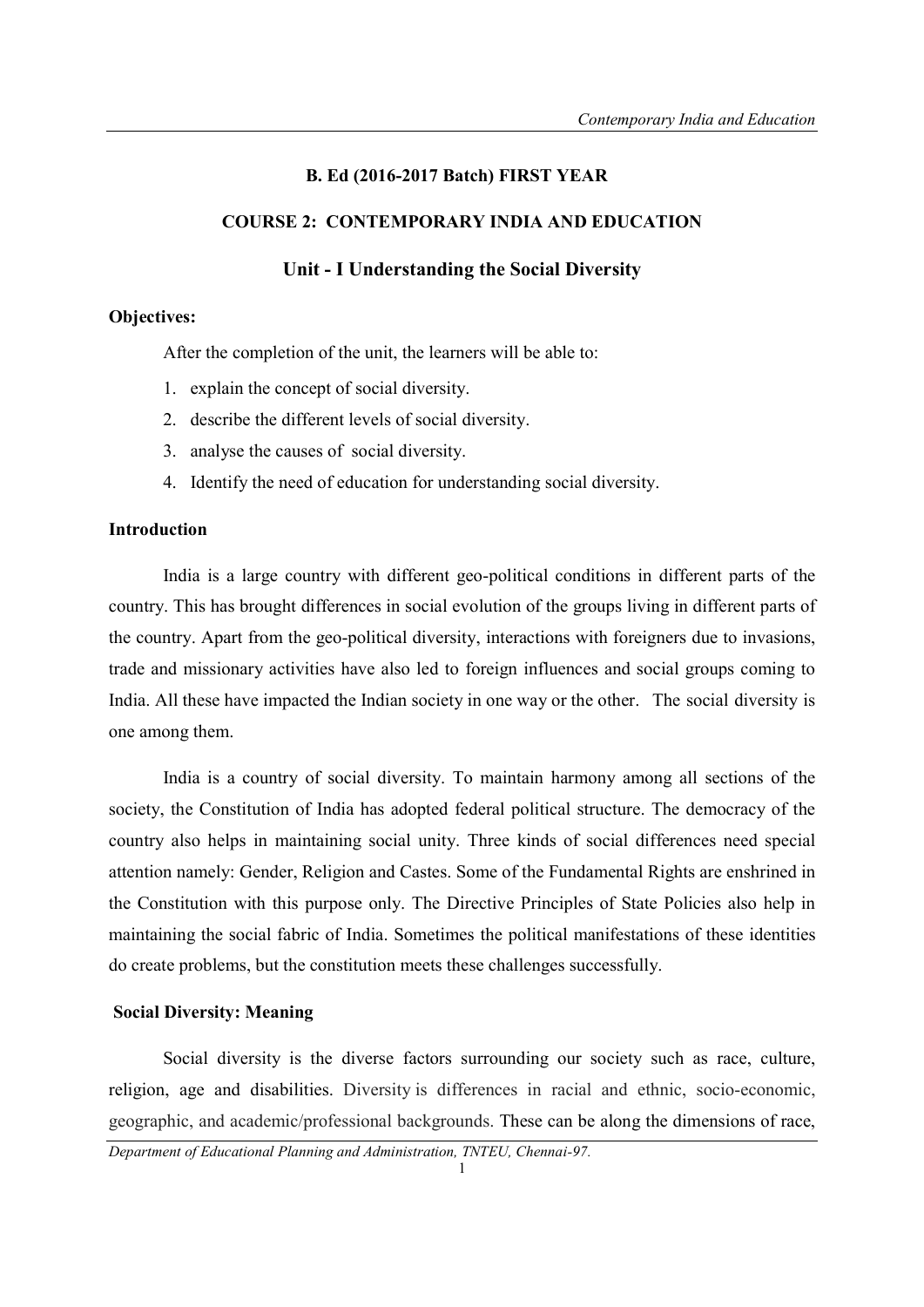ethnicity, gender, sexual orientation, socio-economic status, age, physical abilities, religious beliefs, political beliefs, or other ideologies. Social diversity centers on three universal human realities. Firstly, that each individual is unique. Secondly, that individuals and their societies are inter-related and inter-dependent. Thirdly, that societies and cultures are dynamic: change may be rapid or gradual, but will always affect different members of society in ways that reflect differences in power and status.

## Social Diversity: Definition

 Diversification is a principle that maintains how individual develop into quite different people so that they can peacefully occupy different positions within the environment. A broad definition of diversity ranges from personality and work style to all of the visible dimensions of diversity such as race, age, ethnicity or gender, to secondary influences such as religion, socio economics and education, to work diversities such as management and union, functional level and classification or proximity/distance to headquarters.

### Levels of Social Diversity

The levels of social diversity are:

- 1) Individual diversity,
- 2) Regional diversity,
- 3) Linguistic diversity,
- 4) Religious diversity and,
- 5) Caste and tribes diversity.

## 1. Individual Diversity

 Becoming culturally competent, diverse and inclusive involves knowledge, attitudes, and skills that may seem overwhelming for any individual to achieve. It is important to remain aware that cultural groups are not homogeneous in beliefs and practices. Below is a list of some suggestions to consider: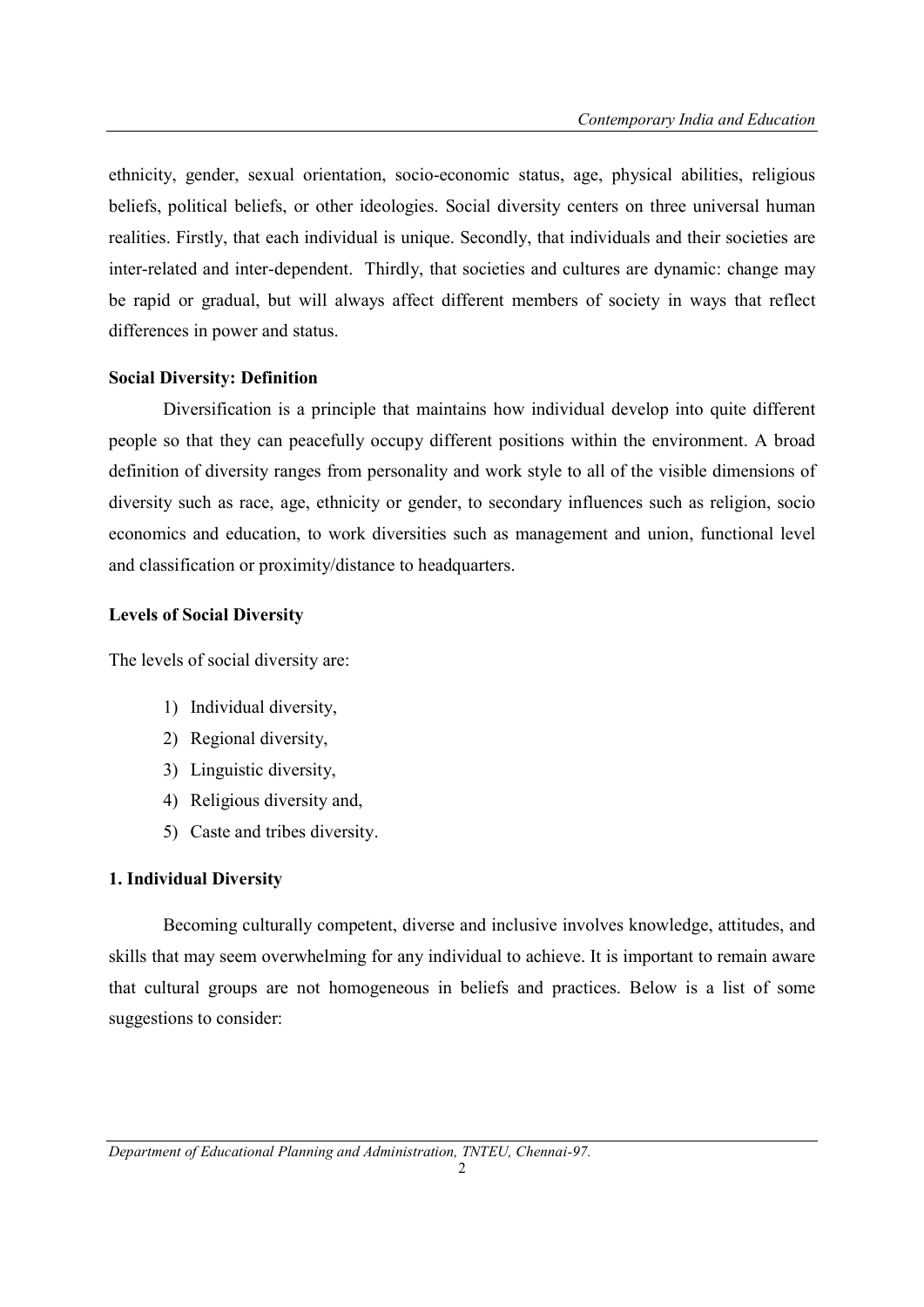## 2. Regional Diversity

 The word 'regional' means any element belongs to a particular region, and the feeling related to the people belonging to the particular region is known as 'Regionalism'. The term regionalism has two connotations: In the positive sense, it is a political attribute associated with people's love for their region, culture, language, etc. with a view to maintain their independent identity. In the negative sense, it implies excessive attachment to one's region in preference to the country, or the state. While positive regionalism is a welcome thing in so far maintaining as it encourages the people to develop a sense of brotherhood and commonness on the basis of common language, religion or historical background. The negative sense regionalism is a great threat to the unity and integrity of the country.

#### Causes of Regional Diversity

(i) Geographical Causes: There is a vast difference between food habits, language, culture, customs, dress, life style of people belonging to different states. This diversity is reflected in the state-wise division and within the states.

(ii) Historical Causes: The we-feeling was shattered due to some historical causes. Many states in India had serious conflicts in the past with each other. These conflicts had created bitterness among them, therefore they cannot meet with each other with open heart and open mind.

(iii) Political Causes: In different regions some people have demanded for the formation of regional government and this trend of thinking has been inspired by regional interest and the aim of gaining power.

(iv) Psychological Causes: It is wish of the most of the people that the progress and the achievement of their region should be the maximum. The idea in itself is neither bad nor deniable, but when they disregard the nation's interest and those of the region for the attainment of this objective then these feelings can be classified under regionalism.

(v) Social Causes: In a country like India, marriages are preferred with the person of the same regional background. Due to this, people belonging to one region avoid marriages in other regions.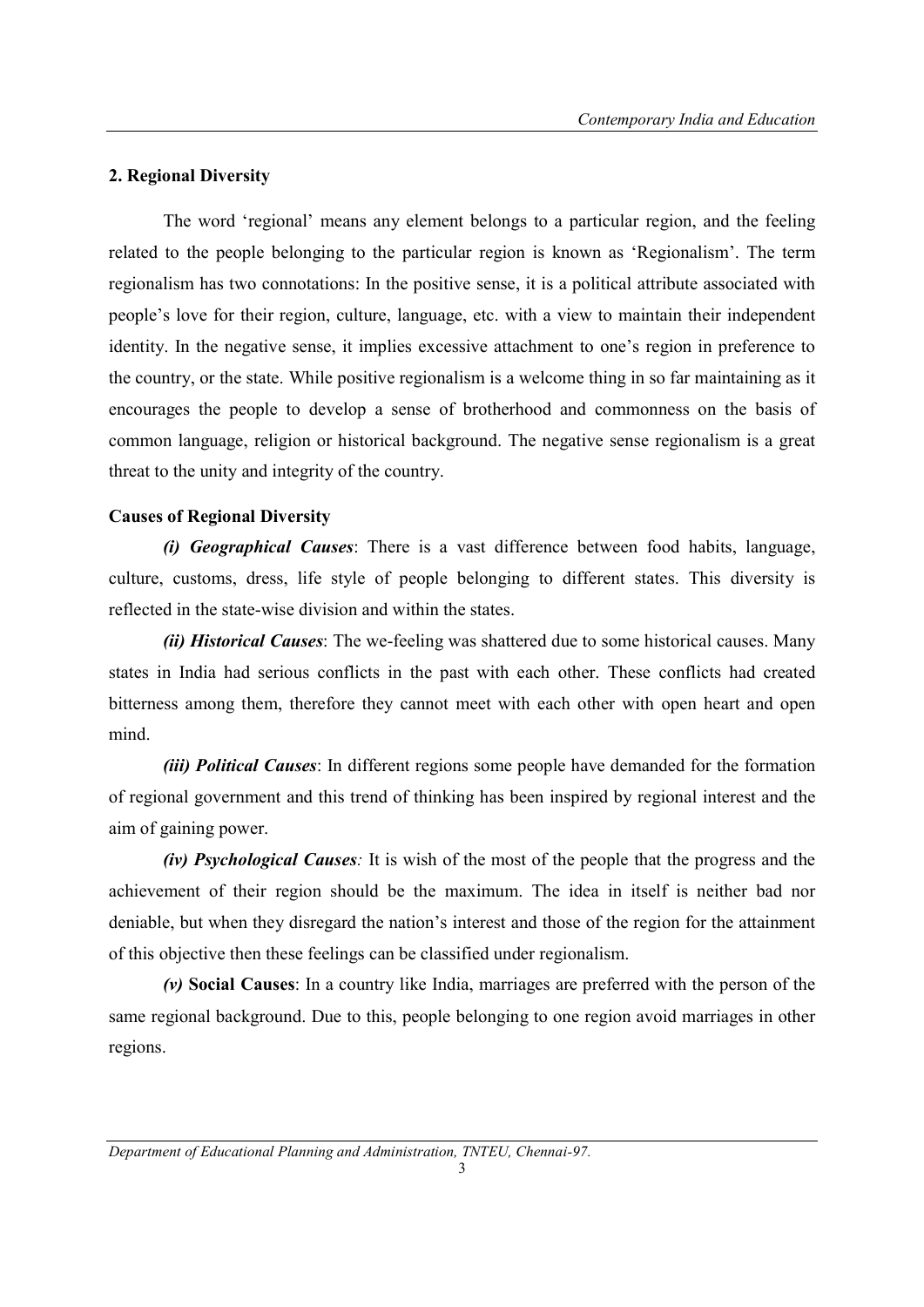(vi) Economic Causes: Due to economic problems such as lack of resources, unemployment etc. of a particular region people from those regions often migrates to comparatively stable economic region.

### Role of Education in Eliminating Regionalism

The following educational programmes may be of useful to reduce the feeling of regionalism among people.

- (i) Encouragement of travel and communication
- (ii) Propagating National History
- (iii) Prevention of influence of regional political parties in education
- (iv) Purposive teaching of History of Literature, not only English, Hindi and the regional language must be included but other languages must also be made familiar.

### 3. Linguistic Diversity

 Linguism is a division among members of a society on the basis of when India got the independence, it was decided that English should continue as official language along with Hindi for a period of 15 years. But English has continued to remain till today an associated official language mainly because of the revolt by the South Indian states against the compulsory learning of Hindi as official and national language.

## Causes of Linguism

 There are many causes at the root of linguism in our country. The major causes are the following.

(i) Psychological Causes: People of a particular region are attached to the regional language which is their mother tongue. Hence they are not coming forward to learn another Indian language

(ii) Historical Causes: India had been invaded by numerous foreign countries. For example, French people invaded our country and established their supremacy in Pondicherry, simultaneously the Portuguese in Goa. Mughals brought Persian language to India. British spread English language all over India. As a result, Indian languages became subordinated to these languages. This gave birth to linguism as people from different regions promoted their own regional language in their states.

(iii) Geographical Causes: Every language has its own literature. This literature is influenced everywhere by local geographical conditions such as plains, mountains, local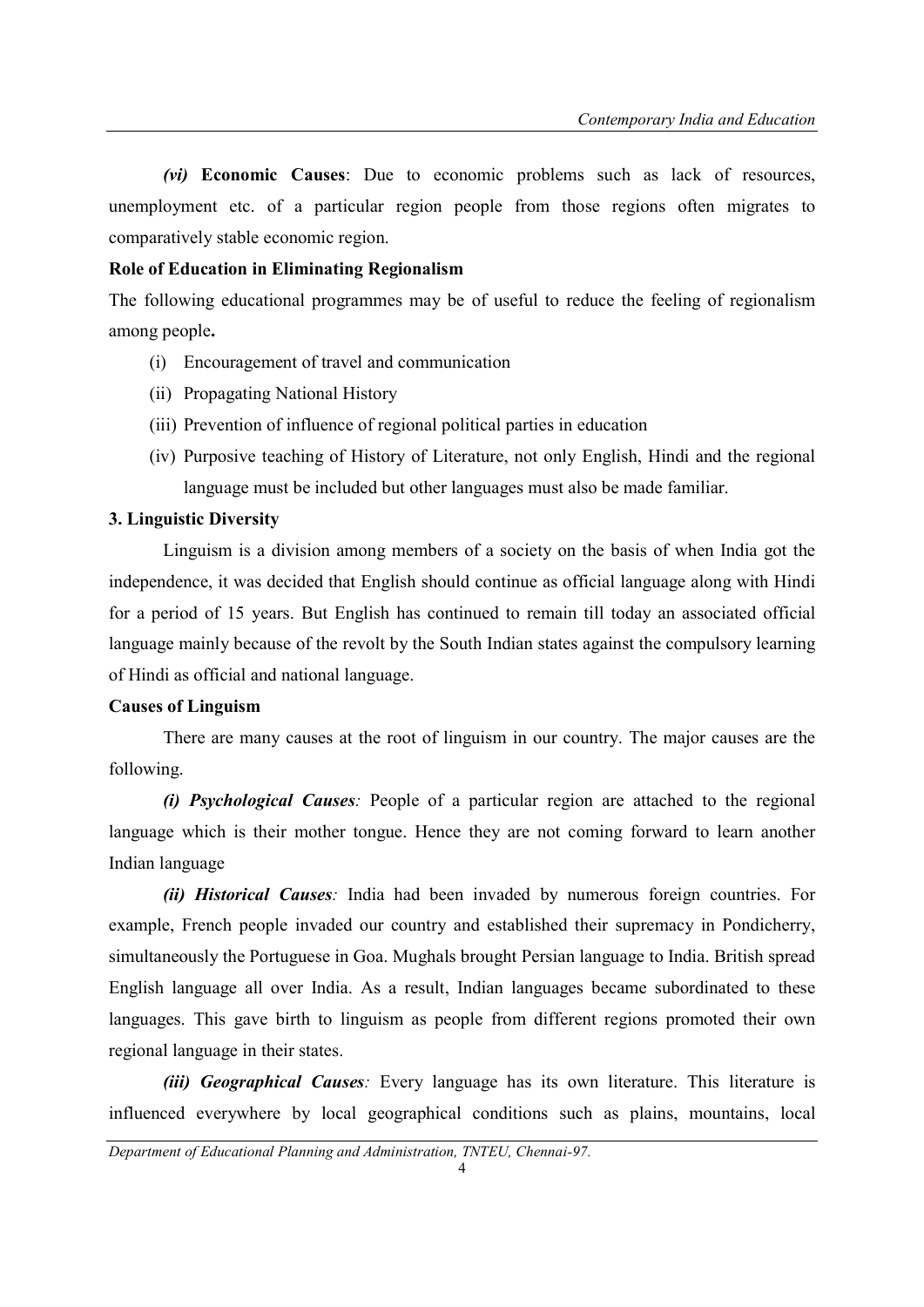vegetation and local culture. It reflects the life of the people who speak the language. Hence an individual does not willingly accept it if the language of another region is forced on her him.

(iv) Economic Causes: There are some economic causes that also inspire linguism. Some languages are financially assisted by the government for their progress but people speaking other languages are deprived of this benefit.

(v) Political Causes: Linguism is also inspired by the political interest and aspiration of different politicians and political groups. During elections in order to win votes many communal political parties raise the language issue to instigate their people and win their votes.

(*vi*) Social Causes: Linguism is encouraged by some social factors. The language that is adopted by the society is respected. On the contrary the languages that caters to contradictory presumptions are objected, this leads to linguism.

## 4. Religious Diversity

 India has no state religion, it is a secular state. India is the land where almost all the major religions of the world are practiced. Nevertheless the religious diversity has been a major source of disunity and disharmony in the country. This is because, in India religious affiliation appears to be overemphasized and many a time people seem to forget the national unity and express their loyalty more towards their own religion.

 The glaring example of such feeling is the partition of our country due to the development of the two nation theory. But the matter has not ended there. The communal feeling among different religious groups still persists in our country. Among the major religions in India are: Hinduism, Islam, Christianity, Sikhism, Buddhism and Jainism.

#### 5. Caste Diversity

India is a country of castes. Caste refers to a hereditary, endogamous status group practicing a specific traditional occupation. It is surprising to know that there are more than 3,000 castes in India. These are hierarchically graded in different ways in different regions. It may also be noted that the practice of caste system is not confined to Hindus alone. It is also found among the Muslims, Christians, Sikhs as well as other communities. We have heard of the hierarchy of Shaikh, Saiyed, Mughal, Pathan among the Muslims, Furthermore, there are castes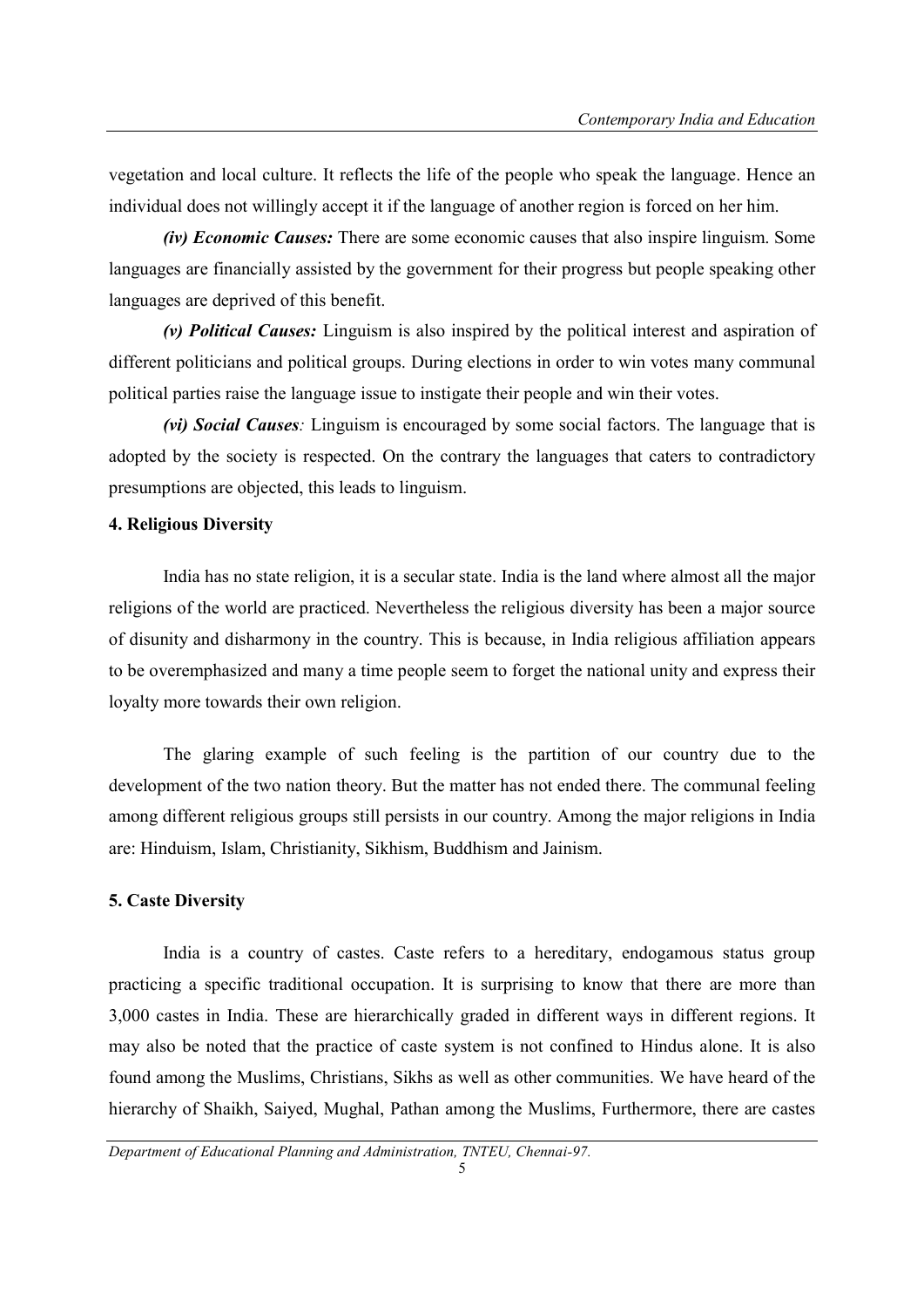like Teli (oil pressure), Dhobi (washerman), Darjee (tailor), etc among the Muslims. Similarly, caste consciousness among the Christians in India is not unknown. Since a vast majority of Christians in India were converted from Hindu fold, the converts have carried the caste system into Christianity. Among the Sikhs there are many castes including Jat Sikh and Majahabi Sikh (lower castes). In view of this we can well imagine the extent of caste diversity in India. In addition to the above described major forms of diversity, we have diversity in India, there are many other based on settlement pattern like tribal, rural, urban and marriage pattern along religious and regional lines and so on.

#### 6. Tribal Diversity

 Indian tribal culture speaks volumes about the diversity of the country. 'Unity in diversity' is one of the most spectacular features amongst the population of India. Among the diversified population, a significant portion comprises the tribal people, the aboriginal inhabitants of the primeval land. Tribal culture of India, their traditions and practices interpenetrate almost all the aspects of Indian culture and civilization.

 The different tribes in India if ever counted can move up to a mind boggling number, with all their ethnicities and impressions. In India, almost a new dialect can be witnessed each new day; culture and diversification amongst the tribal can also be admired from any land direction. The tribal population is also pretty much varied and diversified. Each of the tribes is a distinctive community, either migrated from a different place or the original denizens of the land. These various tribes still inhabit the different parts, especially the seven states of the Northeastern region and almost each and every nook of the country.

#### Education for Understanding Social Diversity

Teachers today must not only be well prepared to impart a quality education but also be sensitive to meeting the needs of their students regardless of their race, color, creed, or national origin. It is important for the teacher to understand, believe, and practice the ideas of teacher efficacy, intentionality, educational psychology and pedagogy. An effective teacher should take into account the intellectual, social and cultural characteristics of each student being taught.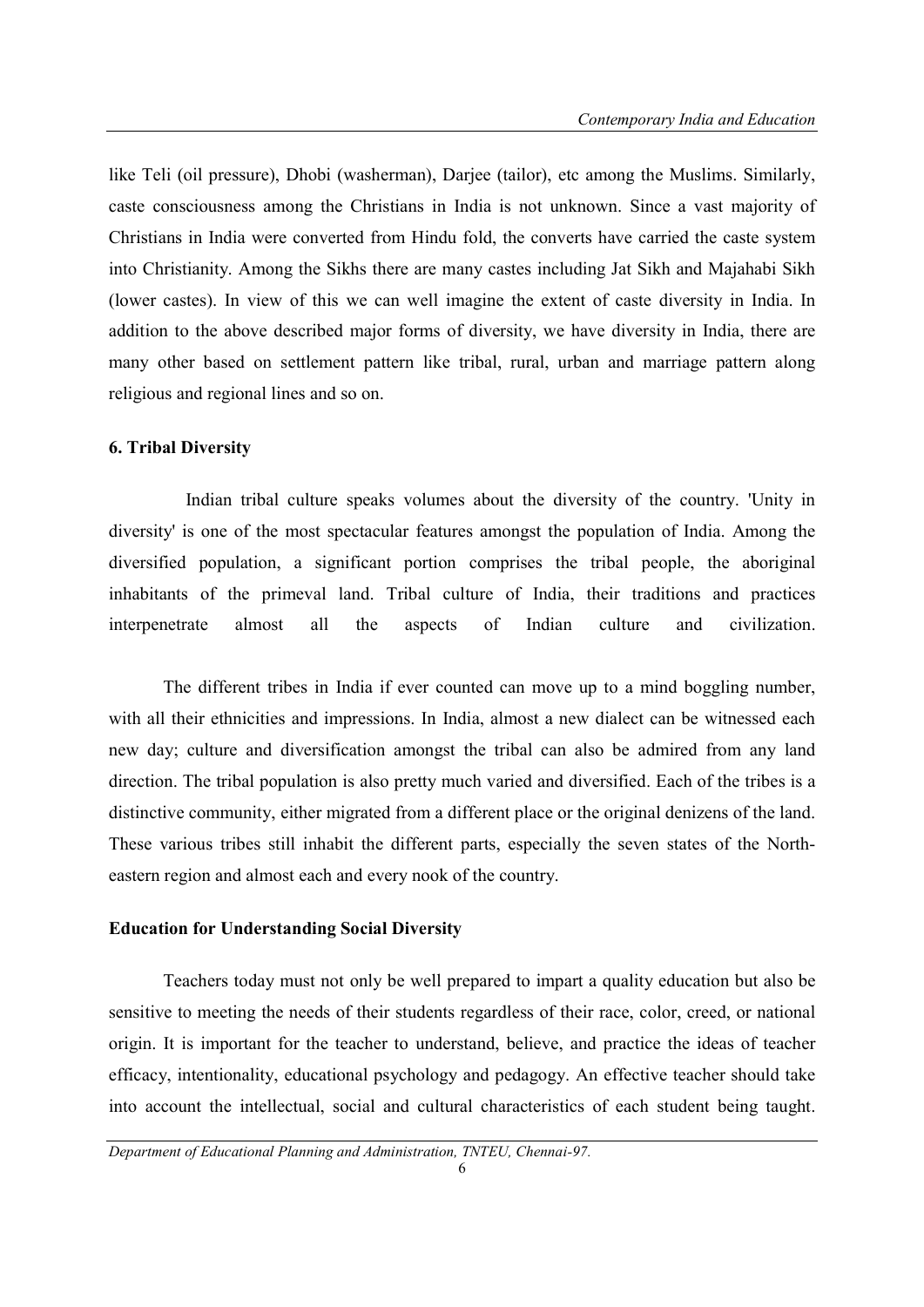Remaining cognizant of the fact that each child is different and has different learning styles a teacher in a diverse world is enthusiastic about their responsibility to teach all students in the most effective way. Whatever the learning style: visual, kinesthetic, auditory, etc, the teachers who practice intentionality and believe in teacher efficacy plan the outcomes they want to achieve while having the power or belief in producing the desired result.

 Because of different styles and beliefs there are many facets of diversity in our world today. Each facet is worthy of our respect and understanding. In order to be successful teachers we need to step back and look inside ourselves. Once teachers understand the differences in students' styles, beliefs, and abilities they must create curriculum that is responsive to the needs of each student. By incorporating examples of multicultural materials, visual aids, and topics that encourage students to explore different racial and cultural perspectives teachers show sensitivity to the cultural value of each student therefore connecting with the students. Educators must understand that the cultural backgrounds and experiences of their students must be respected and reflected in all aspects of the education process.

 It is not only enough to understand and work toward the success of all diverse students, an effective teacher must prevent harassment and racism in the classroom. Inappropriate or offensive remarks must be dealt with quickly and decisively. Since all students are diverse racist, sexist or other abusive comments are bound to occur. Teachers need to create an environment which radiates warmth and friendliness. It is important to help diverse students merge into the mainstream without jeopardizing the quality of education to all students. Connecting with your students and letting them share their cultural identity not only assists students to understand other cultures, it helps embed the individuals' culture into their daily life.

#### Conclusion

Diversity, that is, a mix of human backgrounds, races or genders, is an important means of promoting mutual understanding and tolerance. The nature of its importance partly depends on the setting. Diversity as a wide component is a tricky thing to use and understand because it has both negative and positive effects on society such as education, violence and employment. People have to dig deep to figure out what exactly the effect will be in the end and be patient to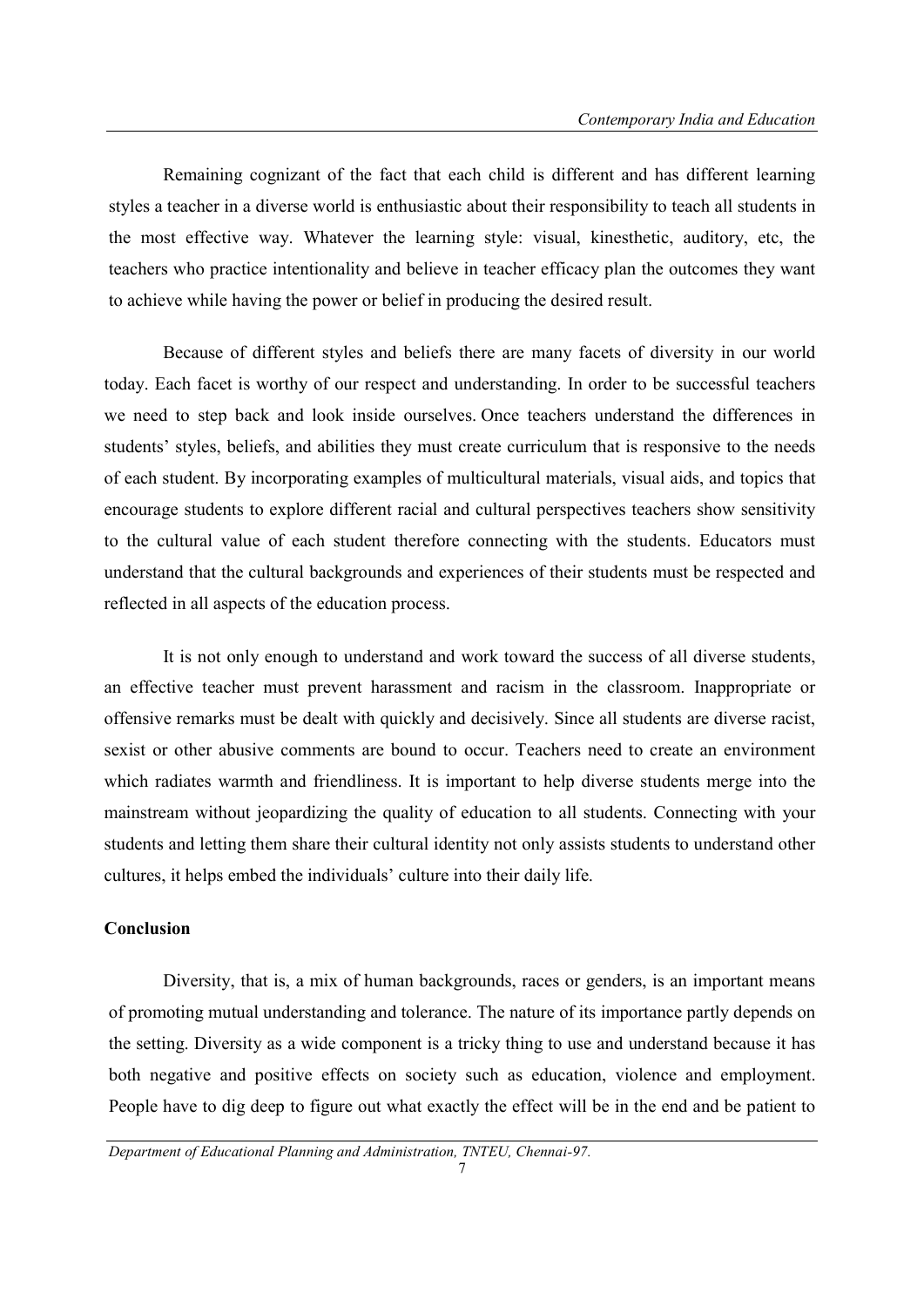wait and see. In an educational context, diversity within schools or universities can enrich the learning process, enabling students to draw on their peers' much wider and more varied experiences. It also necessary to prepare students for the diverse society they participate in beyond the campus.

## Questions for Discussion and Reflection:

- 1. Describe the different levels of social diversity in India.
- 2. Discuss the causes of regional diversity and how it affects the solidarity of our country
- 3. Explain the need for education to eliminate the social diversity in India.

## References:

- 1. Aggarwal, J.C. (2000). Theory and principles of education: Philosophical and sociological bases of education. New Delhi: Vikas Publishing House.
- 2. Castells, M. (2011). The rise of the network society: The information age: Economy, society, and culture (Vol. I, II & III). John Wiley & Sons.
- 3. Ghosh, S.C. (2007). History of education in India. The University of Michigan: Rawat Publications.
- 4. https://www.reference.com/world-view/diversity-important-32cd76d567ddff1c#
- 5. http://www.teenink.com/opinion/environment/article/465407/The-Importance-and-Benefits-of-Diversity/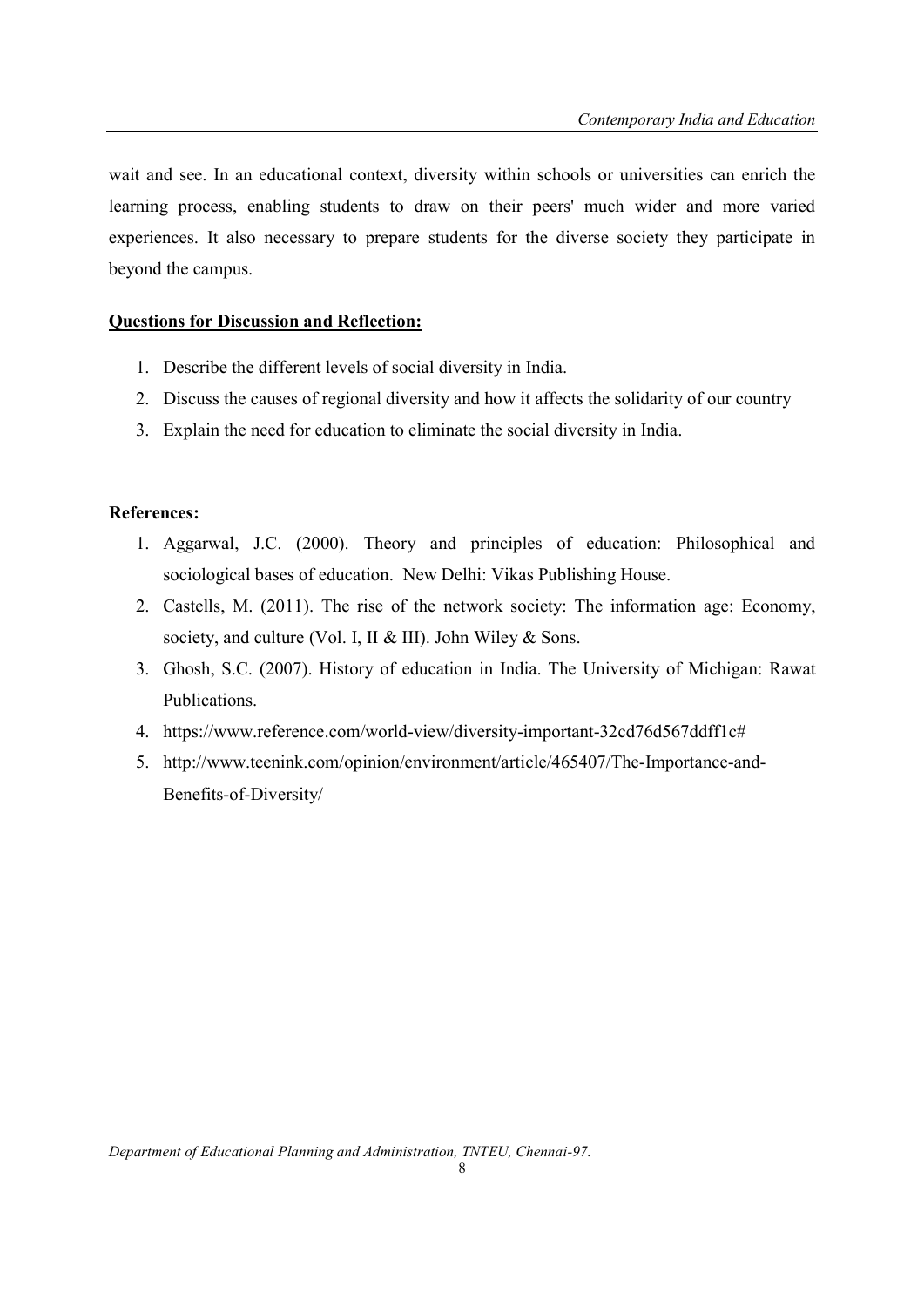## Unit-II: Educational Demands of Individuals and Diverse Communities

## Objectives:

After the completion of the unit, the learners will be able to:

- 1. identify the educational demands of individuals and diverse communities of India.
- 2. describe the need for universalization of elementary education in India.
- 3. list the objectives of SSA, RMSA and RUSA.
- 4. analyse the challenges in achieving universalization of elementary and secondary education.
- 5. distinguish the concept of integrated education for reclusive education.

## Introduction

 Education is the basic requirement for success of democracy and progress of a country. Universalization of primary education is a provision to provide free educational opportunities to all children of the society irrespective of caste, creed and sex.

 Since independence many steps have been taken and different commissions and committees have given suggestions to achieve universalization of Primary Education. But it is still far from the hope and the national target. Universalization of Elementary Education (UEE) has been accepted as a national goal in India. Central and State governments are taking much efforts to achieve this goal.

## Universalization of Elementary Education in India

Article 45 of the Indian Constitution directed that "The State shall endeavor to provide within a period of ten years from the commencement of this constitution for free and compulsory education for all children until they complete the age of fourteen years."

Universalization of Elementary Education implies the following five aspects:

- (i) Universalization of provision,
- (ii) Universalization of enrolment ,

Department of Educational Planning and Administration, TNTEU, Chennai-97.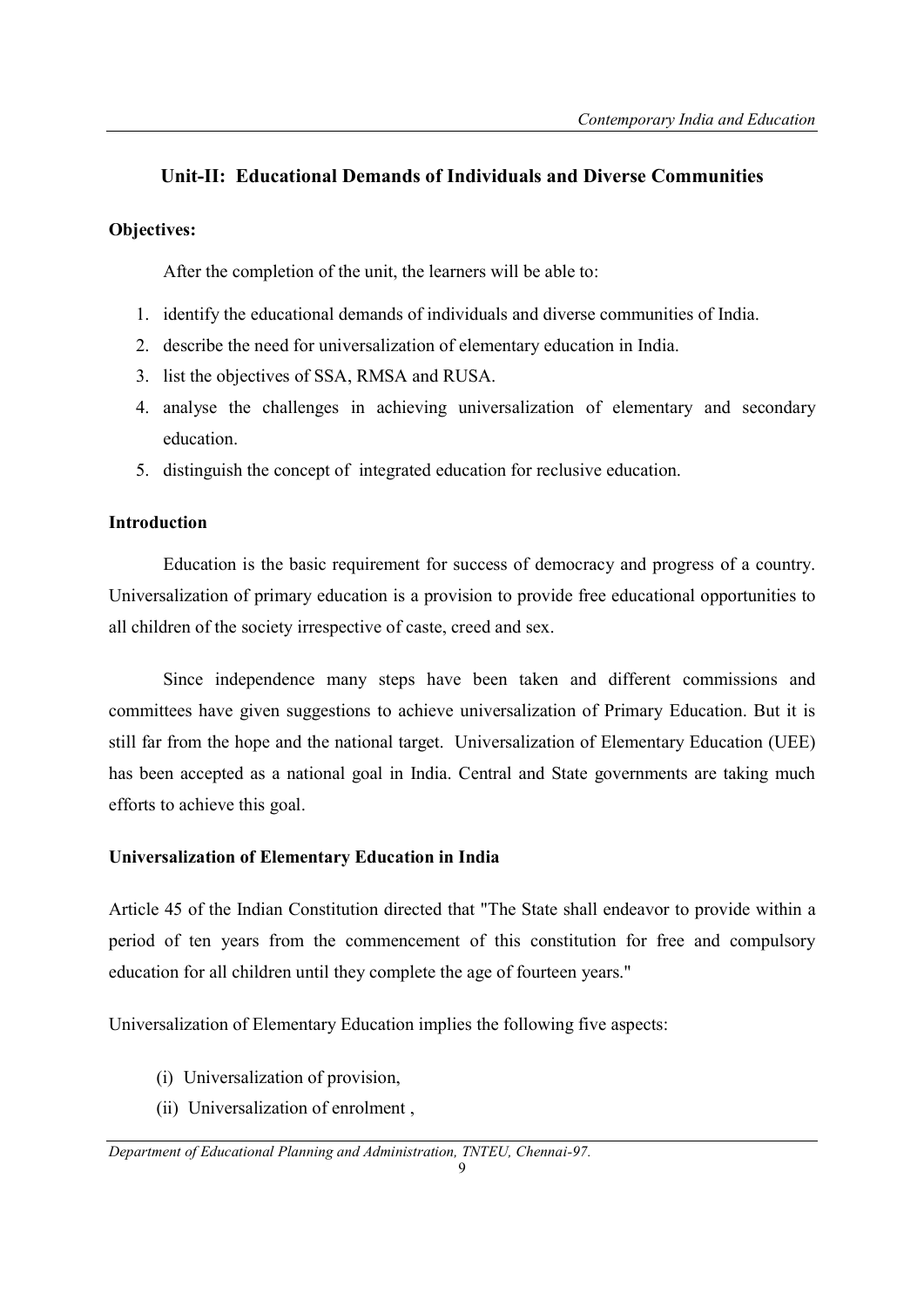- (iii) Universalization of retention,
- (iv) Universalization of participation, and
- (v) Universalization of achievement,

#### (i) Universalization of Provision

 This implies that adequate school facilities should be provided to all children between age group 6 to 14 in the country. It means that primary schools should be set up within 1 km from the habitation of the child. It needs to open a large number of schools throughout the country.

## (ii) Universalization of Enrolment

 After making provision for children, next thing is to see how to enroll all the students in primary schools who attain educable age. The Government has decided to enroll all children of the age group 6-14 in primary schools. All adequate and fruitful steps are being launched to bring all children from every nook and corner of the country to the arena of school. The New Education Policy (1986) assures to enroll all children up to age level 14 and achievement of Universalisation of Elementary Education (UEE) by 2015 through "Education for All".

## (iii) Universalization of Retention

 Simply enrolling of children in school is not enough for universalization. The success of it lies in the retention. In the School organization, children must remain in school stage till the completion of school study. But if the child leaves education before completion, the idea of universalization of primary education cannot be successful.

#### (iv) Universalization of Participation

 For Universalization of Elementary Education participation of community is quite inevitable. The community is to be mobilized to take the responsibility for identifying its own needs and to take decisive role in ensuring the implementation of the UEE programme .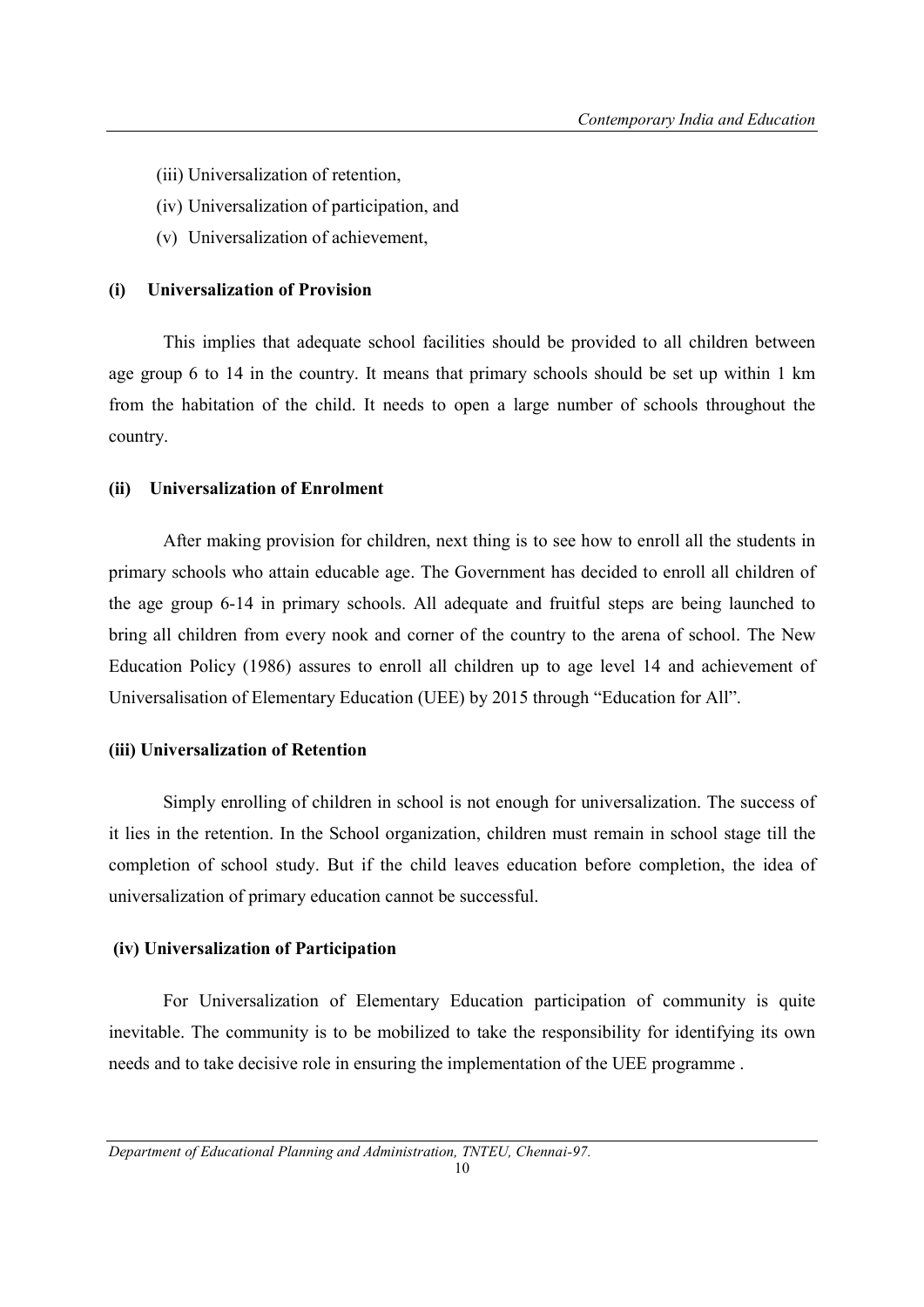For better and effective participation of educational administrative personnel, educational administration needs decentralization. As a result, the administrative people related to primary education will be accountable to the local community and in turn, community will extend its helping hand for UEE through both formal and non-formal programmes.

#### (v) Universalization of Achievement

 For success of UEE, achievement of learners is to be ascertained. The strategy is to lay down learning outcomes from learners at the elementary level. The outcome of the education is to be based of minimum level of learning (MLL) common to both formal and non-formal programme. For assessing achievement of MLL, continuous comprehensive evaluation of students' learning is to be emphasized. This will help to achieve UEE through "Education for All" (EFA) by 2015.

#### Programmes to achieve Universalisation of Education

#### (A) Sarva Shiksha Abhiyan (SSA)

 SSA has been operational launched with an aim of achieving the objective of universal primary education during 2000-2001. The expenditure on the programme was shared by the Central Government and State Governments. Sarva Shiksha Abiyan means "Education for All". SSA is an effort to universalise elementary education by community-ownership of the school system.

 It aims at changing the current school system in order to improve the quality of the education provided in the country. The SSA programme is also an effort to provide an equal opportunity for children to grow and develop knowledge and skills through community-owned quality education system. It considers itself an opportunity for promoting social justice through basic education. It aims at successfully involving Panchayat Raj Institutions, School Management Committees, Village and Urban Slum Level Education Committees, Parents' Teachers' Associations, Mother-Teacher Associations, Tribal Autonomous Councils and other local level organisations in the administration of elementary schools. It aims at achieving an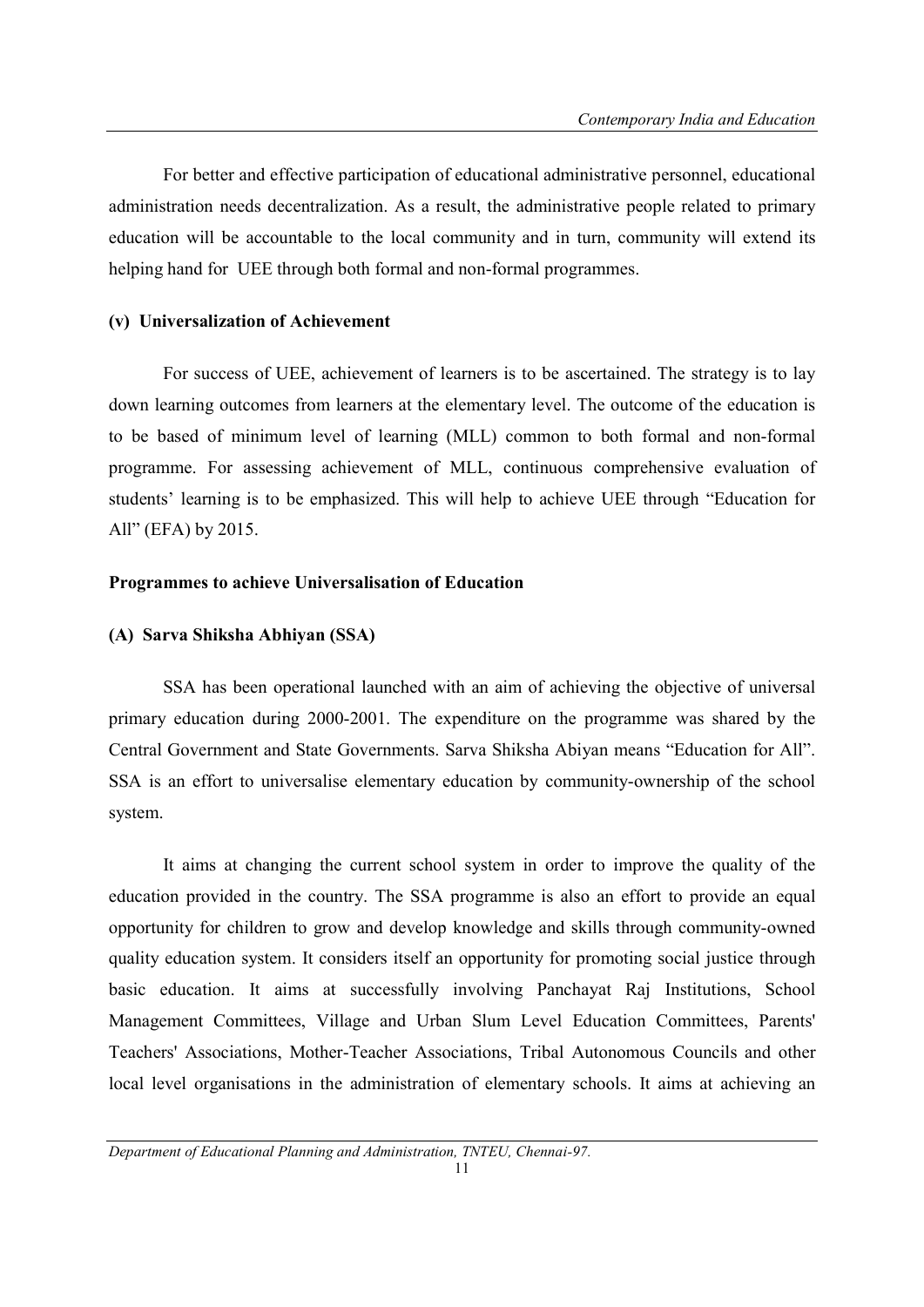efficient partnership between central, state and local governments, while still proving the state with the autonomy of developing its own mission in regard to elementary education.

 The main mission of SSA is to provide "useful and relevant elementary education for all children in the 6 to 14 age group by 2010". SSA means to remove all social, regional and gender disparities in the education system through the active participation of the community.

## Main Features of SSA

- 1. Programme with a clear time frame for universal elementary education.
- 2. A response to the demand for quality basic education all over the country.
- 3. An opportunity for promoting social justice through basic education.
- 4. An expression of political will for universal elementary education across the country.
- 5. A partnership between the central, state and the local governments.
- 6. An opportunity for states to develop their own vision of elementary education.
- 7. An effort at effective involving the Panchayat Raj Institutions, School Management Committees, Village and Urban Slum Level Education Committees, Parents Teachers' Associations, Mother-Teacher Associations, Tribal Autonomous Councils and other grass root level structures in the management of elementary schools.

## Aims of SSA

- 1. To provide useful and elementary education for all children in the 6-14 age group.
- 2. To bridge social, regional and gender gaps with the active participation of community in the management of schools.
- 3. To allow children to learn about and master their natural environment in order to develop their potential both spiritually and materially.
- 4. To inculcate value-based learning, this allows children an opportunity to work for each other's well-being rather than to permit mere selfish pursuits.
- 5. To realize the importance of Early Childhood Care and Education and looks at the 6-14 age as range.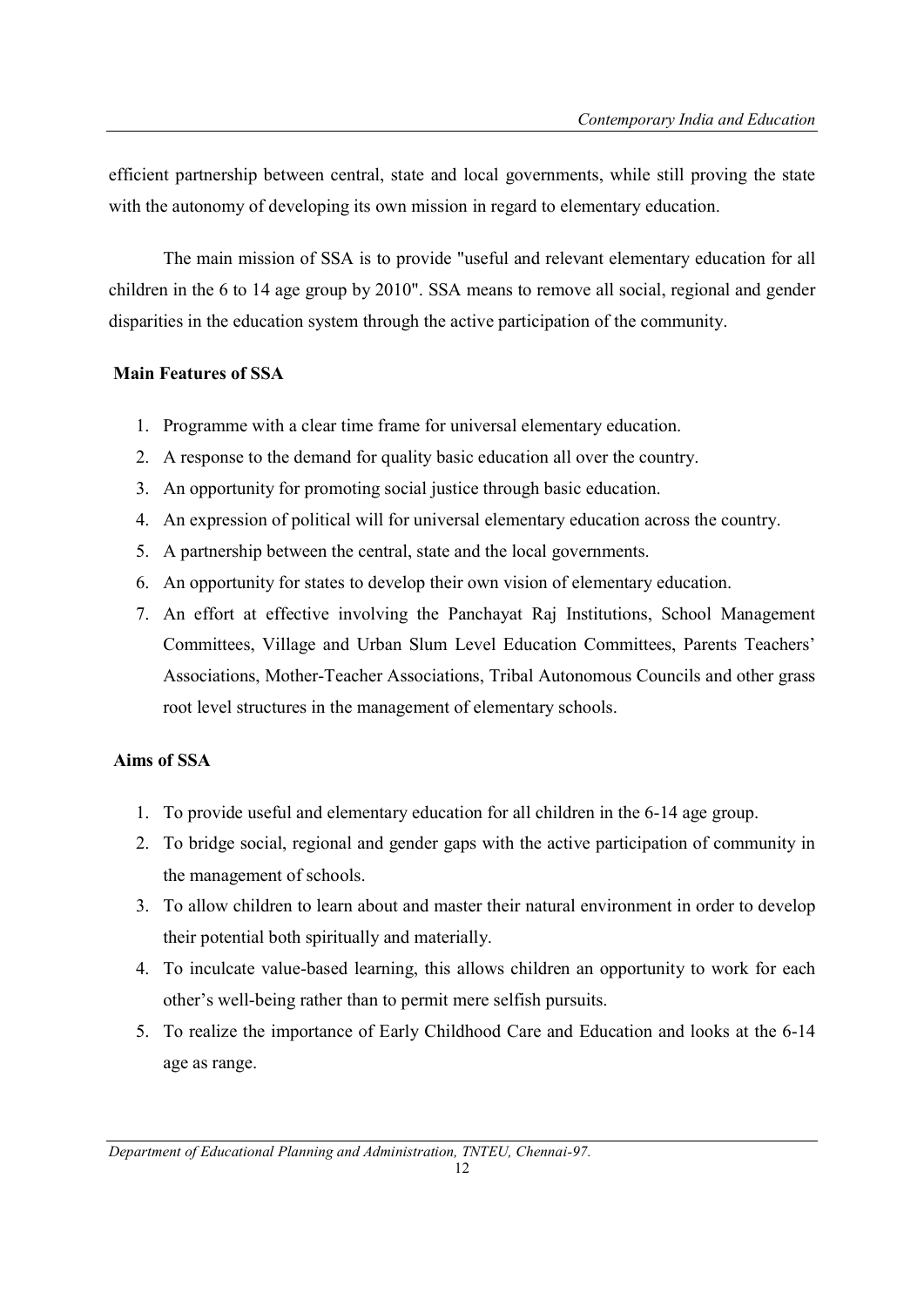## Objectives of SSA

- 1. All Children in School, Education Guarantee Centre, Alternate School, 'Back-to-School' Camp by 2003.
- 2. All children to complete five years of primary schooling by 2007.
- 3. All children to complete elementary schooling by 2010.
- 4. Focus on elementary education of satisfactory quality with emphasis on education for life.
- 5. Bridge all gender and social category gaps at primary stage by 2007 and at elementary education level by 2010.
- 6. Universal retention by 2010.

## Challenges in achieving Universal Elementary Education

 Even though there are various approaches of the Government in making universalization of elementary education successful, let us also know the hurdles in making the universalization of elementary education in India.

## (a) Policy of Government

 The constitutional directive is that States shall endeavor to provide free and compulsory education to all children until they complete the age of 14 years. But it is a matter of regret that the prescribed goal has not been reached as yet. The main cause for this is that the policy of Government was based on idealism.

 Basic education was accepted as the form of national education. Being inspired with this aim, work started to convert the existing primary schools into basic schools. India is a vast country with a very large population. Money was too much in shortage for implementation of so expensive a scheme of conversion of a large number of elementary schools.

 Government has also admitted this and in such a situation, the best policy would have been to make separate treatment for the basic schools along with the general primary and middle schools.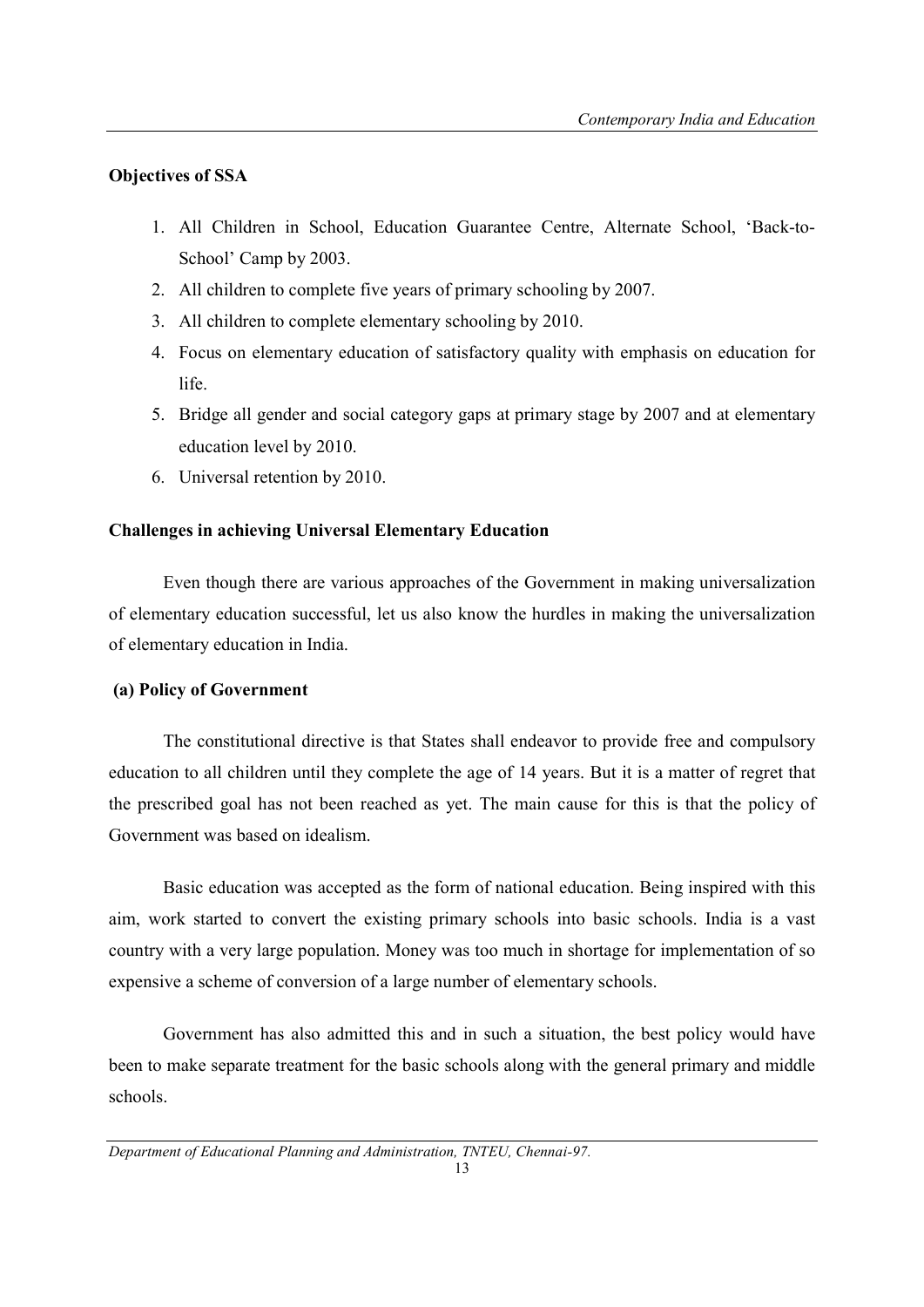#### (b) Administration of Education

 In most of the States, the responsibility of universal primary education is on the authorities of Blocks, Municipalities and Educational Districts. The progress of expansion of primary education gets slow because of the indifference and incapability of these institutions. It is the responsibility of the nation to educate its citizens. It is necessary that the Government of India should take upon itself the sacred work of universal enrolment and universal retention at the elementary stage.

#### (c) Inadequacy of Money

 Money is a serious problem that confronts primary schools. Income of the local institutions responsible for primary education is so much limited that they are totally incapable of meeting the expenditure of compulsory education.

#### (d) Shortage of Trained Teachers

 There is shortage of trained teachers to make 'Elementary Education Universal and Compulsory'. Nowadays, the young teachers do not wish to work in rural areas. But the fact remains that majority of primary schools are in rural areas. The chief reason of non-availability of suitable teachers is the low salary of primary teachers.

#### (e) School Buildings

 Even the Third and Fourth All India Educational Surveys indicate that even now there are lakhs of villages and habitations without schools. There are nearly 4 lakhs schools less villages in India. It is not that easy to provide necessary funds for setting up such a large number of schools with buildings and other equipments.

#### (f) Unsuitable Curriculum

 The curriculum for primary schools is narrow and unsuitable to the local needs. The curriculum should be interesting for the children for its continuance. Learning by work should replace the emphasis on monotonous bookish knowledge. Education of craft should be given in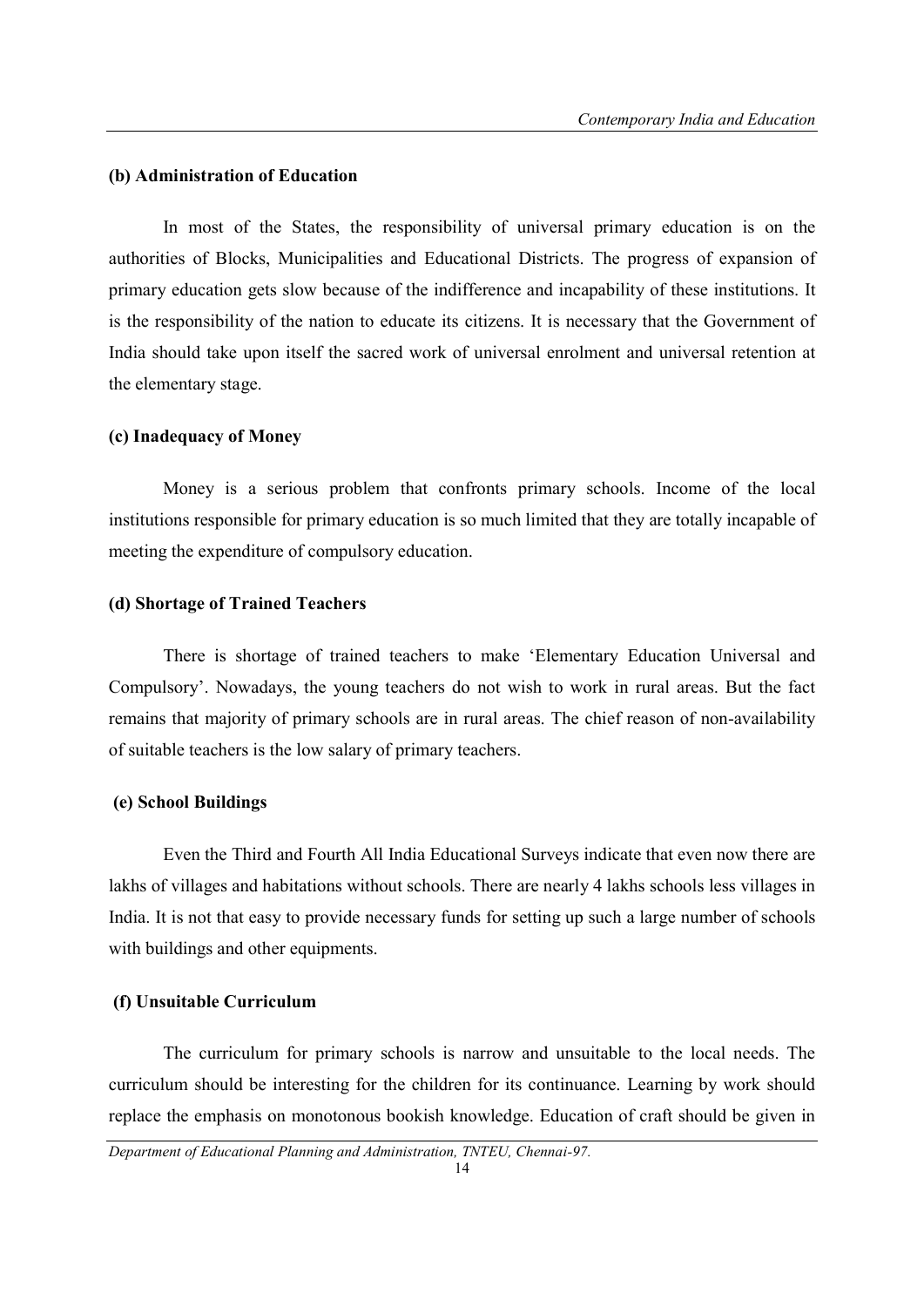the primary schools in accordance with the local needs and requirements. But the schemes of craft education in the primary schools should not of highly expensive ones.

#### (g) Wastage and Stagnation

 It is another major problem and great obstacle for Universalization of Elementary Education, due to the lack of educational atmosphere, undesirable environment, lack of devoted teachers, poor economic condition of parents, and absence of proper equipments. In order to check such massive wastage and stagnation at the primary stage, existing educational system and curriculum should be reformed, teaching method should be interesting, school buildings should be adequate and neat and clean, and the parents should be educated. These members may help to solve the problem of wastage and stagnation at elementary level.

#### (h) Social Evils

 Social evils like superstition, illiteracy faith in ancient conventions and customs, child marriages, untouchability, purdah system, etc create obstacle in the expansion of compulsory primary education. Some persons get their sons and daughters married at a very minor age against the Child Marriage Prohibition Act and deprive these school-going children of the fruits of education.

 Because of illiteracy and ignorance these social evils grow. The educated young men and women should volunteer themselves to remove these evils of society in their neighbourhood. Against these social evils, the work of expansion of universal enrolment should not be slackened, since social evils flourish because of illiteracy and ignorance.

### (B) Rashtriya Madhayamik Shiksha Abiyan (RMSA)

The Rashtriya Madhyamik Shiksha Abhiyan (RMSA) is a flagship scheme of Government of India, launched in 2009 to enhance access to secondary education and improve its quality.

The Ministry for Human Resource Development (MHRD) has brought out a "Framework of Implementation of Rashtriya Madhyamik Shiksha Abhiyaan". The framework provides a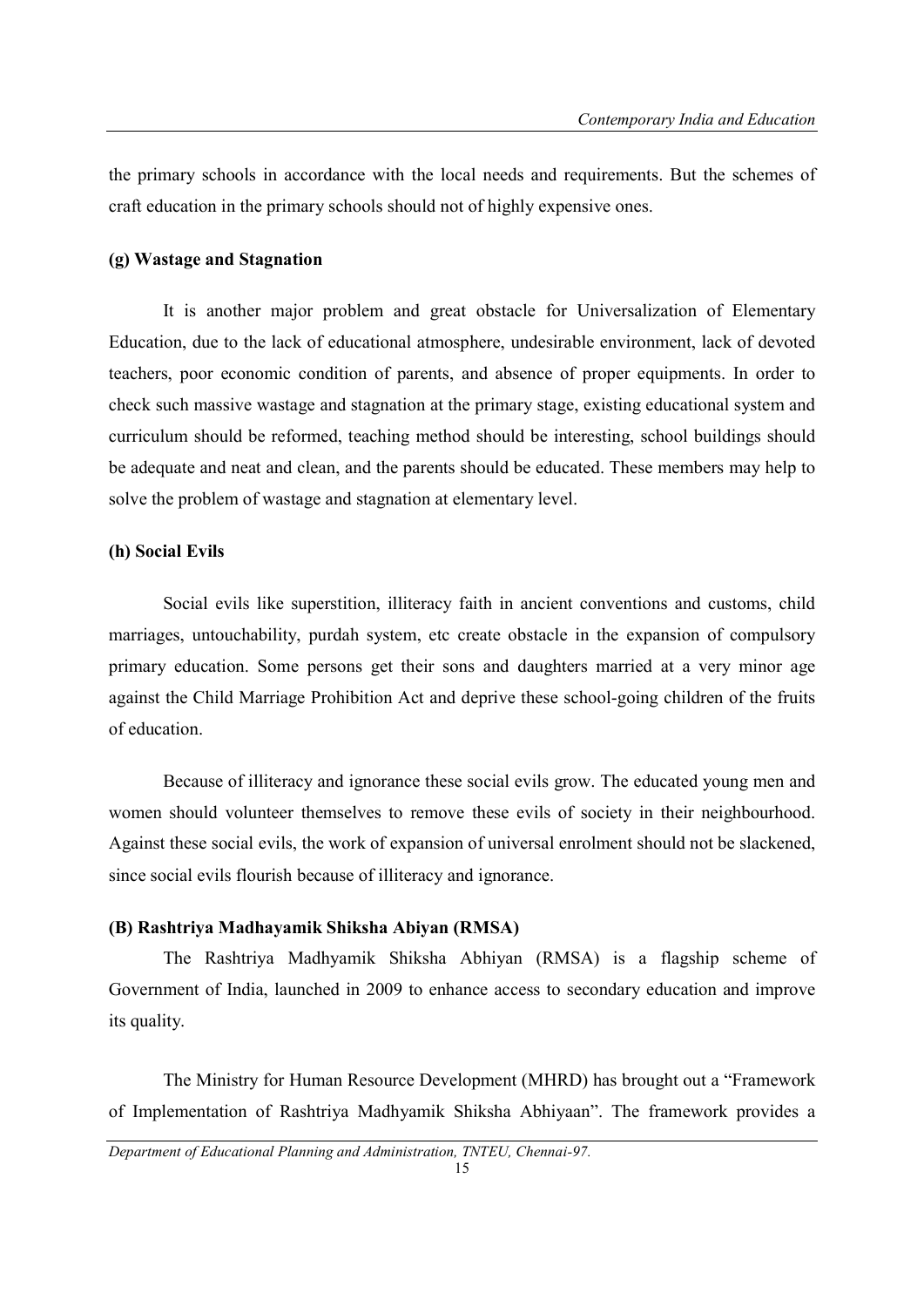detailed road map for the implementation of access and equity related components of Universalisation of Secondary Education (USE) and also deliberates upon quality components providing norms largely for infrastructure requirements.

 It is a shared scheme of the Centre and State Governments to achieve Universalization of Secondary Education (USE). Free and Compulsory Elementary Education has become a Constitutional Right of Children in India. It is absolutely essential to push this vision forward to move towards Universalization of Secondary Education, which has already been achieved in a large number of developed and several developing countries.

 The vision of RMSA is to make secondary education of good quality accessible and affordable to all school age children in the age group of 14-18 years. This vision statement points out towards three "As", i.e. Availability, Accessibility and Affordability of Secondary Education.

 RMSA get support from a wide range of stakeholders including multilateral organisations, NGOs, advisors and consultants, research agencies and institutions. The scheme involves multidimensional research, technical consulting, implementation, and funding support.

 A society was set up in Tamil Nadu for operating the RMSA programme. The society primarily focuses on upgradation of middle schools to high schools to provide universal access and quality secondary education by providing infrastructure facilities, appointment of teachers. Apart from this, two other major programmes namely, providing of model schools and girls hostels in educationally backward blocks is also being operated by this society.

### Objectives of RMSA

- 1. The scheme envisages achieving a gross enrolment ratio of 75% from 52.26% in 2005-06 for classes IX-X within 5 years of its implementation.
- 2. To improve the quality of education imparted at secondary level by making all secondary schools conform to prescribed norms.
- 3. To increase the enrolment rate to 90% at secondary and 75% at higher secondary stage.
- 4. To remove gender, socio-economic and disability barriers.
- 5. To provide universal access to secondary level education by 2017, i.e. by the end of the 12th Five Year Plan.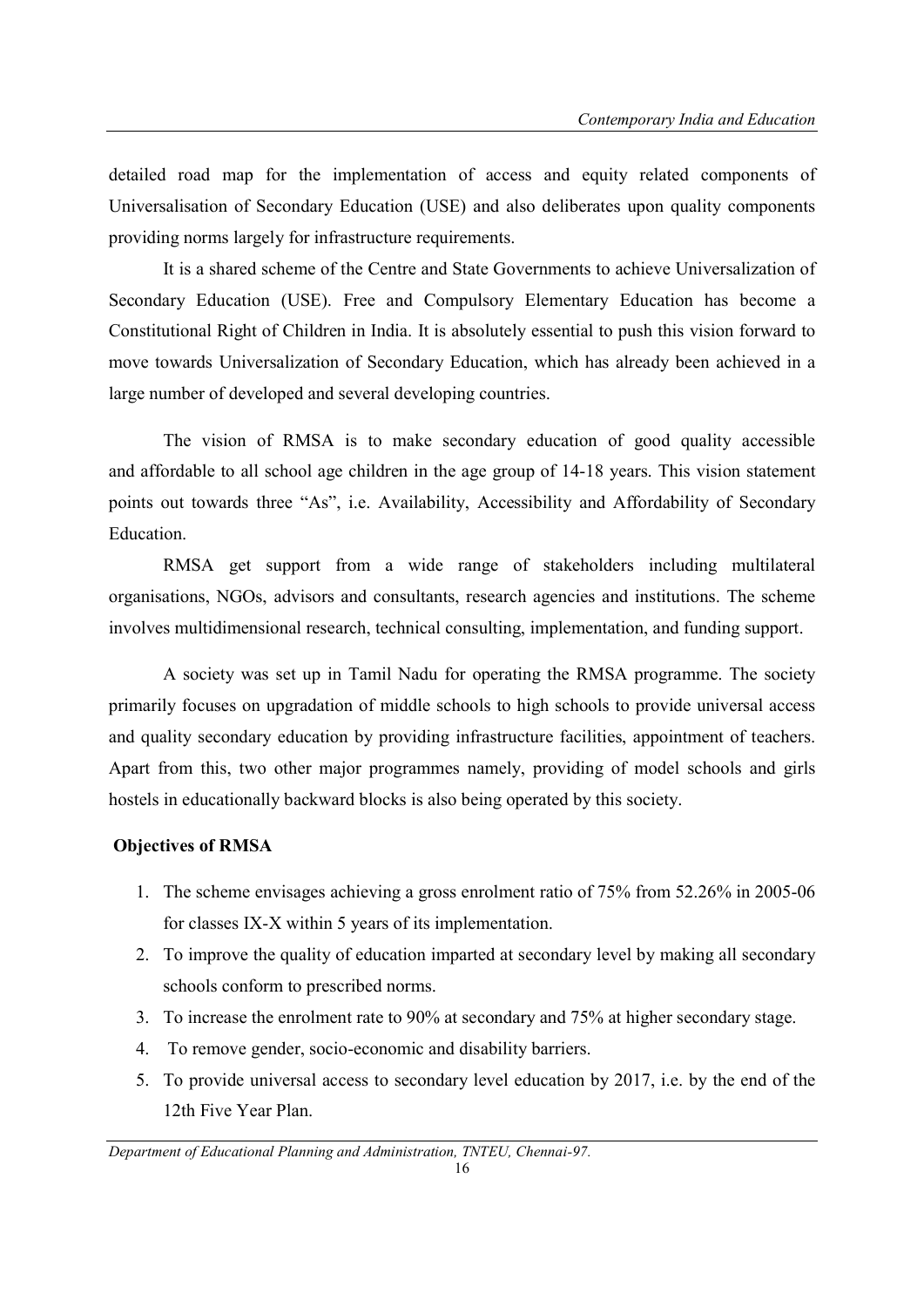- 6. To enhance and universalize retention by 2020.
- 7. To provide a secondary school within a reachable distance of any habitation, which should be 5 km for secondary schools and 7-10 km for higher secondary schools.
- 8. To provide access to secondary education with special reference to economically weaker sections of the society, educationally backward, girls, differently abled and other marginalized categories like SC, ST, OBC and Minorities.
- 9. To upgrade Middle Schools into High Schools.
- 10. To strengthen existing secondary schools with necessary infrastructure facilities.

## Challenges in achieving Secondary Education

 Though enrolment of girls is perceived to be complete and more so in urban areas, stakeholders covered acknowledged that enrolment is lower in remote, rural areas and in conservative households as well as among tribals.

### The reasons quoted for non- enrolment are:

- 1. Lack of awareness among parents about the importance and benefits of girls' education.
- 2. Lack of motivation and support from parents due to their illiterate status and poverty.
- 3. Child marriage was quoted as a reason.
- 4. Parents do not find opportunity to work in the district and hence migrate to other places for work, leaving their children behind. Therefore, child marriage is seen as an option to relieve them of their burden of having to take care of the child.
- 5. An emerging issue in girls' discrimination is the issue of eve-teasing outside the school.
- 6. Student absenteeism is expressed as an issue in the schools.
- 7. They develop home sickness and the families themselves are reluctant to let them go.
- 8. Lack of money for bus fare in such cases, the tribal school has assisted in paying the fare.
- 9. The constraints faced by teachers due to such absenteeism include completing the syllabus on time and making the absentees learn the missed portions.
- 10. Parents who reside in villages and are traditional want to get their girl children married before eighteen years of age.
- 11. Poor economic status of parents compels the children to take up employment and contribute to family income rather than continue education.
- 12. Lack of motivation from teachers to children in continuing their education.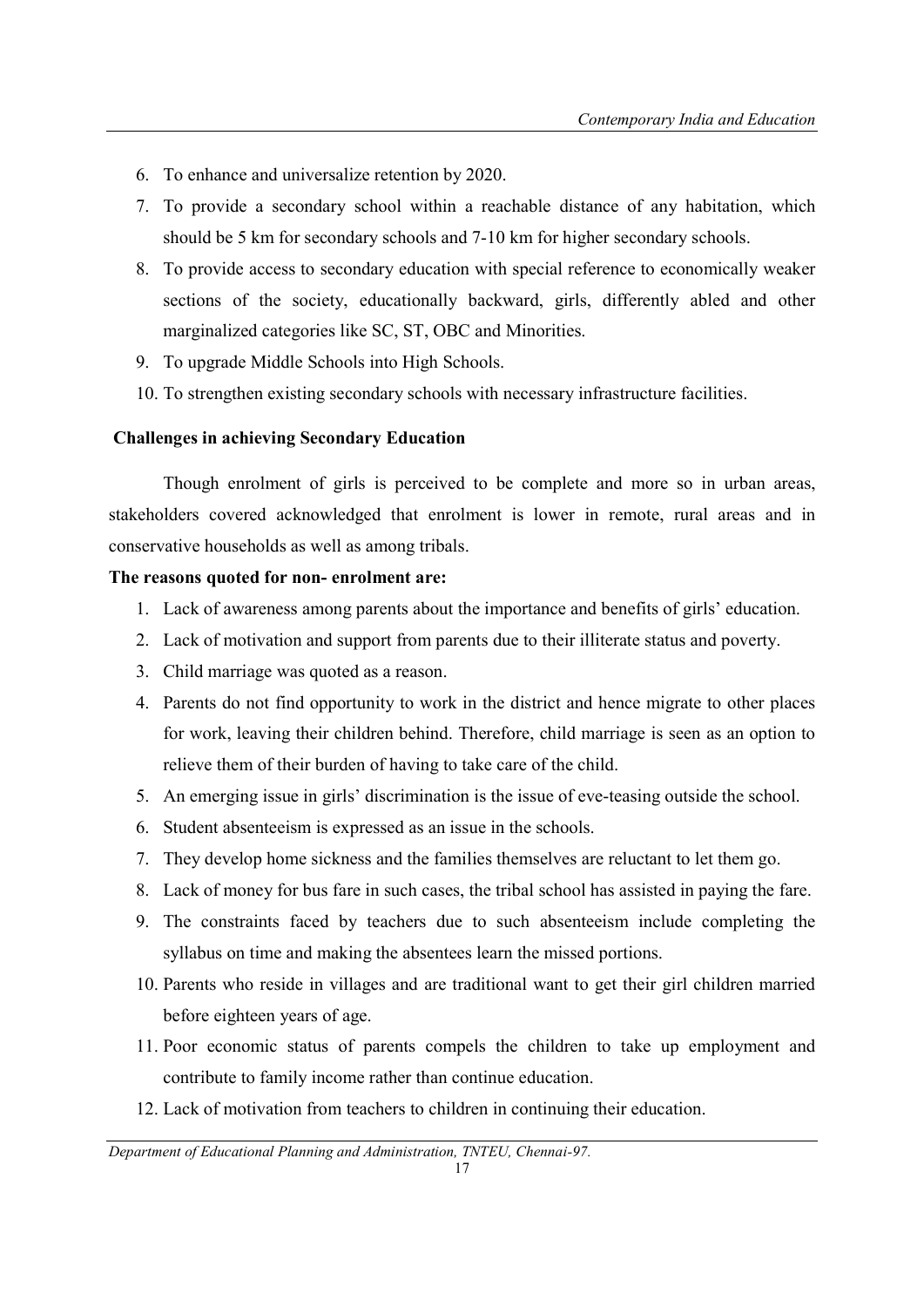- 13. Select children from poor families whom do not receive adequate motivation from parents to attend school, as parents are too busy in their daily labour work than to devote attention to their children.
- 14. Lack of parental involvement in the child's progress in terms of understanding their activities at school, follow up on home works assigned, providing guidance and support.

## (C) Rashtriya Uchatar Shiksha Abhiyaan (RUSA)

 The project was launched on 8th June 2013, it was implemented by MHRD as a centrally sponsored scheme with matching contribution from the State Government and Union Territories. It is proposed to set eligibility criteria for States to achieve a high and sustained impact of the project through monitoring and evaluation. The primary responsibility of the monitoring will lie with the institution themselves. The State Government and the Center through "The Project Appraisal Board" will monitor the project annually.

#### Components of RUSA

 The main component of the programme is to set up new universities and upgrade existing autonomous colleges to universities. The other attempt will be to convert colleges to cluster universities and set up new model colleges. The strategy will also include converting existing degree colleges to model colleges. In order to enhance skill development, the existing central scheme of Polytechnics has been subsumed within RUSA. A separate component to synergise vocational education with higher education has also been included in RUSA. Besides these, RUSA also supports reforming, restructuring and building capacity of institutions in participating State.

## Objectives of RUSA

- 1. To achieve the Gross Enrolment Ratio (GER) target of 25.2% by the end of  $12<sup>th</sup>$  Plan and  $32\%$  by the end of  $13<sup>th</sup>$  Plan.
- 2. To improve the overall quality of State institutions by ensuring conformity to prescribed norms and standards and adopt accreditation as a mandatory quality assurance framework.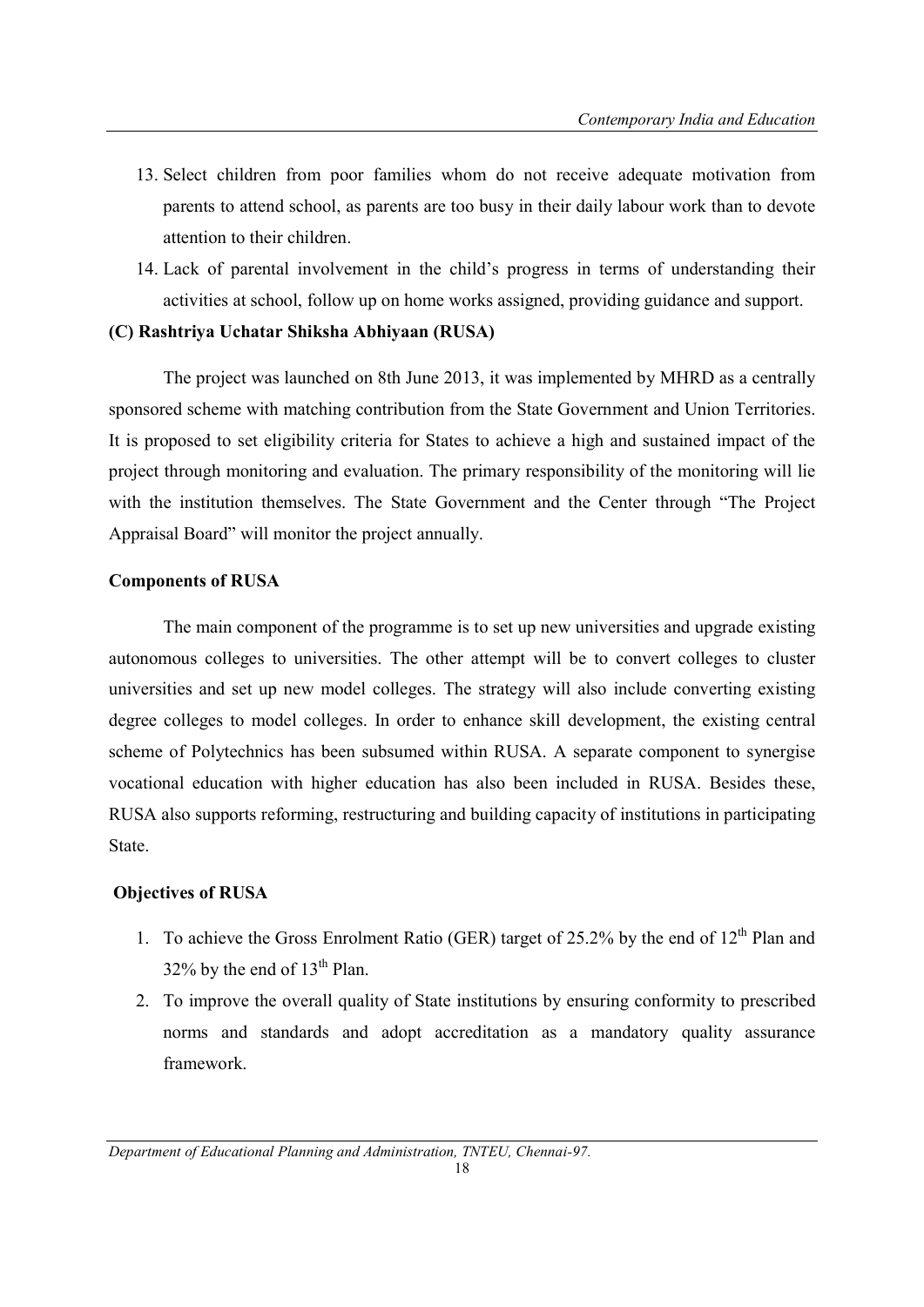- 3. To usher transformative reforms in the state higher education system by creating a facilitating institutional structure for planning and monitoring at the state level, promoting autonomy in State Universities and improving governance in institutions.
- 4. To ensure reforms in the affiliation, academic and examination systems.
- 5. To ensure adequate availability of quality faculty in all higher educational institutions and ensure capacity building at all levels of employment.
- 6. To create an enabling atmosphere in the higher educational institutions to devote themselves to research and innovations.
- 7. To expand the institutional base by creating additional capacity in existing institutions and establishing new institutions, in order to achieve enrolment targets.
- 8. To correct regional imbalances in access to higher education by setting up institutions in un‐served and underserved areas creating opportunities for students from rural areas to get better access to better quality institutions.
- 9. To improve equity in higher education by providing adequate opportunities of higher education to SC/ST, socially and educationally backward classes; promote inclusion of women, minorities, and differently abled persons.
- 10. To promote autonomy in State universities and include governance in the institutions.
- 11. To identify and fill up the critical infrastructure gaps in higher education by augmenting and supporting the efforts of the State Governments.

## Salient Features of RUSA

- 1. It would create new universities through upgradation of existing autonomous colleges and conversion of colleges in a cluster.
- 2. It would create new model degree colleges, new professional colleges and provide infrastructural support to universities and colleges.
- 3. Faculty recruitment support, faculty improvement programmes and leadership development of educational administrators are also an important part of the scheme.
- 4. A separate component to synergize vocational education with higher education has also been included in RUSA.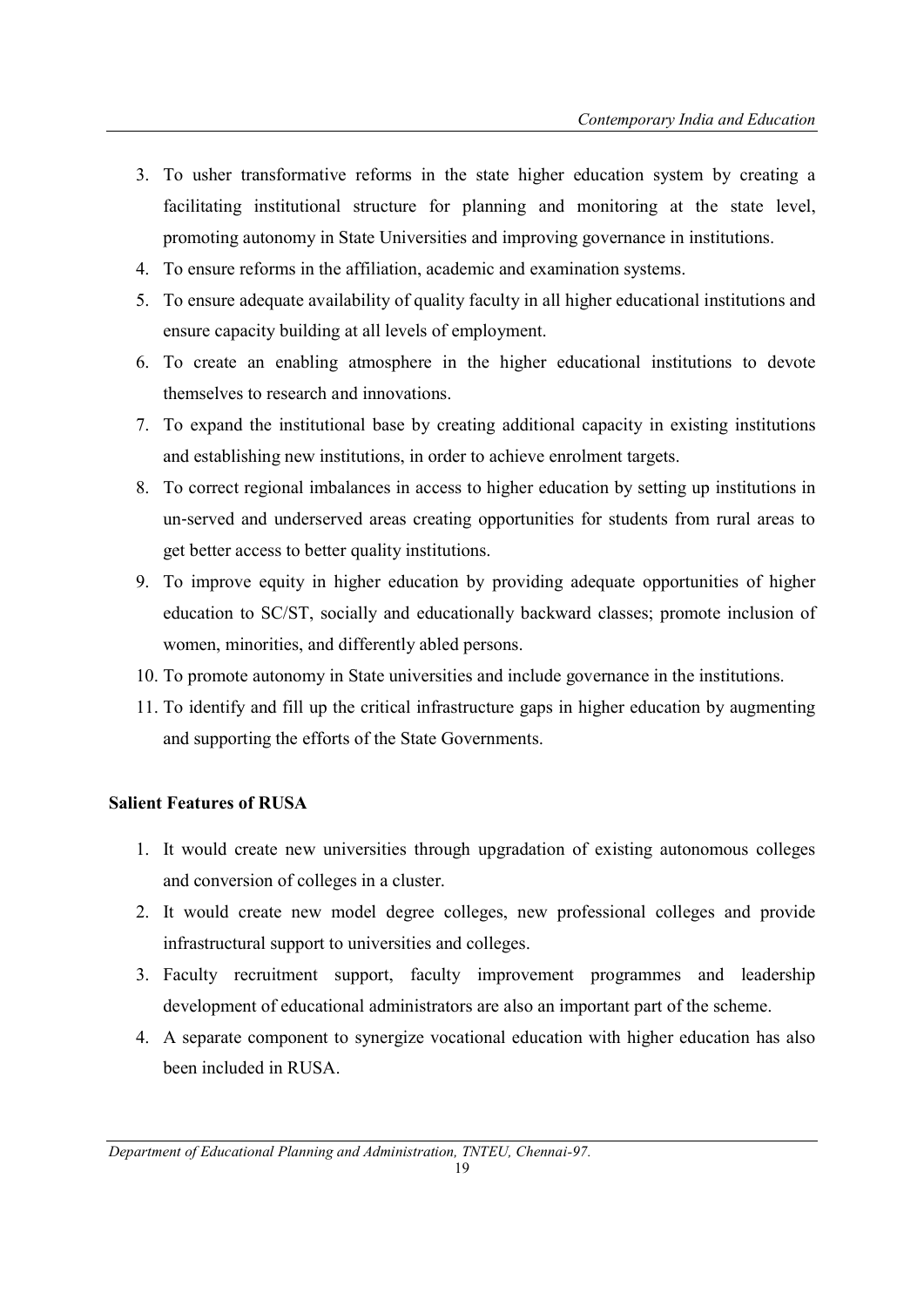- 5. It also supports reforming, restructuring and building capacity of institutions in participating States.
- 6. It integrates the skill development efforts of the government through optimum interventions.
- 7. It promotes healthy competition amongst States and institutions to address various concerns regarding quality, research and innovation.
- 8. It ensures governance, academic and examination reforms and establishes backward and forward linkages between school education, higher education and the job market.

### Funding System of RUSA

- 1. The central funding would be norm based and outcome dependent.
- 2. Funds would flow from the Ministry of Human Resource Development (MHRD) to universities and colleges, through the State Governments.
- 3. Funding to the States would be made on the basis of critical appraisal of State Higher Education Plans (SHEP).
- 4. SHEP should address each State's strategy to address issues of equity, access and excellence.
- 5. Each institution will have to prepare an Institutional Development Plan (IDP) for all the components listed under the Scheme.
- 6. IDP will be aggregated at the State level, after imposing a super layer of State relevant components into the SHEP.
- 7. State Higher Education Councils (SHEC) will have to undertake planning and evaluation, in addition to other monitoring and capacity building functions.
- 8. SHEC will also be responsible for advising the states in ensuring a balanced development of the sector and prevent distortions in terms of overcrowding and over commercialization.

#### Challenges in achieving RUSA

 (a) Gender disparity: The National Sample Survey Organisation's most recent estimate show a Gross Enrollment Ratio of 15.8 percent for women against 22.8 percent for men. Except for education and medicine, enrollment of boys is higher than girls in all other faculties.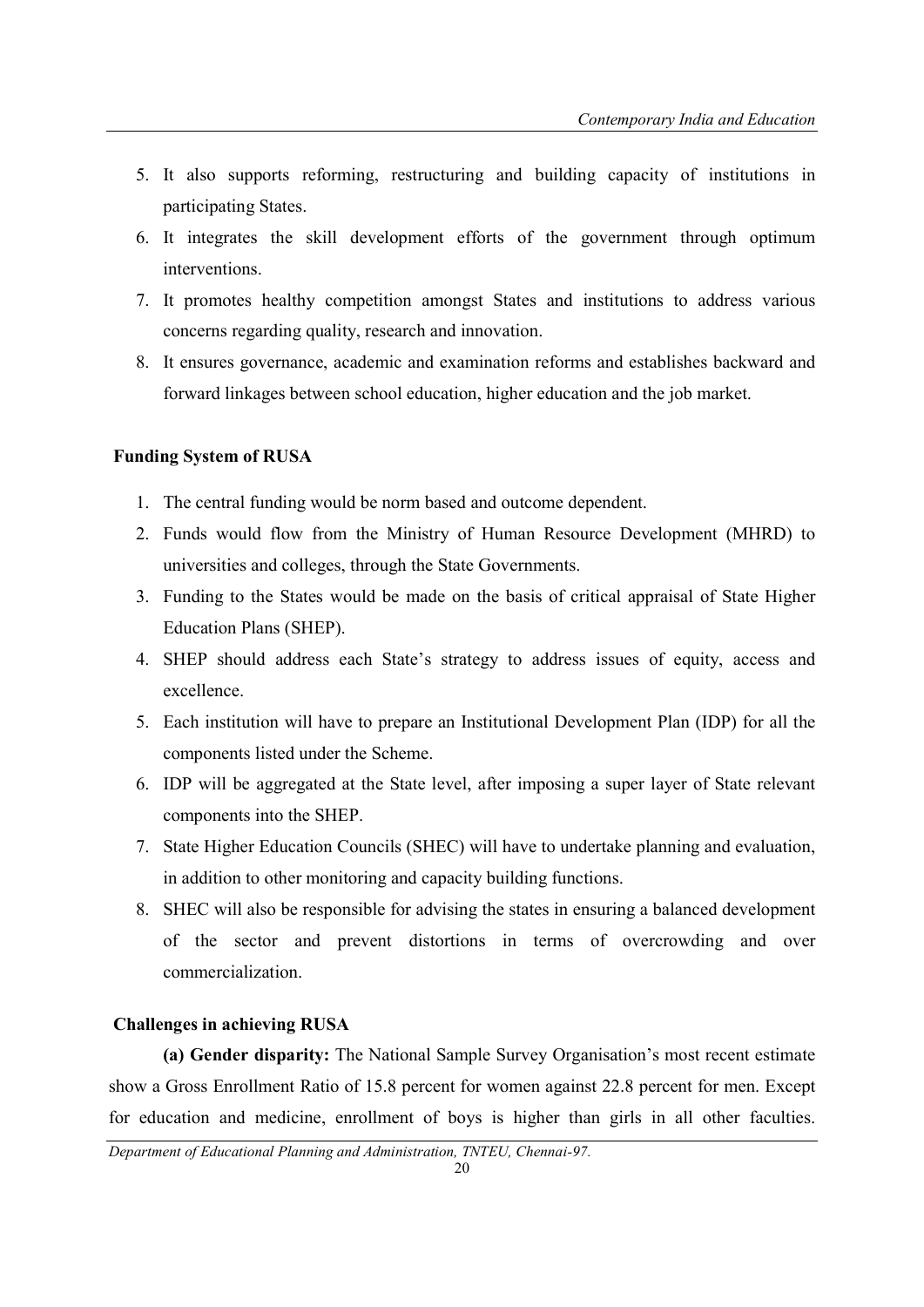(b) Inadequate infrastructure: With rapid expansion, most of the institutions are not coping up with the required infrastructure. This deficiency has ultimately resulted in paper degree education with very low level of employability of graduates which are being produced.

 (c) Low industrial training: There is a need to support necessary infrastructure within institutions as well as to promote institution industry interface by involving industry in curriculum development, developing database of available facilities across institutions.

 (d) Faculty crunch: The growth in teaching faculty has not been kept in pace with the growth of teaching institutions and enrollment, thus causing great imbalance between teacher student ratio.

 (e) Decline in research: Out of total enrollment, there is less than one percent enrollment in research, against 86 percent in graduate, 12 percent postgraduate and one percent in diploma and certificate courses. India's global share of scientific publications of 3.5 percent is very low as compared to China's share of more than 21 percent as estimated by Thomas and Reuters.

 (f) Large affiliations: Affiliated colleges with 89 percent enrollment of total students are main stay in the system of higher education as they contain bulk of enrollment. Almost all the newly established colleges are affiliated to State Universities, increasing their burden of affiliation system. Over affiliation dilutes the focus on academic quality and research.

## Integrated Education

 Integration traditionally refers to the education of children with special needs in mainstream settings. Integrated education emphasizes methods which concentrate on viewing the student as a whole person. The goal is not about how to find a good job or make big money, but about how to develop a complete human being. Every part of the individual - mind, body, emotion and spirit, should be developed at the same time and be integrated into the whole person.

 The concept of integrated education arises as an outcome of National Policy of Education (1986), recommended to provide equal opportunity to all not only for access but also for success. Integration signifies the process of interaction of disabled children with normal children in the same educational setting. Integration also means 'mainstreaming' or 'normalisation'.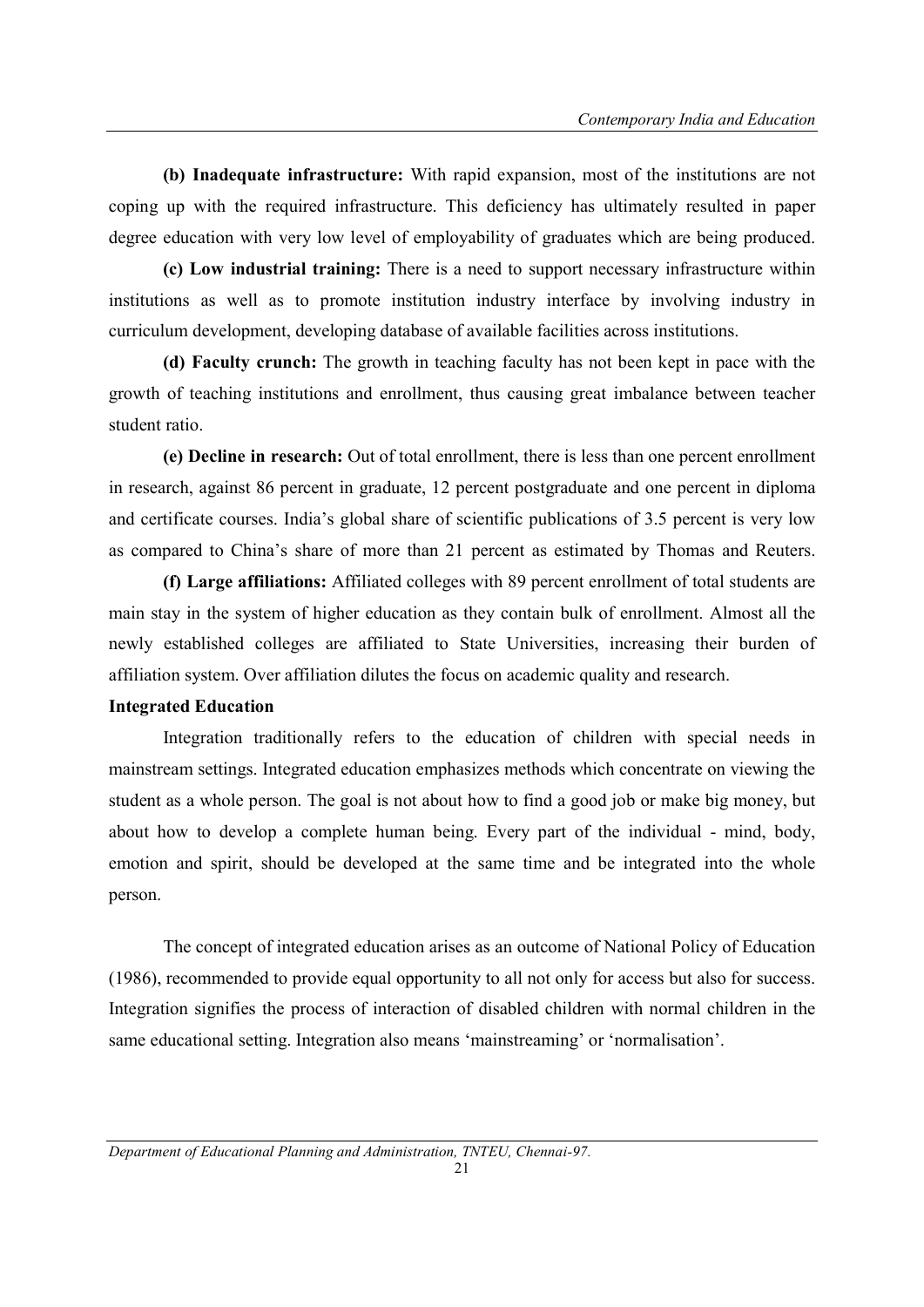Integrated Education is the educational programme in which exceptional children attend classes with normal children on either a part or full time basis. It is placement of the disabled children in ordinary schools with some specialised educational help and services.

## Salient Features of Integrated Education

- 1. It does not create a feeling of differentiation among disabled children.
- 2. It helps to remove inferiority complex among disabled children.
- 3. It provides peer group help in learning from normal children.
- 4. It provides disabled children a chance to enjoy school life with normal children.
- 5. It ensures social integration.
- 6. It inculcates affection, love and respect for disabled children among normal children.
- 7. It is less expensive as special infrastructure is not required.
- 8. Special learning material and specially trained teachers are not appointed.
- 9. Disabled or challenged students may get help from peers for learning and get motivated for learning.

## Integrated Education for Disabled Children (IEDC)

 The Government of India has brought about a scheme known as Integrated Education for Disabled Children (IEDC). The overall aim of the programme is to enable such people to face life courageously and develop a level of self-confidence thus bringing them into mainstream of the society. IEDC is a centrally sponsored scheme which aims to provide Educational Opportunities to the "not so abled" children. It has been regarded as one of the major initiatives from the Government of India to promote "integrated education". This programme was initiated in 1974 by the Ministry of Welfare, Central Government. Under this program children were to be provided with financial support for books, stationery, school uniforms, transportation, special equipments and aids. The State Governments were provided with 50 percent of the financial assistance to implement this programme in regular schools. But due to certain limitations and shortcomings like non-availability of trained and experienced teachers, lack of awareness of the problems of disabled children and their educational needs, the integrated education programme could not be successfully implemented.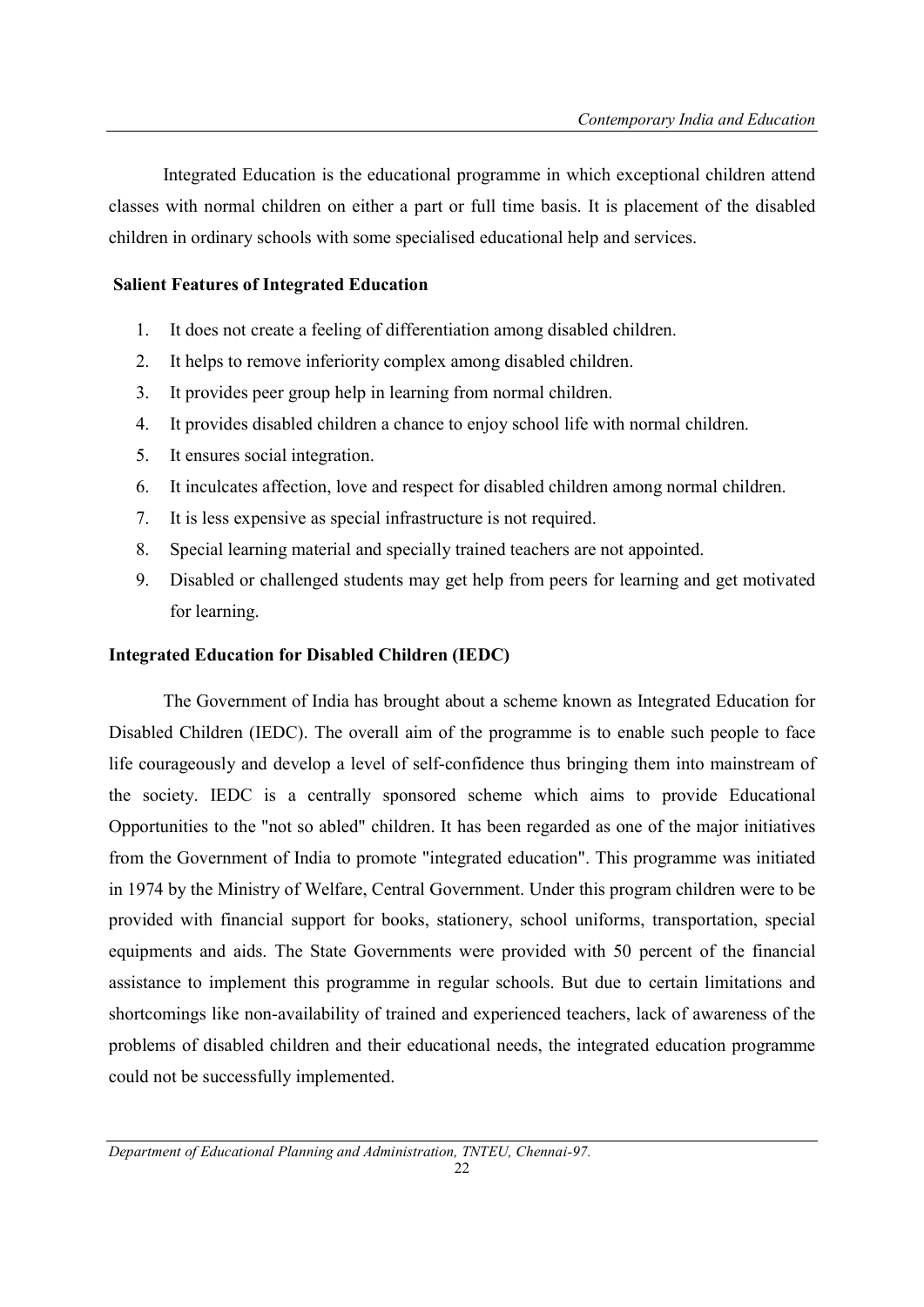## Inclusive Education

 It is more broader and wider concept than integrated education as it includes all the students in mainstream education. For inclusive education, special planning can be done in mainstream education like special infrastructure, specially designed classes, and special curriculum. Children with some special need can be made to sit in different classes or same classes with catering their needs. For example, hearing impaired children can be provided with audio aids for hearing. Visually impaired children can be provided with books in Braille.

 As disabled children are treated with normal children, it includes all the students who are away from the education for any reasons like physically or mentally challenged, economically, socially deprived or belonging to any caste, creed, and gender.

The fundamental principles of 'inclusion' are far deeper. Inclusion in education involves the following process:

- (i) Increasing the participation of students with disabilities in, and reducing their exclusion from, curricula and communities of local schools.
- (ii) Restructuring the cultures, policies and practices in schools so that they respond to the diversity of students' needs.
- (iii) Accepting diversity as normal and as a rich source for all students.
- (iv) Responding to the diverse needs of all students.
- (v) Accommodating both different styles and rates of learning.
- (vi) Ensuring the quality of education to all students through appropriate curricula, support and teaching strategies.
- (vii) Accepting that inclusion in education is one aspect of inclusion in society.

## Salient Features of Inclusive Education

1. It is a constantly evolving process of change and improvement within schools and the wider education system to make education more welcoming, learner-friendly, and beneficial for a wide range of people.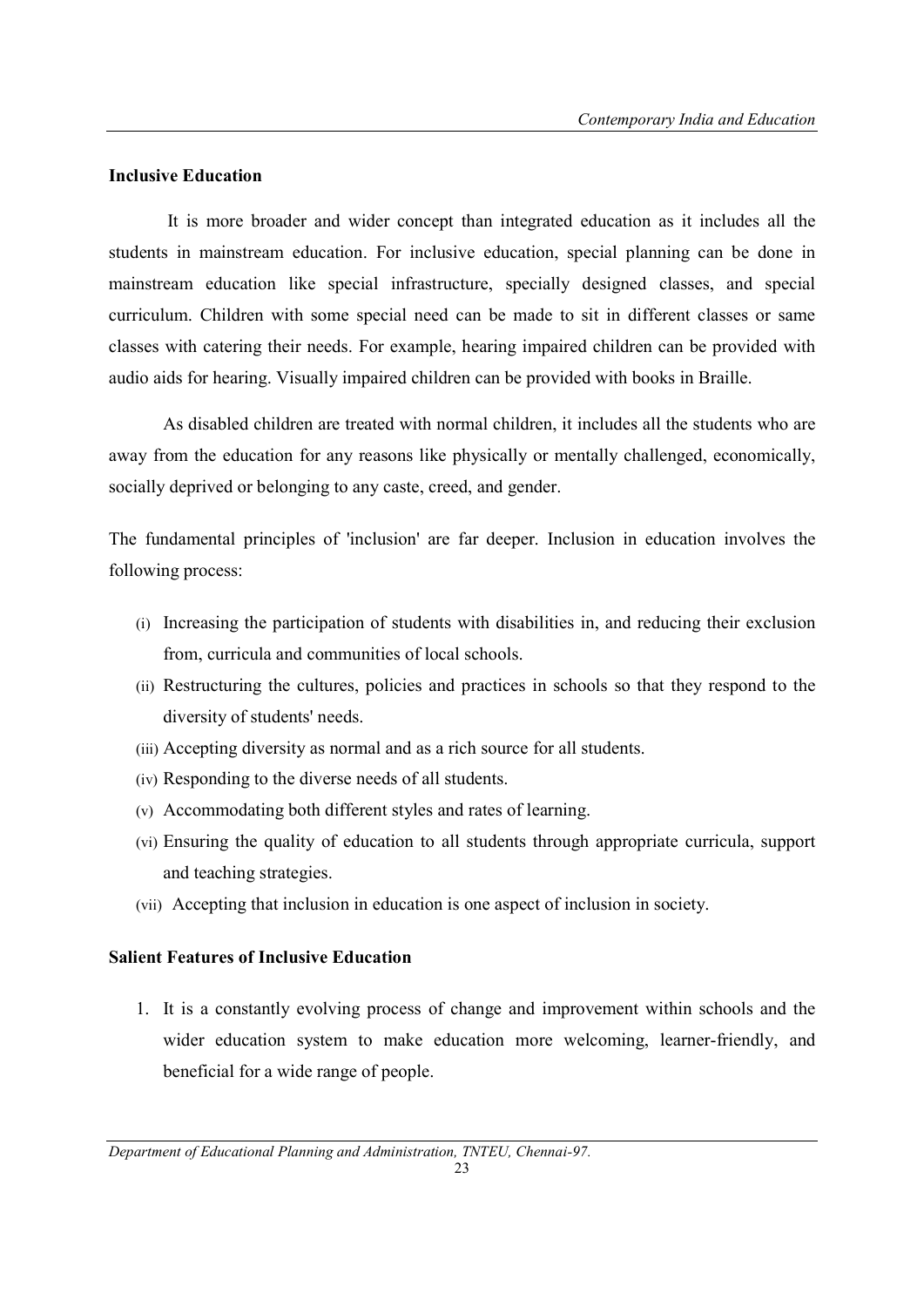- 2. It is about restructuring education cultures, policies and practices so that they can respond to a diverse range of learners - male and female; disabled and non-disabled; from different ethnic, language, religious or financial backgrounds; of different ages; and facing different health, migration, refugee or other vulnerability challenges.
- 3. It is about changing the education system so that it is flexible enough to accommodate any learner.
- 4. It is an ongoing effort to identify and remove barriers that exclude learners within each unique situation.
- 5. It is about identifying and removing barriers to learners' presence in (access to) education, participation in the learning process, and academic and social achievement
- 6. It focus on solving attitude, practice, policy, environmental and resource barriers.
- 7. It is a process in which all stakeholders should participate (teachers, learners, parents, community members, government policy-makers, local leaders, NGOs, etc).
- 8. It is something that can happen outside the formal education system, as well as informed school environments (inclusive education can happen in learning spaces that are nonformal, alternative, community-based, etc., with learners from young children through to elderly adults).

## Benefits of Inclusive Education

- 1. All the children away from education will be benefitted.
- 2. Disabled or challenged students may get a support and help from normal students.
- 3. All the students excluded from school because of some reason may get chance to enjoy school life with normal students.
- 4. Disabled or challenged students get motivated for learning.
- 5. They may get a confidence and can learn to face problems and challenges because of peer help.

## Difficulties in implementation of Inclusive Education

 Characteristics of individual pupils should match to facilitate participation in schooling and the curriculum limitations. No tested methods and techniques and teaching aids available to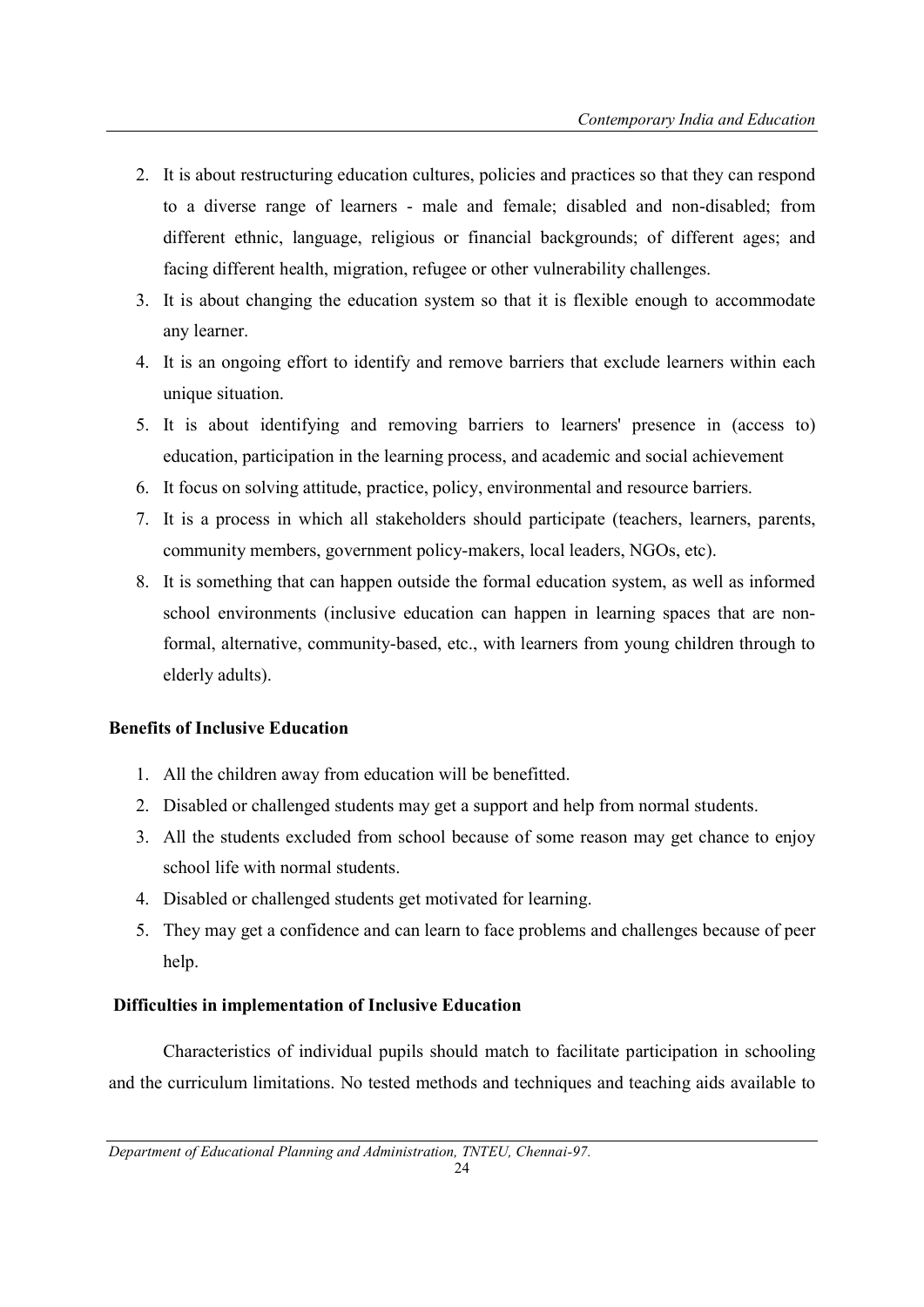cater their needs. Teachers or trained staff must be enthusiastic to promote greater participation of challenged students.

 Disabled or challenged students may not get proper help from teachers and peers. They may face any other problems because of inadequate facilities and teaching aids required to meet their needs. They may get inferiority complex because of their disability.

| <b>Integrated Education</b>                                                                  | <b>Inclusive Education</b>                                                                                                             |
|----------------------------------------------------------------------------------------------|----------------------------------------------------------------------------------------------------------------------------------------|
| Can have their own criteria of integrating<br>students with some disability or ability.      | Do not have their own criteria of including<br>students as main aim is to include all the<br>students who are excluded from education. |
| Not very expensive as inclusive education.                                                   | Can be more expensive as special planning is<br>done for infrastructure, curriculum and trained<br>staff is appointed.                 |
| Regular curriculum is also followed by<br>challenged students with same school timing.       | Special curriculum is designed and followed<br>for challenged students with may be less<br>school timing for according to need.        |
| Challenged or gifted students in any way are<br>occupied in same normal classrooms.          | Special classrooms are designed according to<br>their needs.                                                                           |
| Children with some disability are integrated<br>in normal school only.                       | Children with some disability are included in<br>normal schools but with some special facilities<br>for them.                          |
| No formal planning is required.                                                              | Formal planning is required.                                                                                                           |
| special infrastructure, trained<br>staff,<br>No 1<br>special curriculum is required.         | Special infrastructure, trained staff, special<br>curriculum is required.                                                              |
| All the students away from education are not<br>necessarily included in main stream schools. | All the students away from education are<br>necessarily included in main stream schools.                                               |

## Differences between Integrated and Inclusive Education

## Delor's Commission Report:

## a) Education for Collective and Peaceful Living

Education is declared to be "the principle means available to foster a deeper and more harmonious from the human development and thereby to reduce poverty, exclusion, ignorance, oppression and war.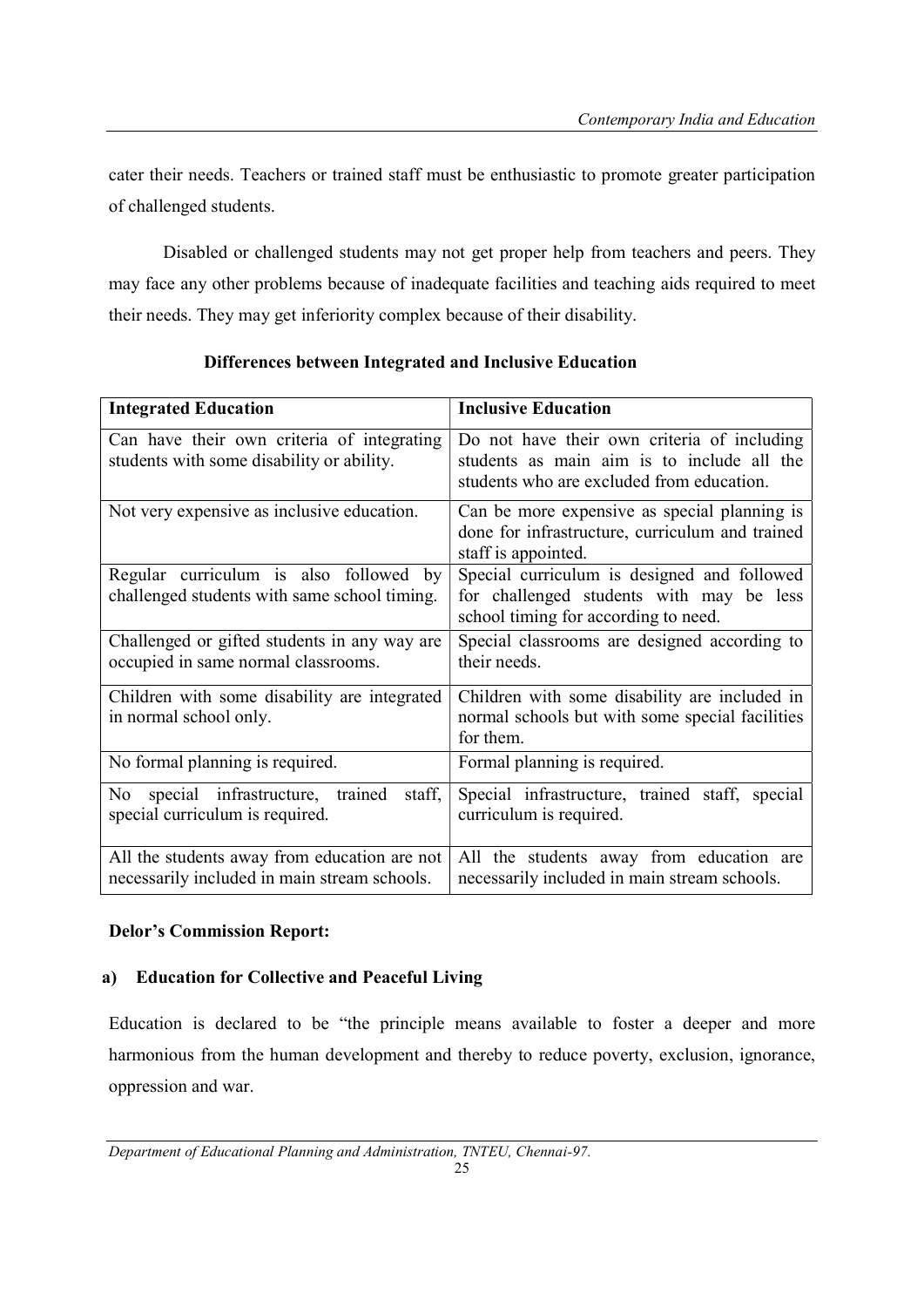Delors regards "education as an ongoing process of improving knowledge and skills, it is also perhaps primarily an exceptional means of bringing about personal development and building relationships among individuals, groups and nations."

The commission identifies a few tensions that it regards will be central to the problems of the  $21<sup>st</sup>$  century. They are:

- 1. The tension between the global and the local, i.e., local people need to become world citizens without losing their roots;
- 2. While culture is steadily being globalised, this development being partial is creating tension between the universal and the individual;
- 3. The third tension is pretty familiar to Indians the tension between tradition and modernity. Whereas for some the process of change is slow, for others it is not so, thereby creating problems of adaptation;
- 4. The need to balance between impatient cries for quick answers to peoples' problems and a patient, concerted, negotiated strategy of reform results in the problems/tension between long-term and short-term considerations;
- 5. Tension arising out of human desire to complete and excel and the concern for quality of opportunity;
- 6. The tension between the extraordinary expansion of knowledge and the capacity of human being to assimilate it;
- 7. Lastly, another perennial factor the tension between the spiritual and the material.

It is the last tension which the commission thought was necessary to address. In the language of Delors; "there is, therefore, every reason to place renewed emphasis on the moral and cultural dimensions of education, enabling each person to grasp the individually of other people and to understand the worlds erratic progression towards a certain unity; but this process must begin with self-understanding through an inner voyage where milestones are knowledge, meditation and the practice of self-criticism".

 Education creates a civilization of peace by assisting individuals, families, schools, communities and groups to prevent conflict, strengthen inter-group co-operation and apply the principles of unity in diversity, equality and justice. Education focus at the levels of policies that humanity ought to adopt in order to move closer to peaceful global community.

Department of Educational Planning and Administration, TNTEU, Chennai-97.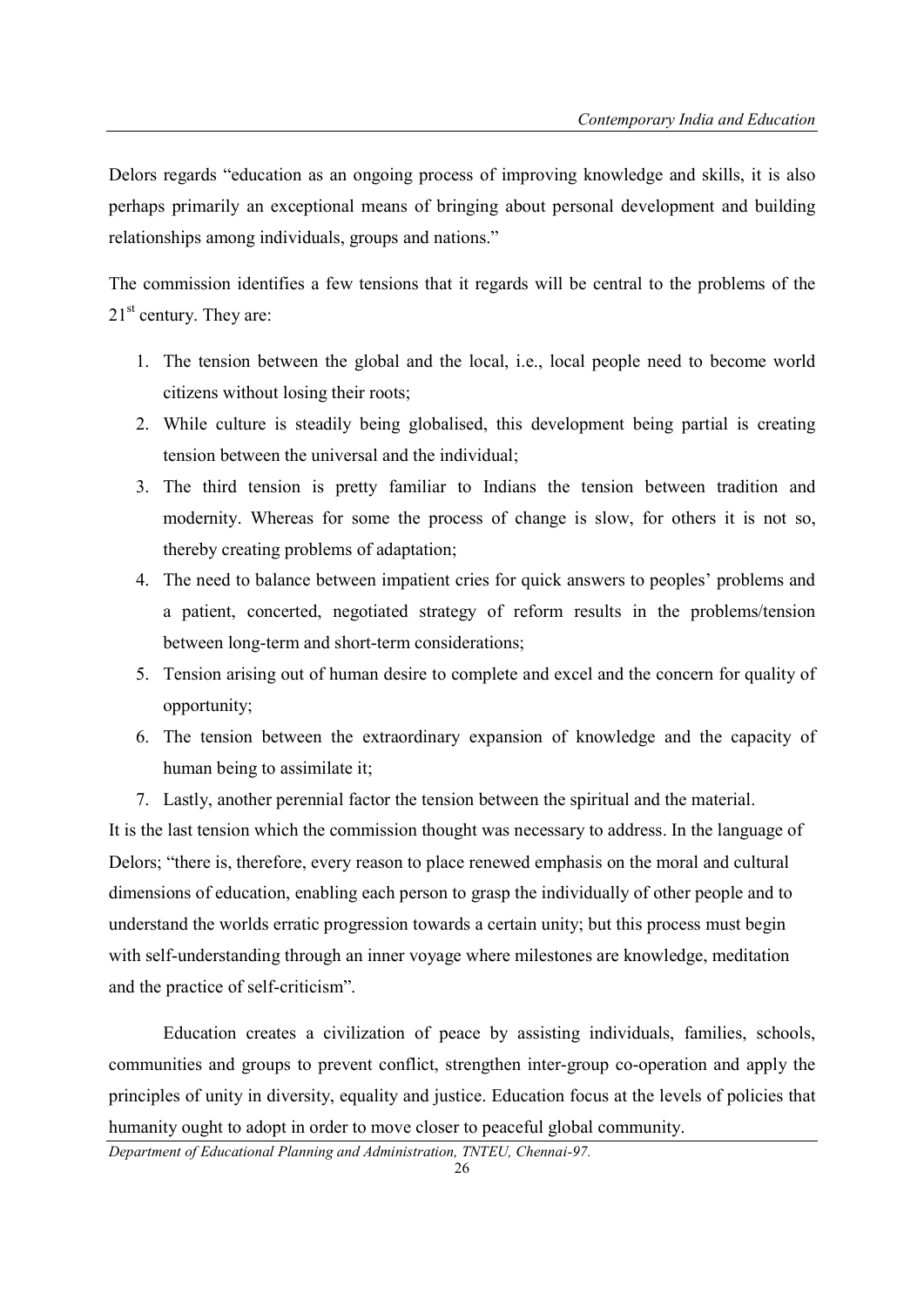### b) Delor's Commission Report: Four Pillars of Education

 Life-long learning is a philosophy that involves the development of knowledge, skills and values throughout all stages of a person's life from early childhood through adulthood. It also recognizes that learning is not just an intellectual process, but one that permeates all aspects of an individual's life, including their role in the community, performance in the workplace, personal development and physical well-being.

 The conceptual framework of life-long learning put forward by UNESCO's International Commission on Education for the Twenty-first Century under the leadership of Jacques Delors, the former President of the European Commission. The Commission's (1996) Report, "Learning: The Treasure Within" presented a model that organized life-long learning into four pillars.

The report observes that education throughout life is based on the following four *pillars*:

- a) Learning to know,
- b) Learning to do,
- c) Learning to live together, and
- d) Learning to be.

#### (a) Learning to know

 It involves the development of knowledge and skills that are needed to function in the world. These skills include literacy, numeracy and critical thinking. Learning to know by combining a sufficiently broad general knowledge with the opportunity to work indepth on a small number of subjects. This also means learning to learn, so as to benefit from the opportunities education provides throughout life.

### (b) Learning to do

It involves the acquisition of skills that are often linked to occupational success, such as computer training, managerial training and apprenticeships. In order to acquire not only an occupational skill but also more broadly, the competence to deal with many situations and work in teams. It also means learning to do in the context of young peoples' various social and work experiences which may be informal, as a result of the local or national context, or formal, involving courses, alternating study and work.

Department of Educational Planning and Administration, TNTEU, Chennai-97.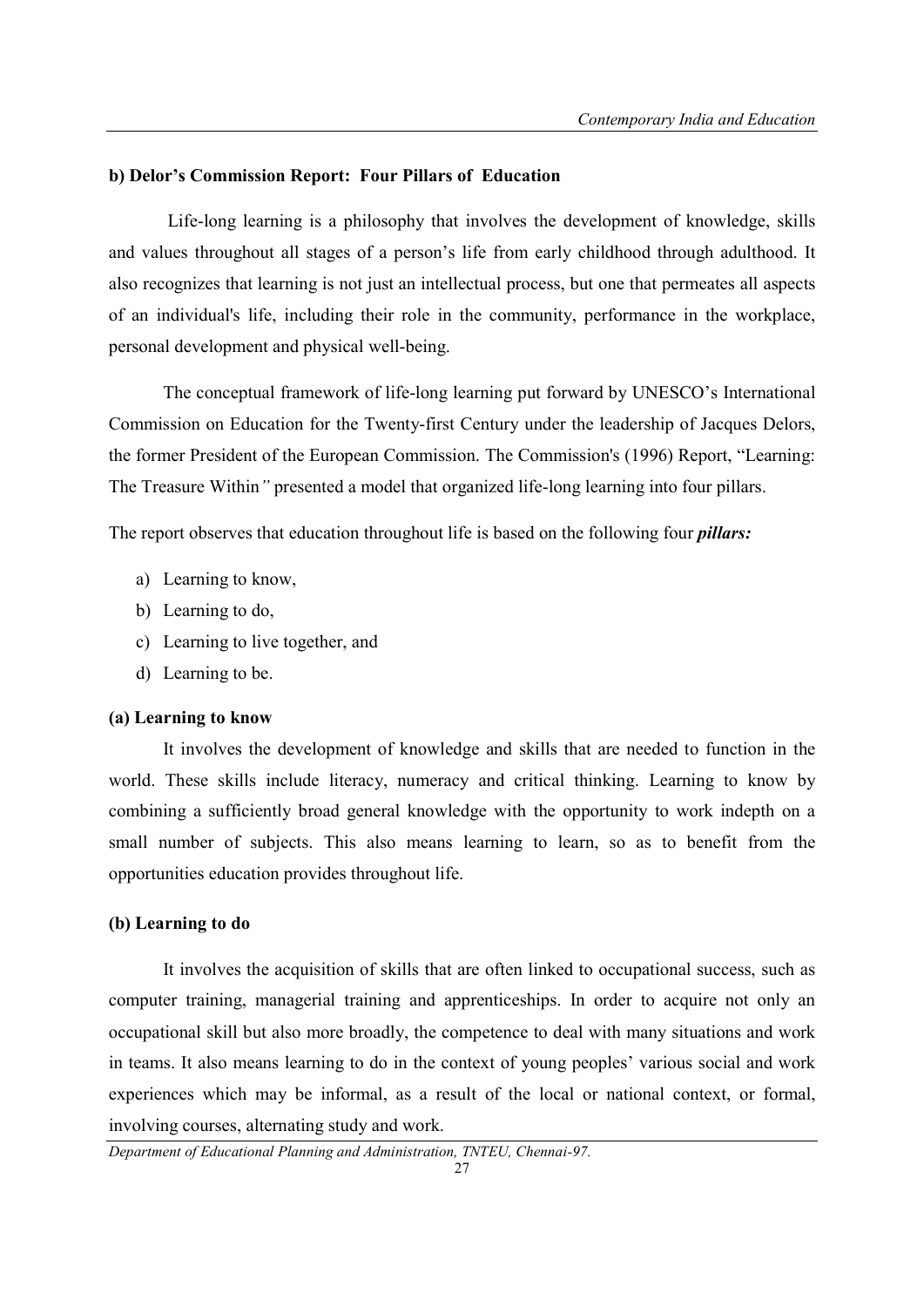## (c) Learning to live together

It involves the development of social skills and values such as respect and concern for others, social and inter-personal skills and an appreciation of the diversity. Learning to live together by developing an understanding of other people and an appreciation of interdependence - carrying out joint projects and learning to manage conflicts - in a spirit of respect for the values of pluralism, mutual understanding and peace.

### (d) Learning to be

It involves activities that foster personal development (body, mind and spirit) and contribute to creativity, personal discovery and an appreciation of the inherent value provided by these pursuits. So as better to develop one's personality and be able to act with ever greater autonomy, judgement and personal responsibility. In that connection, education must not disregard any aspect of a person's potential: memory, reasoning, aesthetic sense, physical capacities, and communication skills.

Formal education systems tend to emphasize the acquisition of knowledge to the detriment of other types of learning; but it is vital now to conceive education in a more encompassing fashion. Such a vision should inform and guide future educational reforms and policy in relation both to contents and to methods. The concept of learning throughout life is the key that gives access to the twenty-first century. It goes beyond the traditional distinction between initial and continuing education. It links up with another concept often put forward, that of the learning society, in which everything affords an opportunity of learning and fulfilling one's potential.

 Continuing education is seen as going far beyond what is already practised, particularly in the developed countries, i.e. upgrading, with refresher training, retraining and conversion or promotion courses for adults. It should open up opportunities for learning for all. For many different purposes offering them a second or third chance, satisfying their desire for knowledge and beauty or their desire to surpass themselves, or making it possible to broaden and deepen strictly vocational forms of training, including practical training.

Department of Educational Planning and Administration, TNTEU, Chennai-97.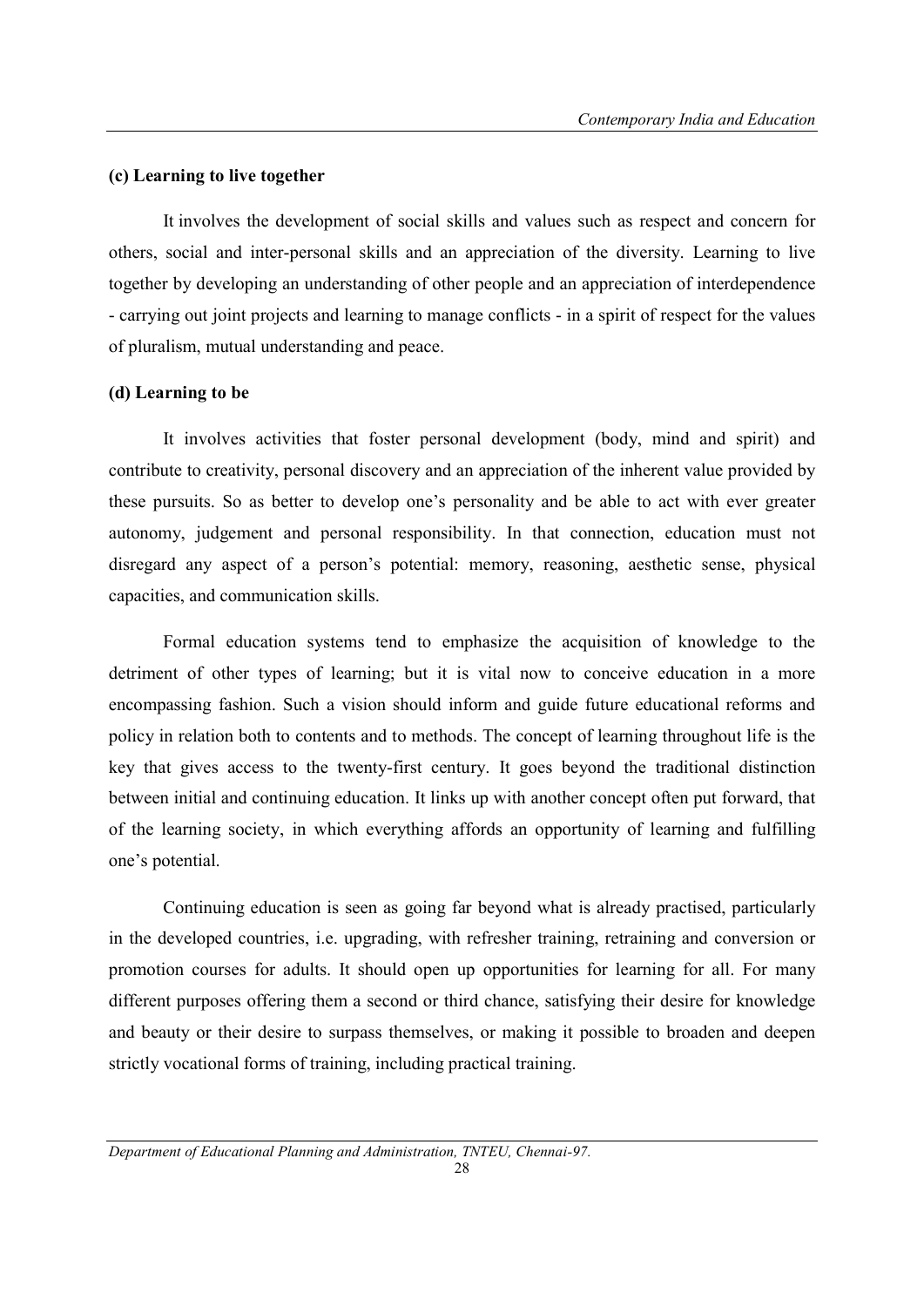## Conclusion

 Universalisation of primary education is intimately connected with the development of living conditions of the people. When a significant number of citizens are below the poverty line, the attempts made to provide free and compulsory education to children in the age group 6-14 cannot be successful in the near future. By overcoming the issues and providing suitable strategies lead to the success of universalization of education.

## Questions for Discussion and Reflection

- 1. Explain the need for universalisation of elementary education?
- 2. Discuss the aims, objectives and features of SSA.
- 3. Describe the salient features and funding system of RUSA.
- 4. Examine the need for inclusive education in India.
- 5. Explain the four pillars of education for collective and peaceful living as visualized by Delor's Commission Report.

## References:

- 1. unesdoc.unesco.org/images/0010/001095/109590eo.pdfhttp://highereducation.mp.gov.in/ Rusa/0029%20RUSA%20Draft%20Guidelines%2002%202014.pdf
- 2. www.rmsaindia.org
- 3. www.authorstream.com/Presentation/Amruta\_Apte-2083282-concept-integratededucation/
- 4. http://www.ncert.nic.in/departments/nie/dse/deptt/activities/pdfs/chapter\_1.pdf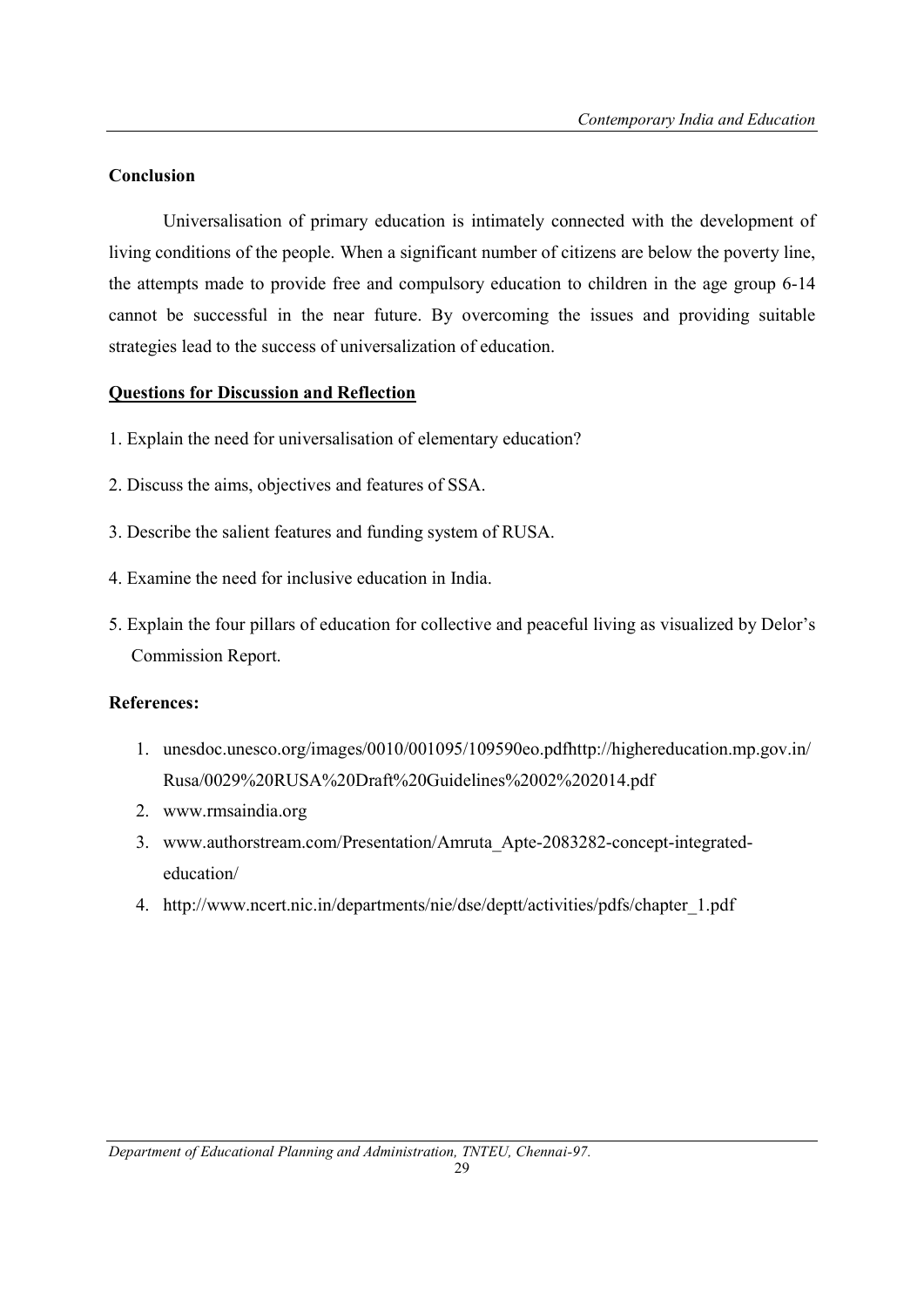## Unit - III Indian Constitutional Values on Education

## Objectives:

After the completion of the unit, the learners will be able to:

- 1. explain the significance of Indian constitutional values on education.
- 2. recognise the fundamental rights and duties of a citizen.
- 3. examine the implications of Directive Principle of State Policy on education.
- 4. analyse the challenges to fulfill the constitutional obligations with regard to education.
- 5. discuss the provisions of Right to Education Act.

## Introduction

 It is a Sovereign Socialist Secular Democratic Republic with a parliamentary system of government. The Republic is governed in terms of the Constitution of India which was adopted by the Constituent Assembly on 26th November, 1949 and came into force on 26th January, 1950.

## Salient aspects of Indian Constitution

- (i) Preamble
- (ii) Fundamental Rights
- (iii) Fundamental Duties
- (iv) Directive Principles of State Policy and Education

## (A) Preamble of the Constitution

 Indian constitution has a preamble. Though the preamble of the Constitution of India does not constitute an operative part of the Indian Constitution, yet it serves several important purposes. It explains the ideals and objectives of the constitution.

After 42nd amendment in 1976, the preamble to the constitution reads:

"WE, THE PEOPLE OF INDIA, having solemnly resolved to constitute India into a SOVEREIGN SOCIALIST SECULAR DEMOCRATIC REPUBLIC and to secure to all its citizens:

JUSTICE - social, economic and political;

LIBERTY - of thought, expression, belief, faith and worship;

EQUALITY - of status and opportunity and to promote among them all;

Department of Educational Planning and Administration, TNTEU, Chennai-97. FRATERNITY - assuring the dignity of the individual and the unity and integrity of the Nation.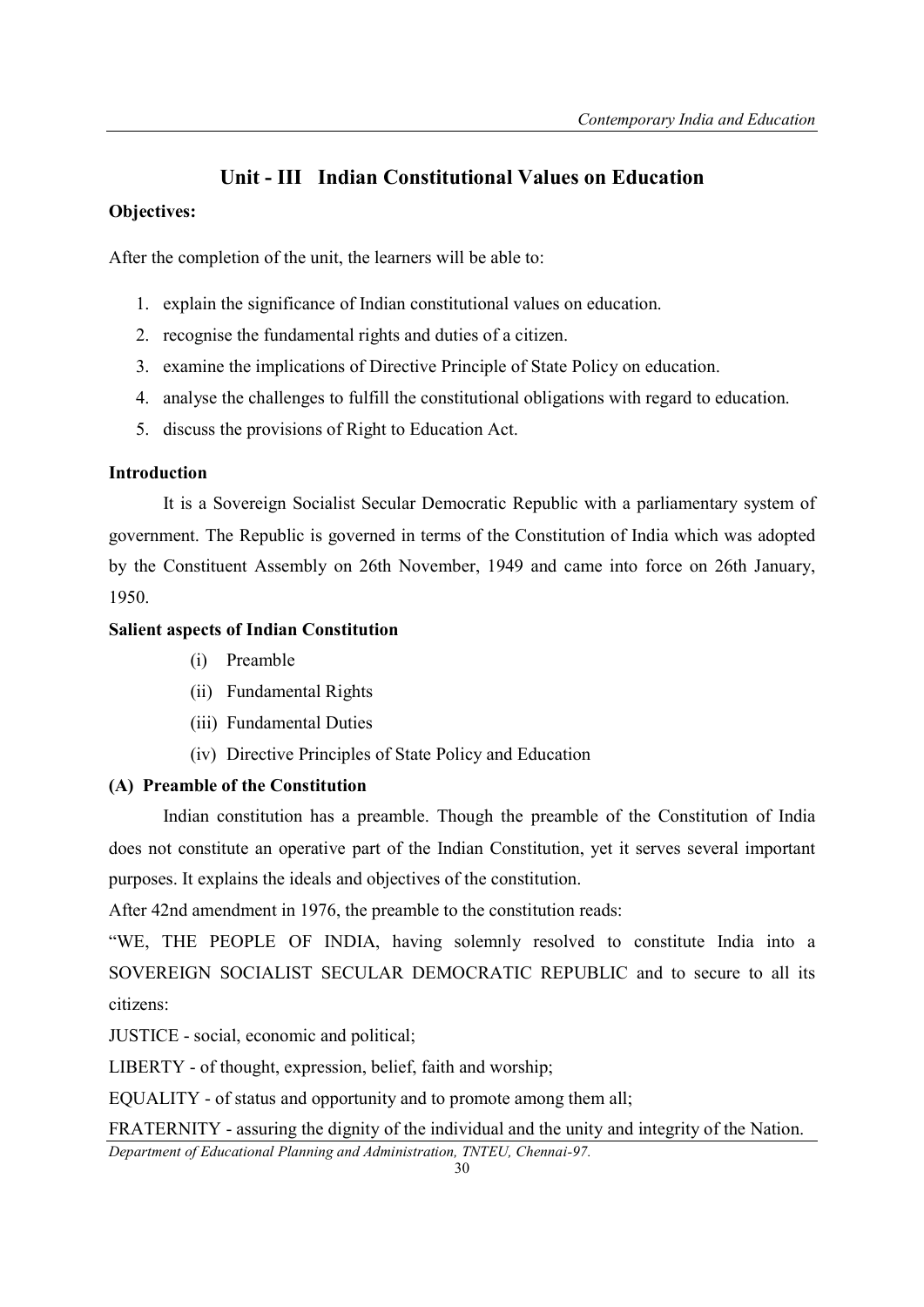The very first sentence of the preamble declares India to be a Sovereign Socialist Secular Democratic Republic.

The term 'sovereign' implies that India is internally supreme and externally free. State authority of India is supreme over all men and all associations within India's territorial boundary. This is India's internal sovereignty. Externally India is free from all external controls.

The terms 'socialist and secular' were added to the preamble by 42nd amendment in 1976. Glaring disparity in income distribution induced the government to control the commanding heights of the economy in the interest of suffering masses. That is why the right of private property was removed from the list of fundamental rights through a constitutional amendment.

 'Secularism' is a glaring necessity in India's socio-political context. Inhabited by people of all faiths, it is imperative that India does not accept any religion as the state-religion. India's secularism ensures that religious minorities do not suffer from a sense of inferiority.

The terms *'democratic republic'* in the preamble are very important. India's aim is to build up not only a democratic political system but also a democratic social system. In the matter of political organization, India has opted for representative democracy. This implies that government power shall be vested in the popularly elected representatives of the people. In India popular elections give legitimacy to our rulers.

A system is 'republican' where no office of the State is held on the basis of hereditary prescriptive rights. In India every office of the State from the highest to the lowest is open to every citizen. Any citizen may occupy any office on the basis of merit. Thus, headship of the State is not hereditary as in England, nor it is based on military power as in dictatorial regimes.

 To build up an ideal democracy, the preamble emphasizes justice, liberty, equality and fraternity as political ideals.

The *'ideal of justice'* implies a system where individuals can realize their full potentialities. In the view of our founding fathers, it is not enough that there is political or legal justice. Political and legal justice is a myth unless accompanied by social and economic justice. Social justice implies that all social discriminations like caste or untouchability must be ended. Economic justice implies that economic exploitations should be ended.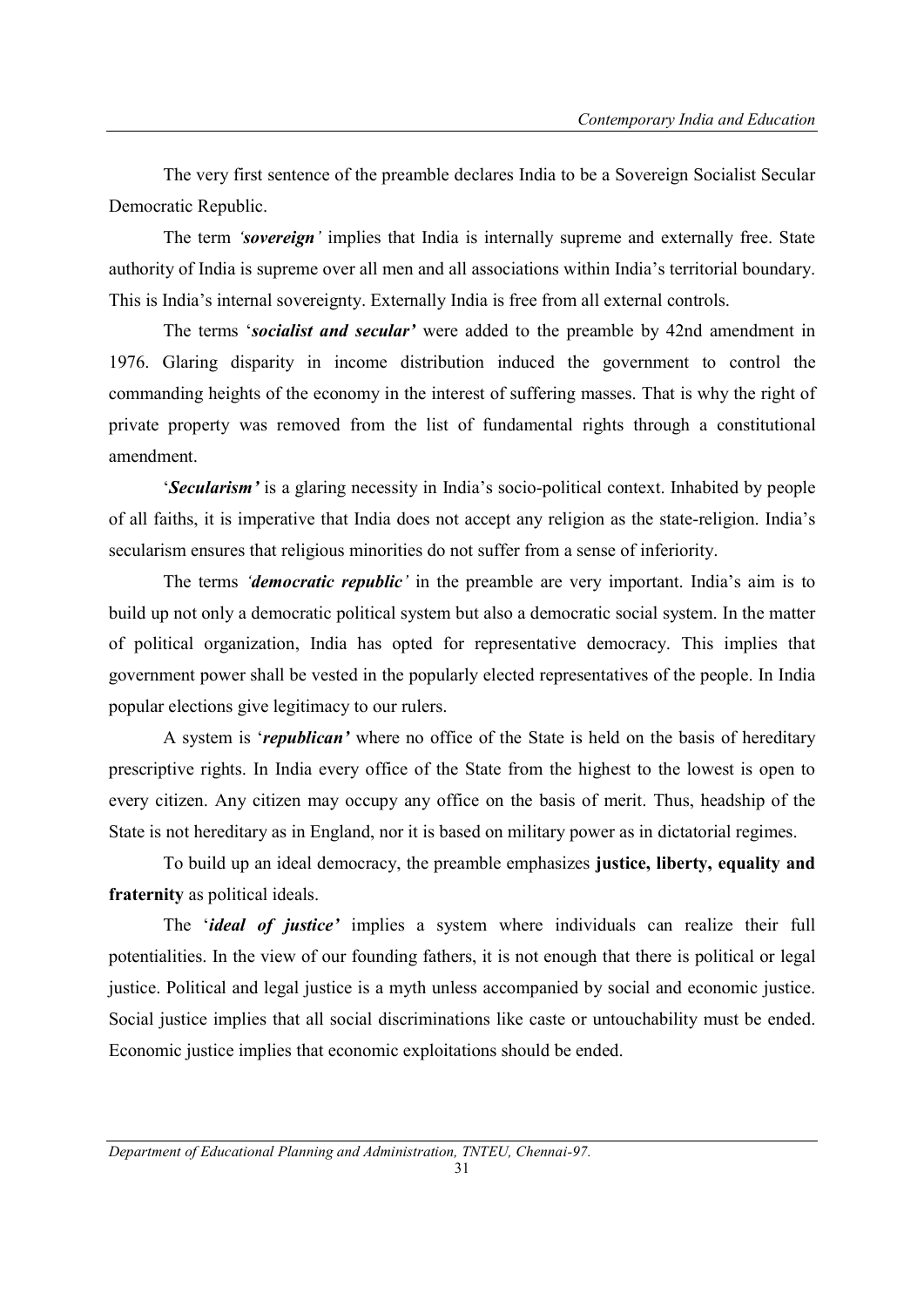The *'ideal of liberty'* aims at ensuring these freedoms which make men really free. Liberty to be meaningful must mean liberty of thought, expression, belief, faith and worship. This concept of liberty is essentially political in nature.

The *'ideal of equality'* is aimed at removing discriminations between citizens. This is particularly important in the Indian society, vitiated by caste system and untouchability.

Finally, *'fraternity'* as an ideal is sought to be fostered to ensure the dignity of the individual and unity of the nation. One should however note that a fraternal feeling among Indians would grow only in proportion to the realization of the ideals of justice, liberty and equality. Thus, fraternity is not an independent ideal but a resultant of the successful realization of important ideals listed earlier.

### (B) Fundamental Rights of Indian Citizens

The following seven fundamental rights guaranteed by the Indian constitution.

- 1. Right to equality.
- 2. Right to freedom of speech and expression.
- 3. Right to freedom of religion.
- 4. Right against exploitation.
- 5. Right to life.
- 6. Cultural and educational rights.
- 7. Right to constitutional remedies.

## (i) Right to Equality

 Right to equality is considered the foundation upon which the edifice of other rights and liberties is built. While Article 14 guarantees equal treatment of all people before the law, Article 15 eliminates the scope for discrimination of any individual based on religion, race, caste and sex when it comes to accessing public places.

 An equally important provision is Article 16 that prevents the State from discriminating against anyone in matters of employment. Practicing untouchability has been abolished and declared as an offence under Article 17 of the Indian constitution. Article 18 can be summed up as a provision that abolishes titles. It prohibits the State from conferring any titles to its citizens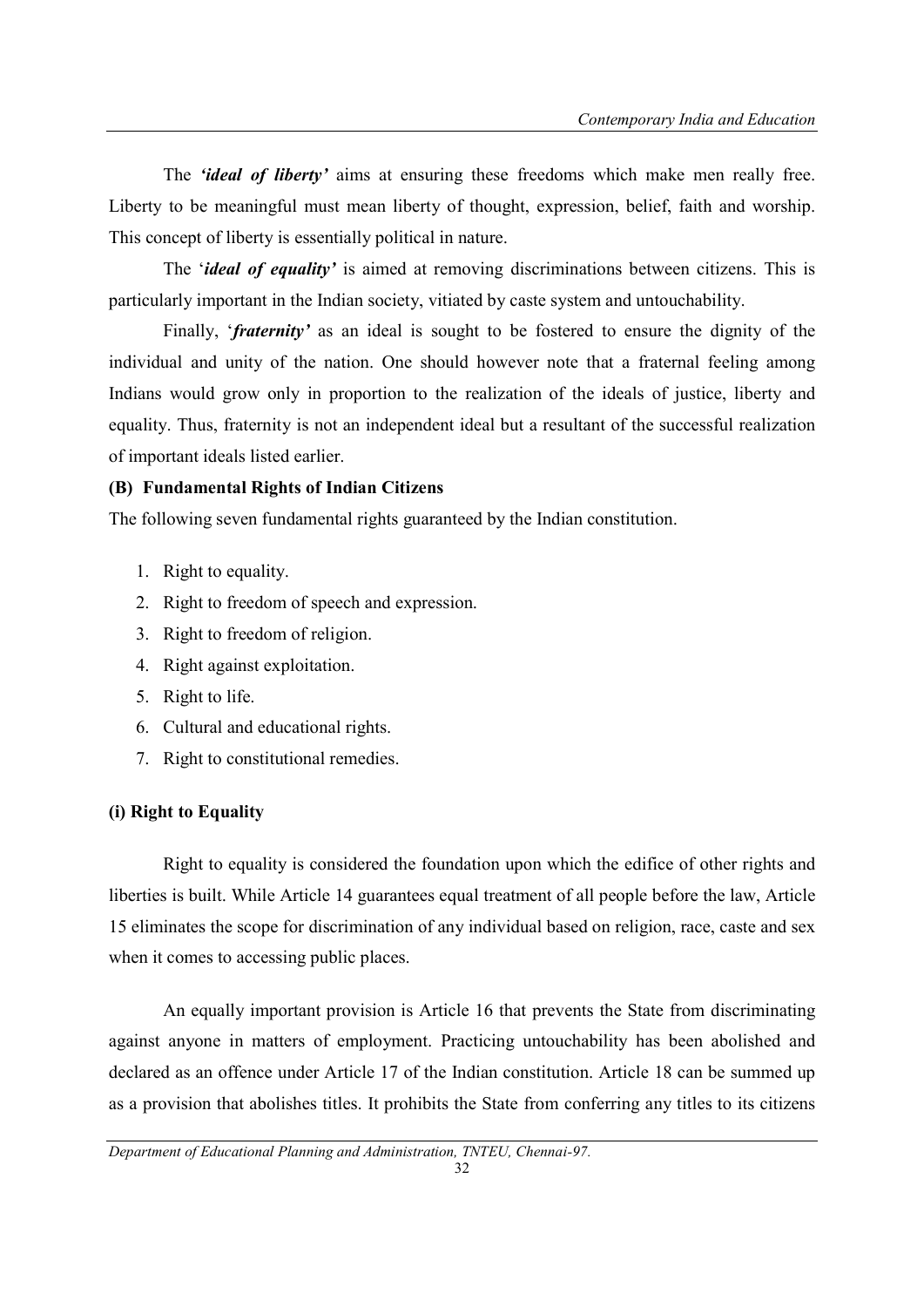and also prevents the recipients of civilian awards such as Bharat Ratna and Padma Bhushan from using them as titles.

#### (ii) Right to Freedom of Speech and Expression

 Besides freedom of speech and expression, Article 19 of Indian Constitution gives citizens the freedom to form associations or unions and move freely throughout the country. According to Article 19, the citizens can reside and settle in any part of the Indian territory and practice any profession or carry on any occupation or business.

 The ambit of right to freedom also includes the right to protect life and personal liberty and prevention of arrest and detention. However, restrictions are imposed on these six fundamental freedoms during a state of emergency.

#### (iii) Right to Freedom of Religion

 The idea of giving citizens the freedom to "preach, practice and propagate" any religion under Article 25 stems from the fact that India believes in the principle of secularism wherein all religions are given equal footing. Right to freedom of religion under Article 26 not only gives individuals the liberty to manage religious affairs but also allows religious communities the freedom to set up charitable institutions as per the law of the land. Article 27 forbids any community to compel an individual to pay taxes for the promotion of a particular religion.

#### (iv) Right Against Exploitation

 Articles 23 and 24 abolish human trafficking and the practices such as forced labour and child labour. According to the Constitution, employing children below the age of 14 is a gross violation of the spirit and provisions of the Constitution. Similarly, Article 23 prohibits trafficking in humans for slave trade or prostitution. There is only one exception to this provision that the State can impose compulsory service on the citizens for public purpose.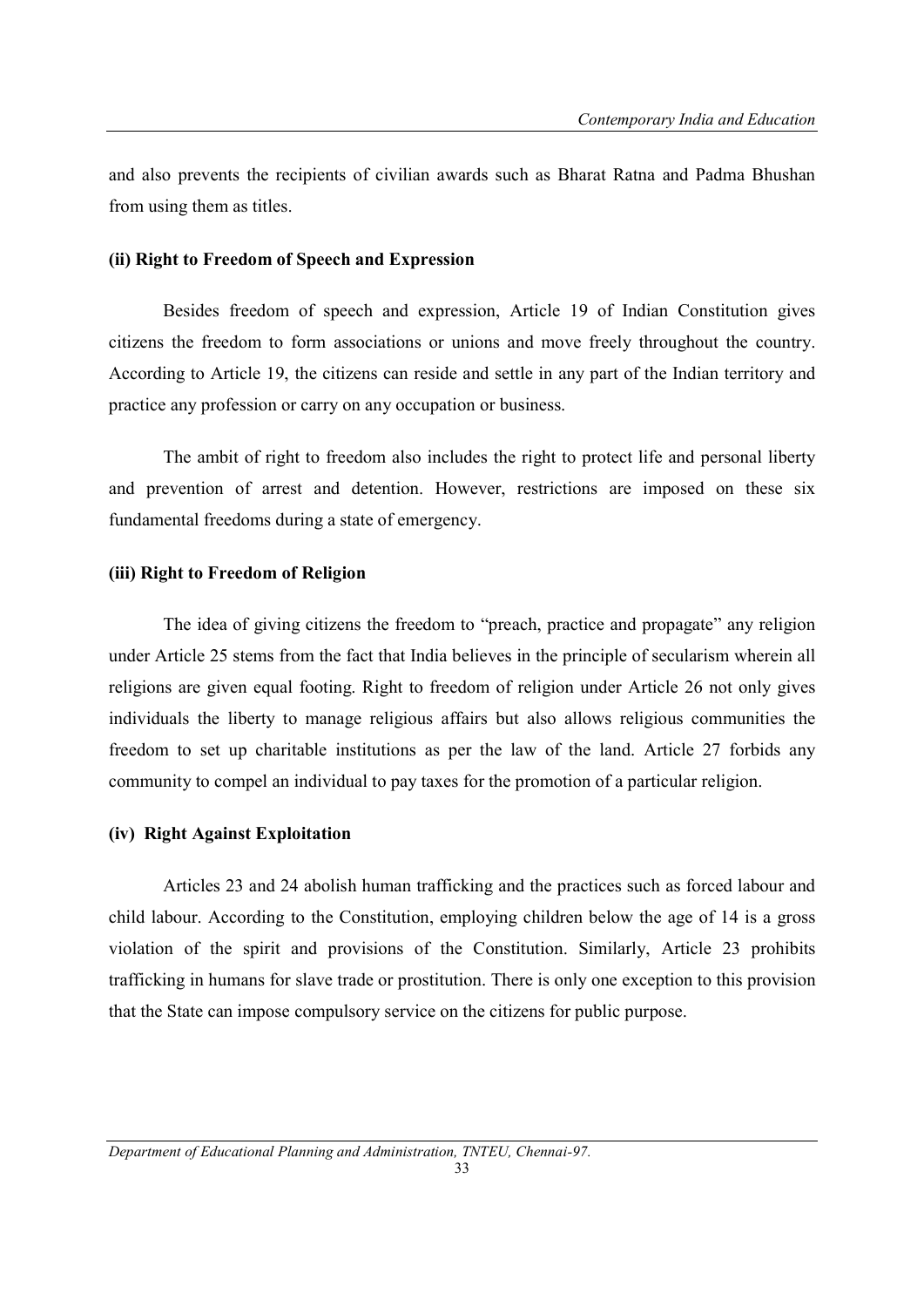#### (v) Right to Life

 The Constitution has categorically laid down provisions in order to ensure that the right to life and personal liberty is upheld. A provision to that effect is Article 20, which states that no person can be awarded punishment which is more than what is predefined by the government. The Article also emphasises on the right to protection with respect to conviction for offences. The 'principle of double jeopardy' is also enshrined in this Article, which means, an off ender cannot be convicted twice for the same offence.

 Article 21 states that an individual's life and personal liberty can only be disputed if that person has committed a crime. Irrespective of the magnitude of crime or the brutality of the offender, the Constitution gives an individual the right to know the reason why he is being arrested and defend himself by a lawyer of his choice.

 It is to be understood that the right to life doesn't include the right to die. That is precisely the reason why suicide or an attempt to suicide is considered an offence. This is a highly debated legislation that has drawn flak from human rights activists, lawyers and constitutional experts who consider this inhuman.

#### (vi) Cultural and Educational Rights

 Taking pride in its pluralistic society, India has made the provision of protecting its pluralistic ethos through Articles 29 and 30. While Article 29 ensures protection of minorities' interests, its subsequent Article gives religious and linguistic minorities the freedom to preserve and develop their own culture. The critical aspect covered by this provision is the assurance that no citizen can be discriminated against for admission in State or State-aided institutions.

### (7) Right to Constitutional Remedies

 From Article 32 to 35, the enlisted provisions strongly convey a message of empowerment. These provisions give every citizen of India the right to move a court of law in case one feels that his rights are violated. It is through different writs such as habeas corpus,

Department of Educational Planning and Administration, TNTEU, Chennai-97.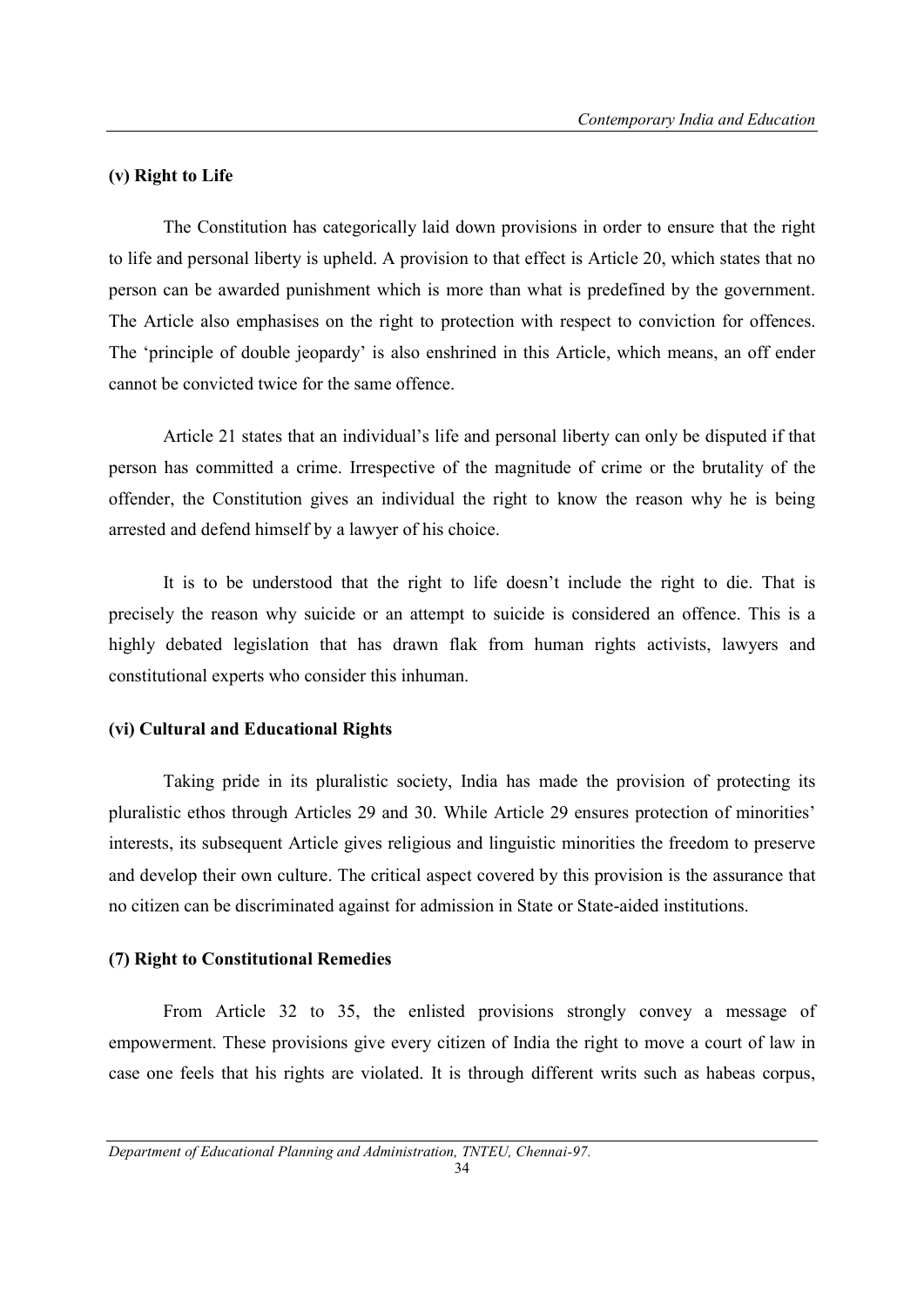mandamus, prohibition, quo warranto and certiorari that the courts try to preserve or safeguard the citizen's fundamental rights.

## (C) Fundamental Duties of Indian Citizens

The Fundamental Duties noted in the constitution are as follows:

- 1. To abide by the Constitution and respect its ideals and institutions, the National Flag and the National Anthem;
- 2. To cherish and follow the noble ideals which inspired our national struggle for freedom;
- 3. To uphold and protect the sovereignty, unity and integrity of India;
- 4. To defend the country and render national service when called upon to do so;
- 5. To promote harmony and the spirit of common brotherhood amongst all the people of India transcending religious, linguistic and regional or sectional diversities;
- 6. To renounce practices derogatory to the dignity of women;
- 7. To value and preserve the rich heritage of our composite culture;
- 8. To protect and improve the natural environment including forests, lakes, rivers and wild life, and to have compassion for living creatures;
- 9. To develop the scientific temper, humanism and the spirit of inquiry and reform;
- 10. To safeguard public property and to abjure violence;
- 11. To strive towards excellence in all spheres of individual and collective activity so that the nation constantly rises to higher levels of endeavour and achievement; and
- 12. Who is a parent or guardian to provide opportunities for education to his child or ward, as the case may be, between the age of six and fourteen years.

## (D) Directive Principles of State Policy and Education

 The Indian Constitution was written immediately after India obtained freedom, and the contributors to the Constitution were well aware of the ruined state of the Indian economy as well as the fragile state of the nation's unity. Thus, they created a set of guidelines under the heading Directive Principles for an inclusive development of the society.

 Inspired by the Constitution of Ireland, the Directive Principles contain the very basic philosophy of the Constitution of India, and that is the overall development of the nation through guidelines related to social justice, economic welfare, foreign policy, and legal and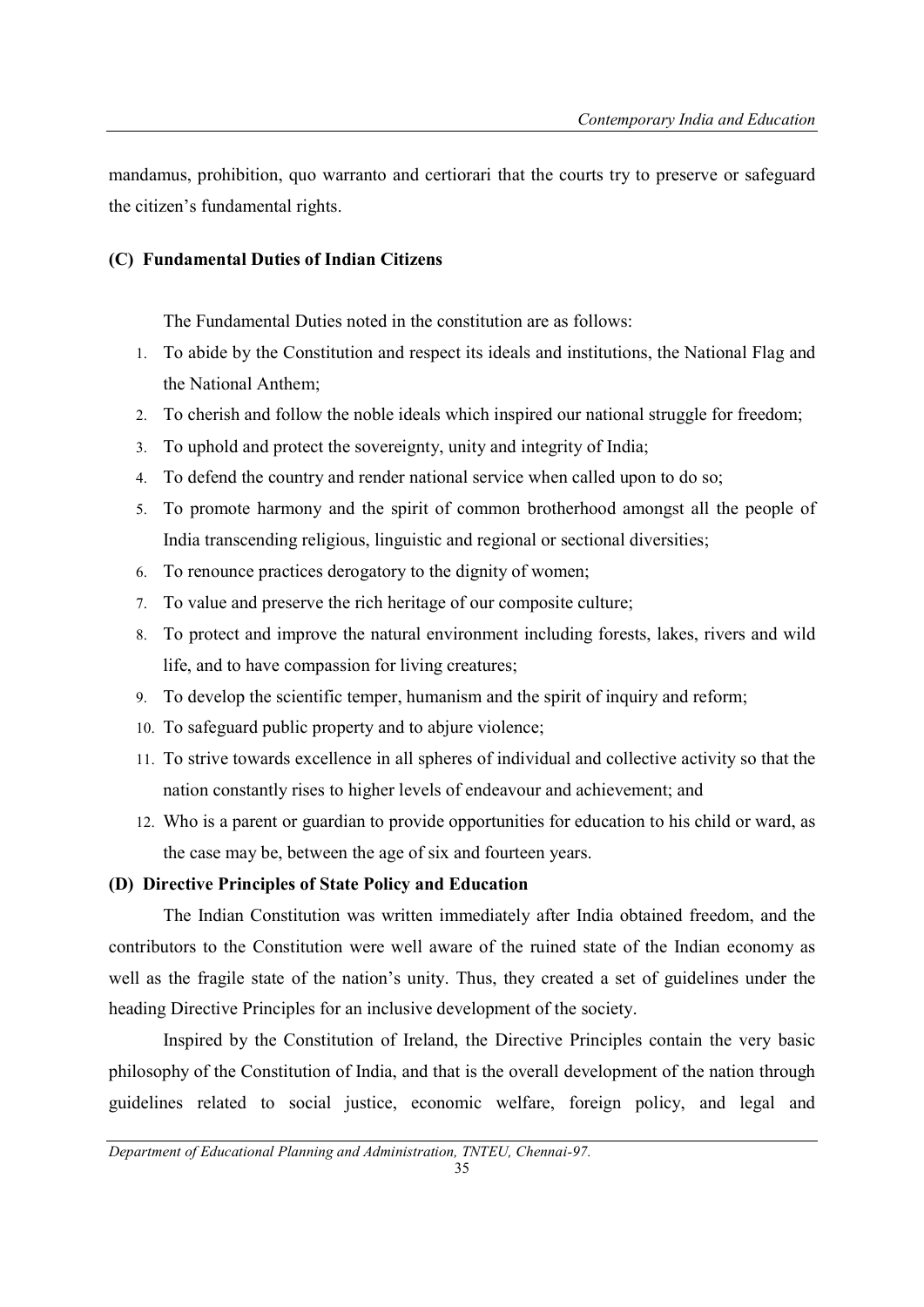administrative matters. The Directive Principles are codified versions of democratic socialist order as conceived by Pandit Jawaharlal Nehru with an admixture of Gandhian thought.

The Directive Principles are divided into the following three categories:

- (i) Socialistic Directives: This part contains the directives for securing the welfare of the people of India, equal distribution of the material resources of the country, protection of the fundamental rights of the children and youth, equal pay for equal work, education etc.
- (ii) Gandhian Directives: Under these directives the guidelines for organising village Panchayat, prohibition of intoxicating drinks and cow-slaughter, secure living wage, decent standard of life, and to promote cottage industries, to provide free and compulsory education to all children up to 14 years of age etc.
- (iii) Liberal Intellectual Directives: In this section, there are guidelines for uniform civil code throughout the country and the legislatures to follow in issuing orders or making laws.

### Features of the Directive Principles

In a nutshell, the Directive Principles consist of the following guidelines for the States:

- 1. The State should strive to promote the welfare of the people.
- 2. Maintain social order through social, economic and political justice.
- 3. The State should strive towards removing economic inequality.
- 4. Removal of inequality in status and opportunities.
- 5. To secure adequate means of livelihood for the citizens.
- 6. Equal work opportunity for both men and women.
- 7. Prevent concentration of wealth in specific pockets through uniform distribution of the material resources amongst all the strata of the society.
- 8. Prevention of child abuse and exploitation of workers.
- 9. Protection of children against moral and material abandonment.
- 10. Free legal advice for equal opportunities to avail of justice by the economically weaker sections.
- 11. Organisation of Village Panchayats which will work as an autonomous body working towards giving justice.
- 12. Assistance to the needy including the unemployed, sick, disabled and old people.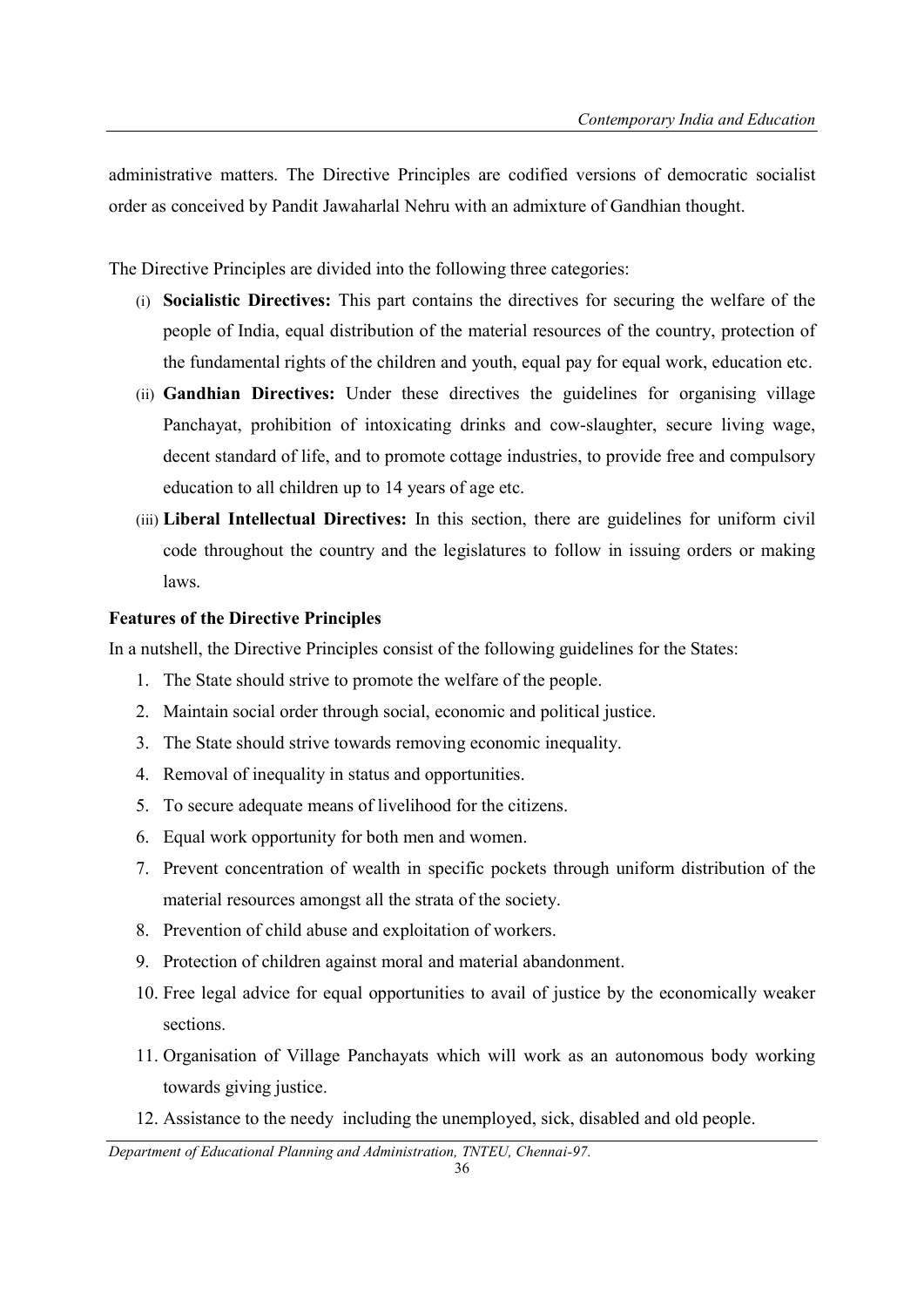- 13. Ensure proper working conditions and a living wage.
- 14. Promotion of cottage industries in rural areas.
- 15. The state should endeavour towards a uniform civil code for all the citizens of India.
- 16. Free and compulsory education for children below the age of 14years.
- 17. Economic and educational upliftment of the SC and ST and other weaker sections of the society.
- 18. Prohibition of alcoholic drinks, recreational drugs, and cow slaughter.
- 19. Preservation of the environment by safeguarding the forests and the wild life.
- 20. Protection of monuments, places and objects of historic and artistic interest and national importance against destruction and damage.
- 21. Promotion and maintenance of international peace and security, just and honourable
- 22. Relations between nations, respect for international law and treaty obligations, as well as settlement of international disputes by arbitration.

### Challenges to fulfill the Constitutional Obligations

## (i) Freedom

 Liberty of thought and action is a fundamental value embedded in our Constitution. It is the basis for creativity and exploration of new ideas and experiments that can advance social progress. Respecting the rights of others to liberty of thought and action are the hall marks of a civilized society. Ensuring that this liberty of thought and action is not used to belittle or diminish the beliefs and status of others is what constitutes a decent society. Democracy creates opportunity to pursue one's chosen ends as well as respect others' rights to do so. In a diverse country like India, exercising freedom with responsibility is a must for ensuring peace in the nation.

## (ii) Justice

 Justice ensures that the freedom of one does not become tyranny for another. The iustice to be truly meaningful needs sharing of power, compassion towards under-privileged and empathy towards the disadvantaged. An education of rights and duties becomes important to ensure to fight for justice.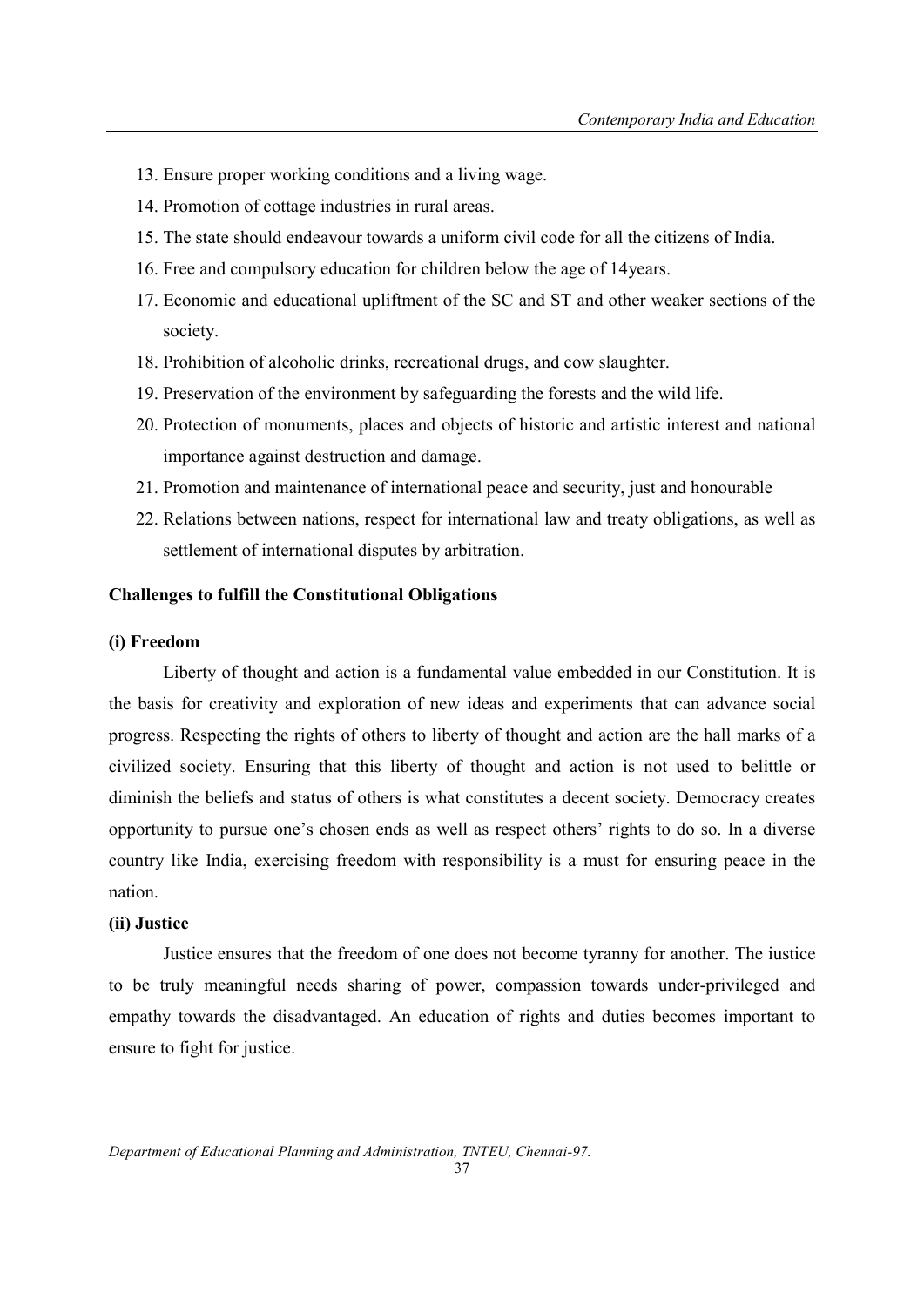## (iii) Equality

 Equality is another value enshrined in the Constitution. Freedom and justice remain mere words if equality is not ensured. It implies freedom from exploitation and ensuring to provide opportunities for individual's development, irrespective of the background, gender, cultural or socio-economic identity and status.

## (iv) Fraternity

 Fraternity is at the heart of school, society and nation. Social solidarity is a vital part of a society that has place for the aspirations of all members of society. Understanding the importance of fraternity or solidarity and the knowledge that we all belong to a large community, a nation and the globe is also to discover our innate humanity. It is only we recognize our interdependence then we empower to help build a peaceful nation and a world. The citizens need to internalize the principals of equality, justice and liberty to promote fraternity among all, regardless of religious beliefs, regional and local diversity. It provides the baseline in working out the framework of values to be nurtured in students. If values like truthfulness, sense of responsibility, trustworthiness, loyalty, love, peace, respect for others, etc are nurtured right from the beginning, the efforts will go a long way to enable students abide by the Constitution and contribute to larger health of society and nation at large.

## Right to Education Act (2009)

 The Right of Children to Free and Compulsory Education Act or Right to Education Act also known as RTE, is an Act of the Parliament of India enacted on  $4<sup>th</sup>$  August 2009, which describes the modalities of the importance of free and compulsory education for children between 6 and 14 in India under Article 21A of the Indian Constitution. India became one of 135 countries to make education a fundamental right of every child when the act came into force on 1 st April 2010.

## a) Implementation and funding of RTE

 Education in the Indian constitution is a concurrent issue and both Centre and States can legislate on the issue. The act lays down specific responsibilities for the Centre, State and Local bodies for its implementation. The States have been insisting that they lack financial capacity to deliver education of appropriate standard in all the schools needed for universal education. Thus it was clear that the Central Government will be required to subsidies the States.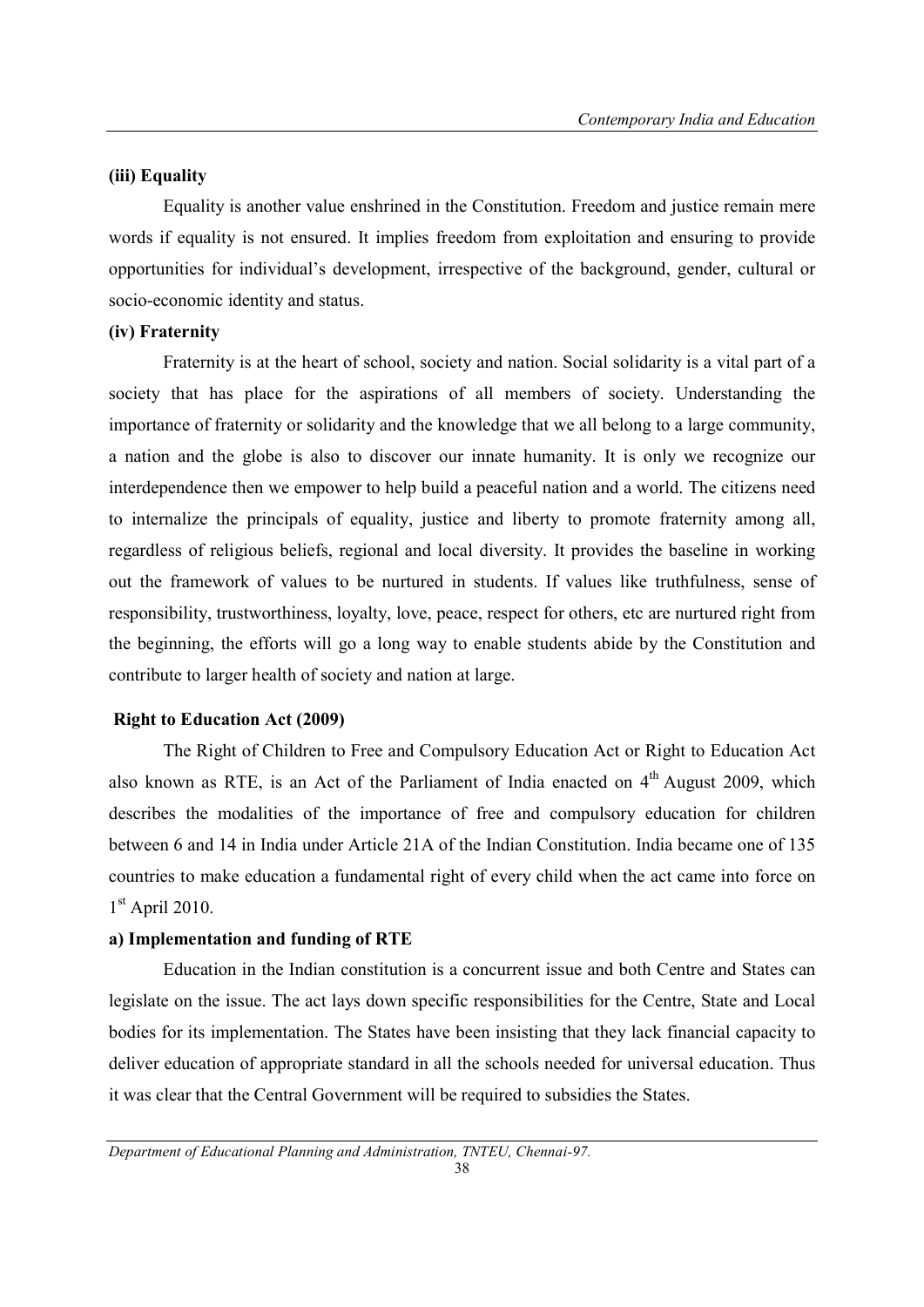A committee set up to study the funds requirement and funding initially estimated that Rs 1710 billion or 1.71 trillion across five years was required to implement the Act, and in April 2010 the Central Government agreed to sharing the funding for implementing the law in the ratio of 65 to 35 between the Centre and the States, and a ratio of 90 to 10 for the north-eastern states. However, in mid 2010, this figure was upgraded to Rs. 2310 billion, and the Center agreed to raise its share to 68%.

 A critical development in 2011 has been the decision taken in principle to extend the right to education till Class X (age 16) and into the pre-school age range. The CABE Committee is in the process of looking into the implications of making these changes.

#### b) Status of Implementation of RTE

 A report on the status of implementation of the Act was released by the Ministry of Human Resource Development on the one-year anniversary of the Act. The report admits that 8.1 million children in the age group 6-14 remain out of school and there is a shortage of 508,000 teachers country-wide. The Supreme Court of India has also intervened to demand implementation of the Act in the Northeast. It has also provided the legal basis for ensuring pay parity between teachers in government and government aided schools.

#### Conclusion

 Our Constitution aims at bringing a synthesis between fundamental rights and directive principles of state by giving the former a pride of place and the later a place of permanence. Very aptly the directive principles are described as the 'conscience of constitution'. Fundamental duties are not mere expressions of pious platitudes. Courts will certainly take cognizance of laws seeking to give effect to fundamental duties. The Preamble of the Constitution of India assures the dignity of every individual. It puts people at the centre of the democratic setup and thus denotes that the nation is committed to uplift of the people. In the context of education, this commitment is extremely significant as education is meant to bring out the best in people.

## Questions for Discussion and Reflection:

- 1. Discuss the fundamental rights of an Indian.
- 2. Explain the fundamental duties of Indian citizens.
- 3. Examine the importance of Directive Principles of State Policy on education.
- 4. Critically evaluate the implementation process of Right to Education Act.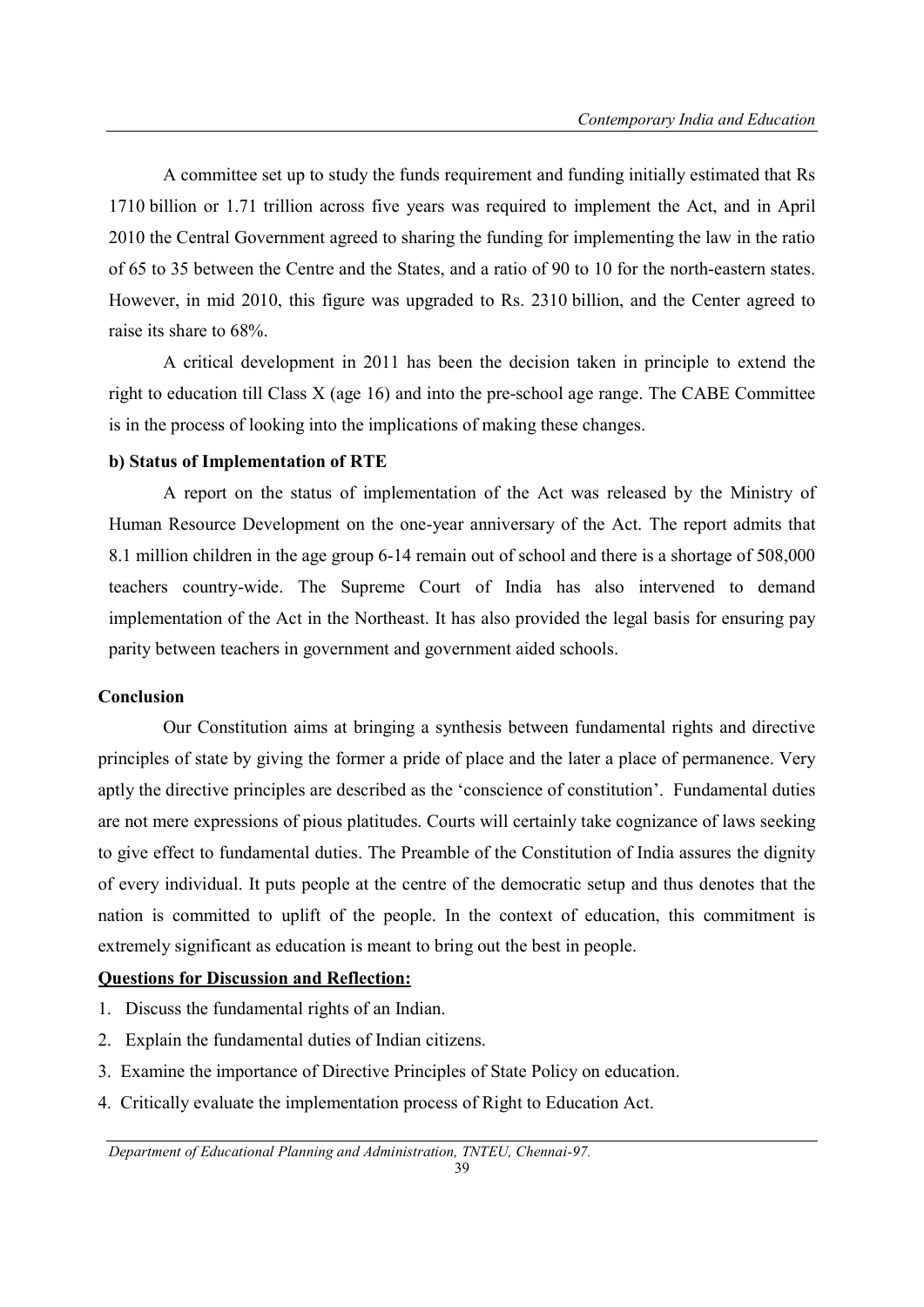## References:

- 1. Aarti, Dhar, (1 April, 2010). "Education is a fundamental right now". The Hindu.
- 2. Chowdhry,N.K.(2009). Indian Constitution and Education. Delhi; Shipra Publications.
- 3. Seethalakshmi, S. (14 July 2006). "Centre buries Right to Education Bill India". The Times of India". The Times of India. Retrieved 1 April 2010.
- 4. Selva, G. (22 March 2009). "Universal Education in India: A Century of Unfulfilled Dreams". PRAGOTI. Retrieved 1 April, 2010.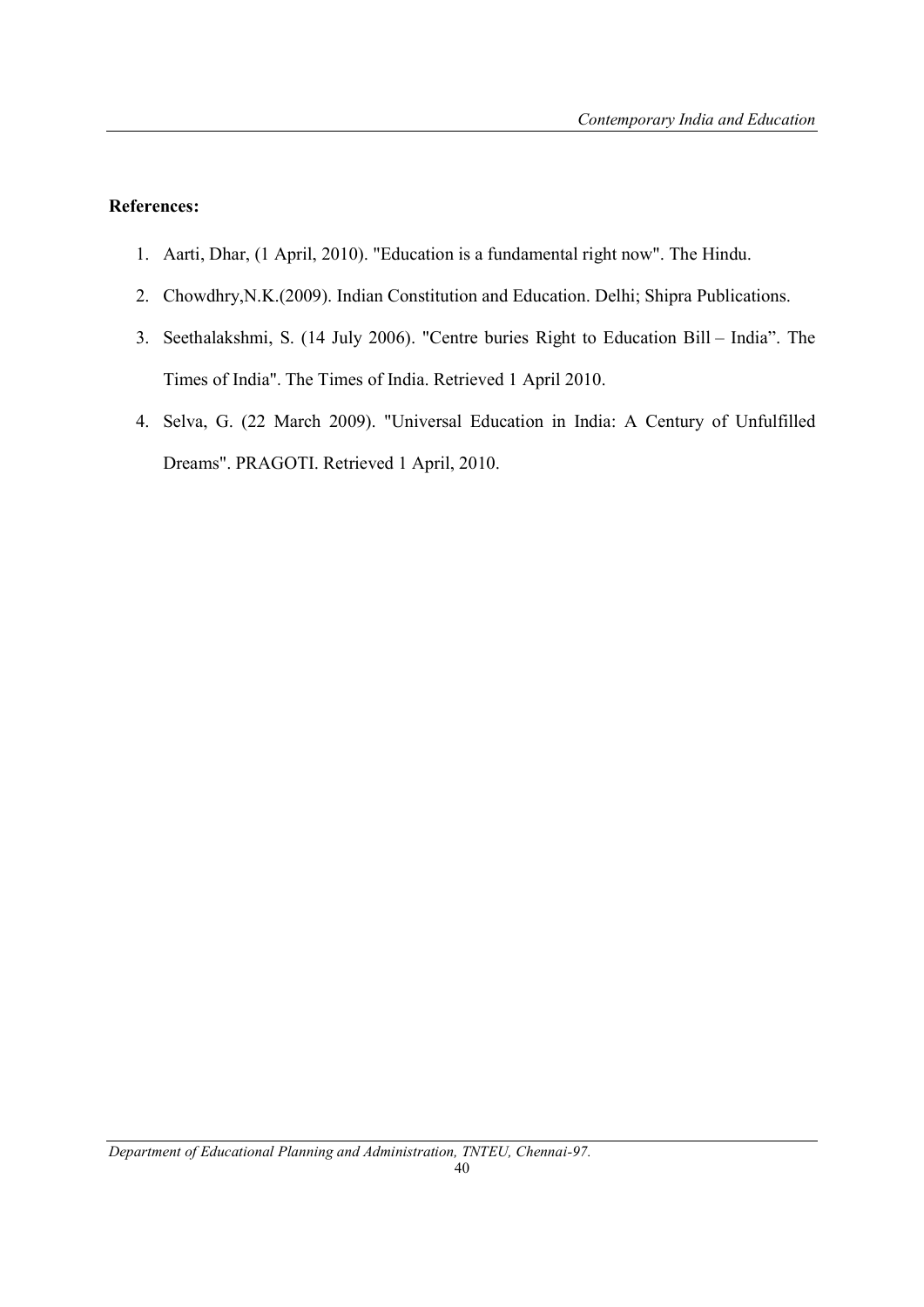## Unit-IV Inequality, Discrimination and Marginalisation in Education

## Objectives:

After the completion of the unit, the learners will be able to:

- 1. explain the concept of social inequality, discrimination and marginalization.
- 2. describe the different types of social inequality.
- 3. analyse the causes of social inequality, discrimination and marginalization.
- 4. recognize the importance of education to eliminate the social inequalities.
- 5. discuss the means for inclusion of marginalized groups in education.

#### Introduction

 Human societies vary in the extent to which social groups as well as individuals have unequal access to advantages. Rousseau had made a distinction between natural and social inequality. The former emerge from the unequal division of physical and mental abilities among the members of a society. The latter arise from the social entitlement of people to wealth or economic resources, political power and status regardless of potential abilities possessed by individuals. Not only economic resources of societies vary according to the level of development and structural features of society, but also different groups tend to have differential access to these resources. Power enjoyed by the social groups also differ and offers another related social advantage. Similarly, conventions, rules, customs and laws confer greater prestige and status on certain groups and occupations in most human societies. Hierarchy, stratification, class-divisions are notions used by anthropologists, sociologists and political scientists to describe and denote social-inequality.

 Anthropologists generally distinguish three types of societies in terms of socialinequality. These are classified as egalitarian, rank and class societies. Egalitarian societies contain fair amount of equality and no social group enjoys greater access to economic resources, power or prestige. Rank societies do not have unequal access to wealth or power, but they do contain social groups that enjoy greater honour and status. A pre-literate tribal society in which social ranking is based on rules of descent and alliances belong to this category. The complex class societies have unequal access and entitlement to economic resources, power, and status.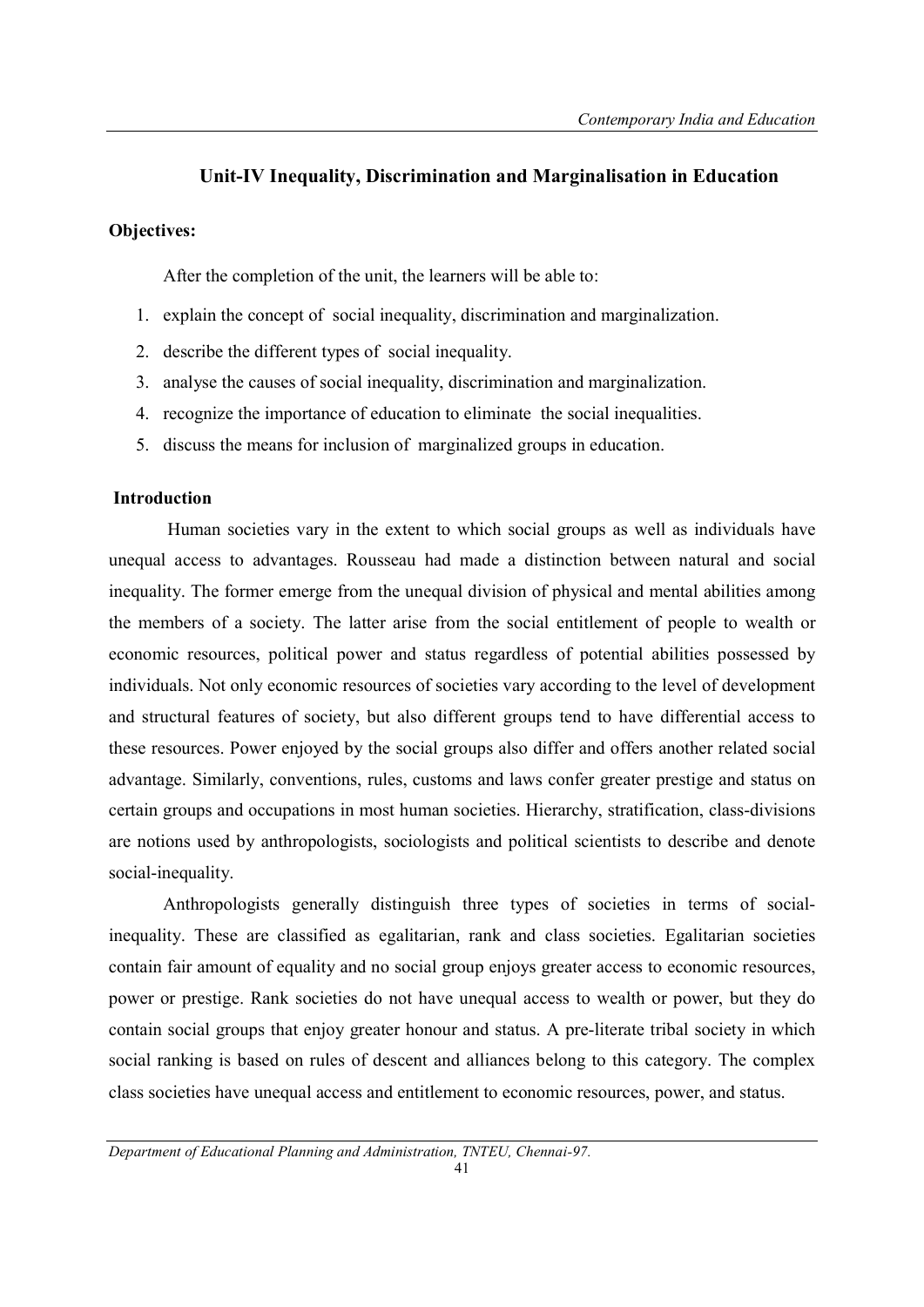## Types of Social Inequality

### (i) Gender inequality

Sex and gender based prejudice and discrimination, called sexism, are major contributing factors to social inequality. Most societies, even agricultural ones, have some sexual division of labour and gender-based division of labour tends to increase during industrialization. The emphasis on gender inequality is born out of the deepening division in the roles assigned to men and women, particularly in the economic, political and educational spheres. Women are underrepresented in political activities and decision making processes.

Gender discrimination, especially concerning the lower social status of women, has been a topic of serious discussion not only within academic and activist communities but also by governmental agencies and international bodies such as the United Nations. These discussions seek to identify and remedy widespread, institutionalized barriers to access for women in their societies. By making use of gender analysis, researchers try to understand the social expectations, responsibilities, resources and priorities of women and men within a specific context, examining the social, economic and environmental factors which influence their roles and decision-making capacity. By enforcing artificial separations between the social and economic roles of men and women, the lives of women and girls are negatively impacted and this can have the effect of limiting social and economic development.

#### (ii) Racial and Ethnic inequality

 Racial or ethnic inequality is the result of hierarchical social distinctions between racial and ethnic categories within a society and often established based on characteristics such as skin color and other physical characteristics or an individual's place of origin or culture. Even though race has no biological connection, it has become a socially constructed category capable of restricting or enabling social status. Unequal treatment and opportunities between such categories is usually the result of some categories being considered superior to others. This inequality can manifest through discriminatory hiring and pay practices.

 In some cases, employers have been shown to prefer hiring potential employees based on the perceived ethnicity of a candidate's given name - even if all they have to go by in their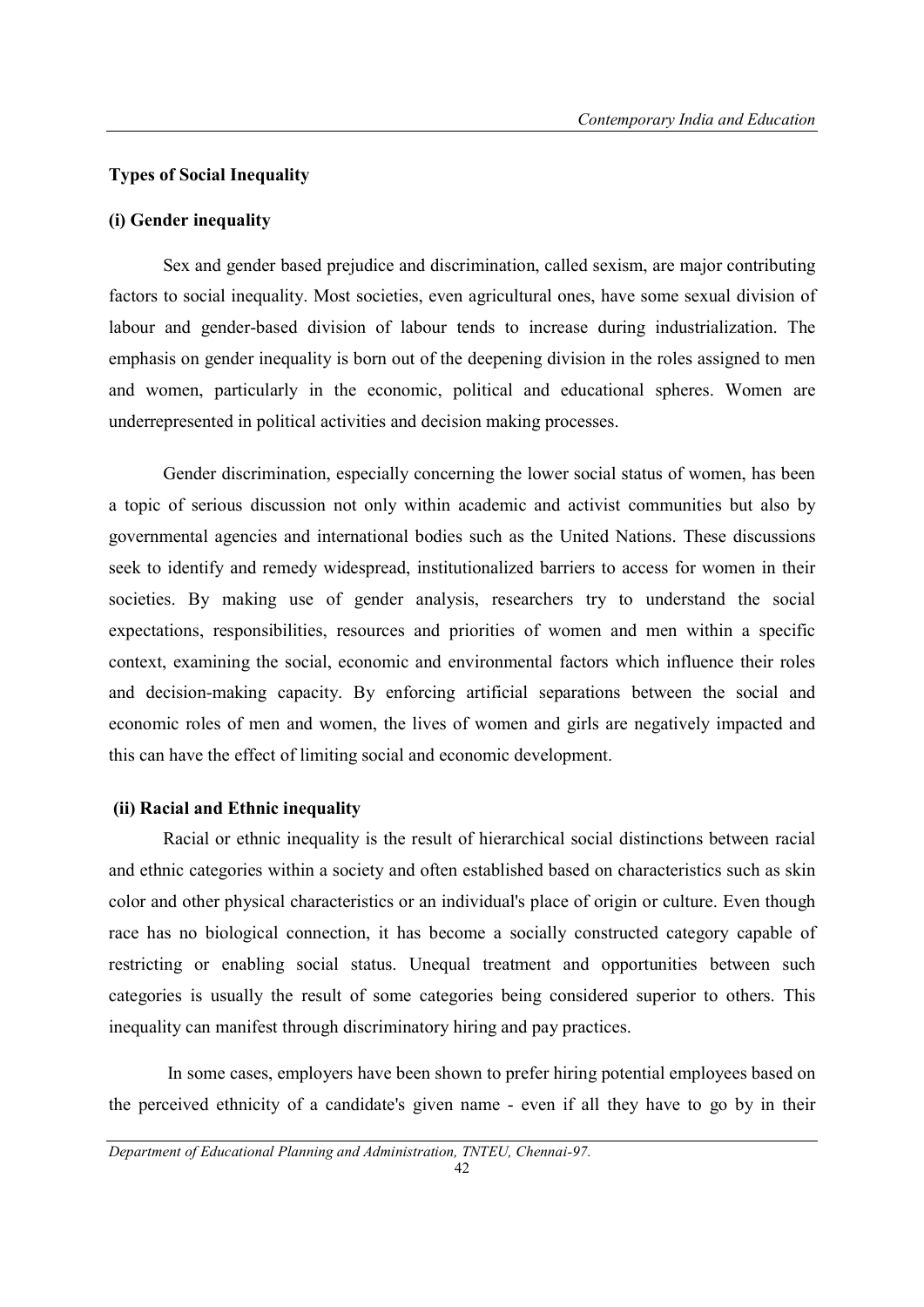decision are resumes featuring identical qualifications. These sorts of discriminatory practices stem from prejudice and stereotyping, which occurs when people form assumptions about the tendencies and characteristics of certain social categories, often rooted in assumptions about biology, cognitive capabilities, or even inherent moral failings. These negative attributions are then disseminated through a society through a number of different mediums, including television, newspapers and the internet, all of which play a role in promoting preconceived notions of race that disadvantage and marginalize groups of people. Racial inequality can also result in diminished opportunities for members of marginalized groups, which in turn can lead to cycles of poverty and political marginalization. Racial and ethnic categories become a minority category in a society. Minority members in such a society are often subjected to discriminatory actions resulting from majority policies, including assimilation, exclusion, oppression, expulsion, and extermination.

#### (iii) Caste inequality

 Caste Inequality is a hereditary stratification system. In Hindu tradition, a person is born into a caste with little to no mobility. This caste determines one's lifestyle, prestige, and occupational choices. The five castes of Hindus are the elite class, warrior class, merchant class, servant caste, and the 'untouchables'. This caste of Hindu people were required to hide from or bow in the presence of anyone of a higher caste .

 Being a member of such a caste would be and is an unfortunate fate. To be considered 'untouchable,' or a completely undesirable class of people based on birth is an inequality that millions of people, children included, face worldwide. These people suffer from exploitation, violence, and can never obtain the equality they deserve from the castes above them.

#### Education to eliminate Social Inequalities

Department of Educational Planning and Administration, TNTEU, Chennai-97. In the global knowledge society, education play perhaps the most critical role in helping a country improve its economic productivity, social equality and social quality of life. Universities educate the skilled, internationally engaged and creative individuals needed as entrepreneurs and leaders for businesses to compete effectively; they create the research, scholarship and knowledge that underlie the development of value-added products and processes and the innovative applications that bring these into broader societal access. They provide a hub for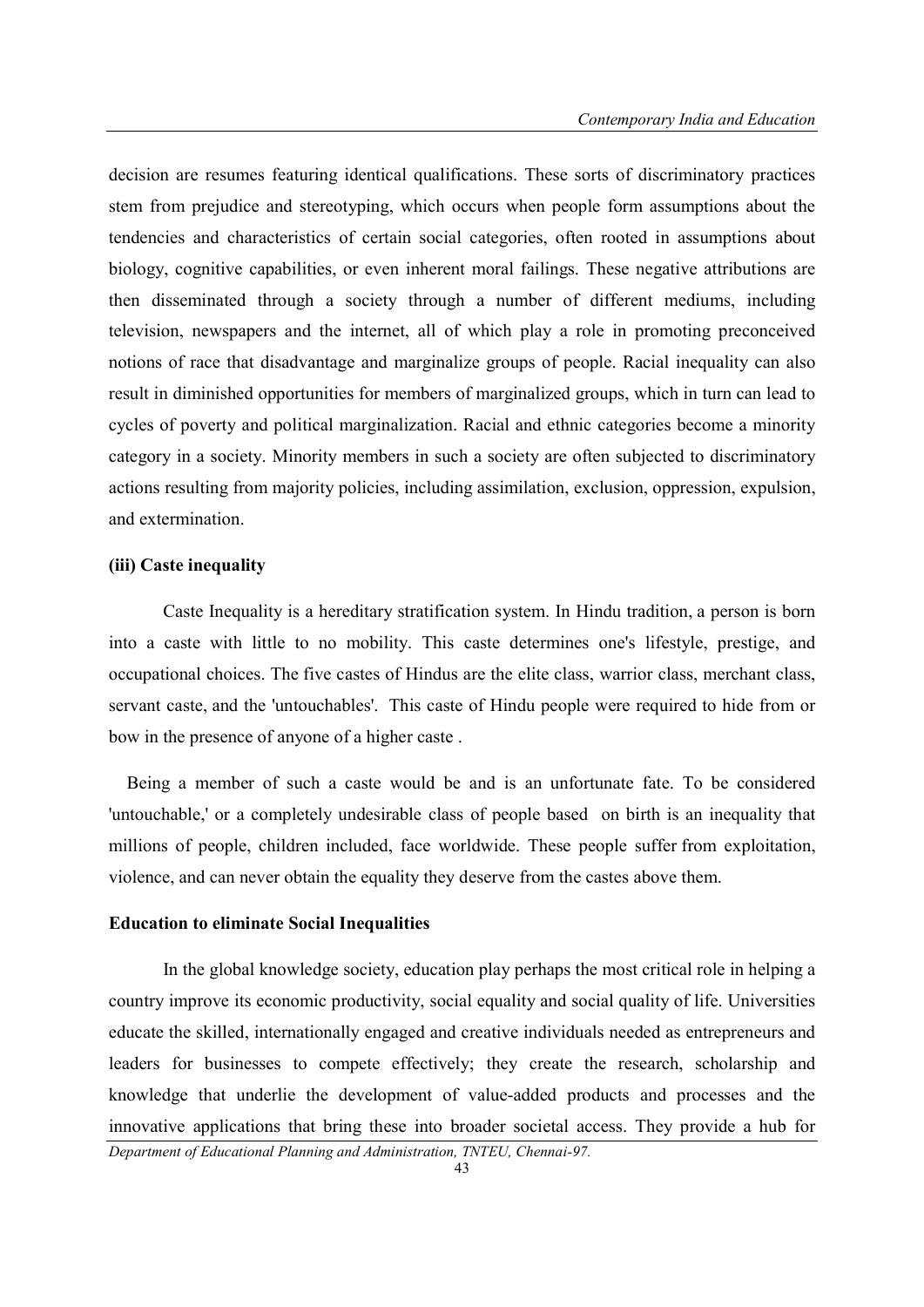high-level international networks and partnerships. As such, it is vital that the higher education sector focuses on performance and quality, as well as accessibility, to ensure that society reaps maximum value from its investment.

- 1. Vocational training for trades and professions ;
- 2. The development of knowledge and skilled workers focused on the needs of individual regions;
- 3. Advanced education, including the development of ethical leadership, entrepreneurship, high impact research and scholarship, and creative skills, to create the highly skilled workers needed for countries to compete in the national and global knowledge economies; and
- 4. The creation of strategic partnerships for the production of internationally competitive research and scholarship, ideally with knowledge users, such as business, the healthcare system, government and non-profit organizations.

 Community colleges, regional universities and research-intensive universities can all make profound contributions to society as long as they embrace and live a meaningful institutional mission. A corollary of understanding mission is also understanding who it is you serve. For some institutions, this may be primarily a local community, and particularly governments and businesses with a need for workers with specific vocational skills. For others, the key stakeholders may be local, national and international. Simply put, the foundation of excellence is knowing who you are and what you are trying to do. Only then can universities and colleges develop and implement the strategies needed to thrive for maximum contribution and impact on both social-equality and economic terms. Governments, too, require mechanisms that recognize and fund institutions of higher education based on these differential missions and contributions.

 The right to education is universal and does not allow for any form of exclusion or discrimination. However, both developing and developed countries face challenges guaranteeing equal opportunities to all in accessing education and within education systems.

Department of Educational Planning and Administration, TNTEU, Chennai-97.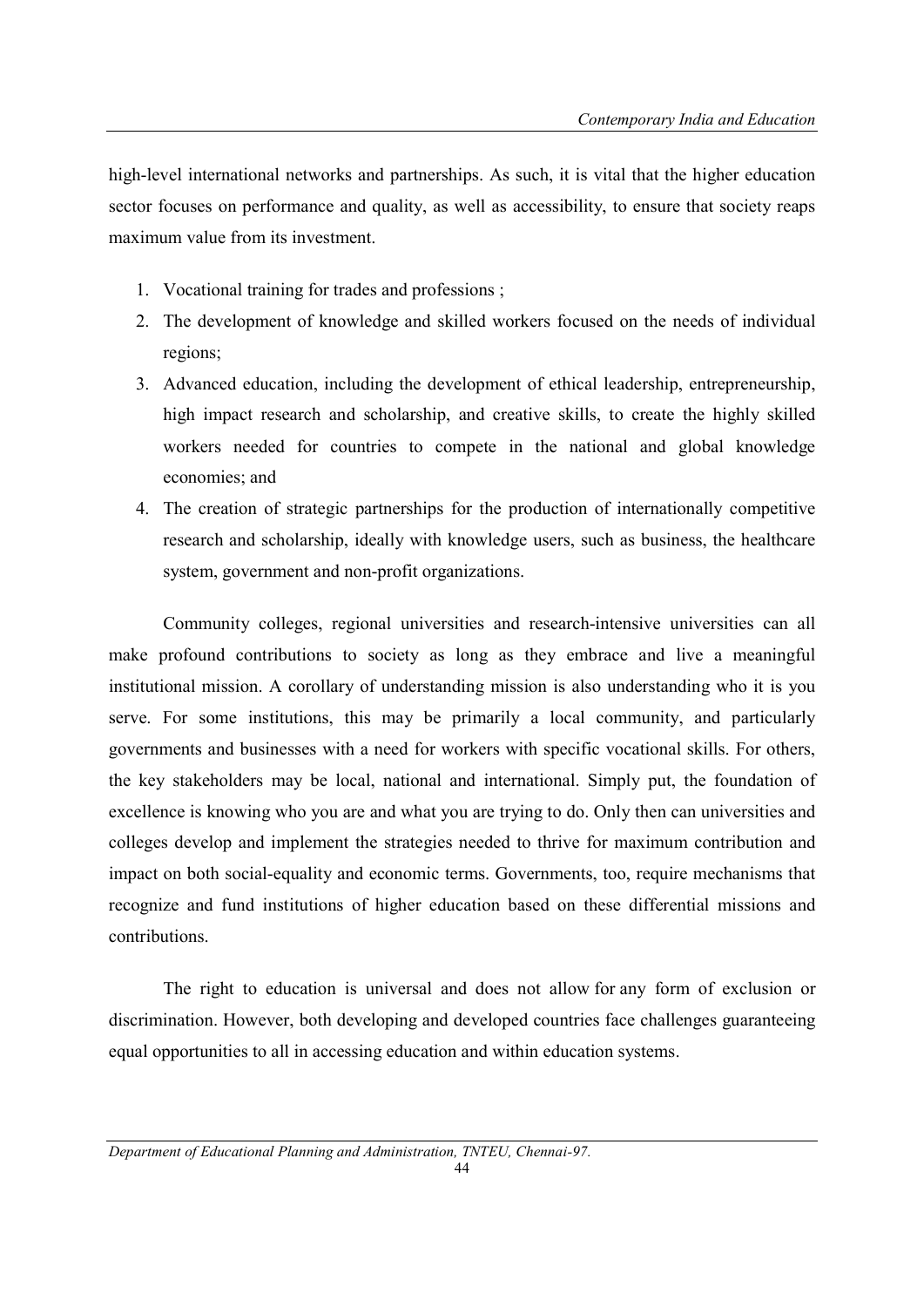#### Marginalized Society:

Marginalised groups are generally used to analyse socio-economic, political, and cultural spheres, where disadvantaged people struggle to gain access to resources and full participation in social life. In other words, marginalized people might be socially, economically, politically and legally ignored, excluded, or neglected, and, therefore vulnerable. 'Marginality' is demeaning, for economic well-being, for human dignity, as well as for physical security.

 Marginalization/deprived is generally described as the overt actions or tendencies of human societies, where people whom they perceive to be undesirable or without useful function are excluded. The people who are marginalized are outside the existing systems of protection and integration. This limits their opportunities and means for survival.

## Causes of Discrimination

Exclusion and rejection are key ingredients in discrimination. They occur when people do not appreciate diversity or differences. They occur when people are prejudiced or have formed their own opinion about others because of their social, political, religious, sexuality, interests, culture, traditions, and so on. In Schools, children from minorities or protected characteristics have been denied admission, or scholarships, or have been excluded from educational programme.

 Discrimination against children from Dalit, Tribal, and Muslim communities in government schools poorest and most vulnerable are getting left out. Lack of effective monitoring mechanisms. Protecting the rights of children living with disabilities, ensuring their ability to access education, remains a distant priority among school authorities.

#### Reasons responsible for Deprived/ Marginalized Groups

 Some of the important factors that are responsible for marginalization are exclusion, globalization, displacement and disaster both natural and manmade.

i) Exclusion: Marginalization is a process that denies opportunities and outcomes to 'those 'living on the margins', while enhancing the opportunities and outcomes for those who are 'at the centre'. Marginalized combines discrimination and social exclusion. It offends human dignity, and it denies human rights. Caste and class prejudice, in many societies across the globe,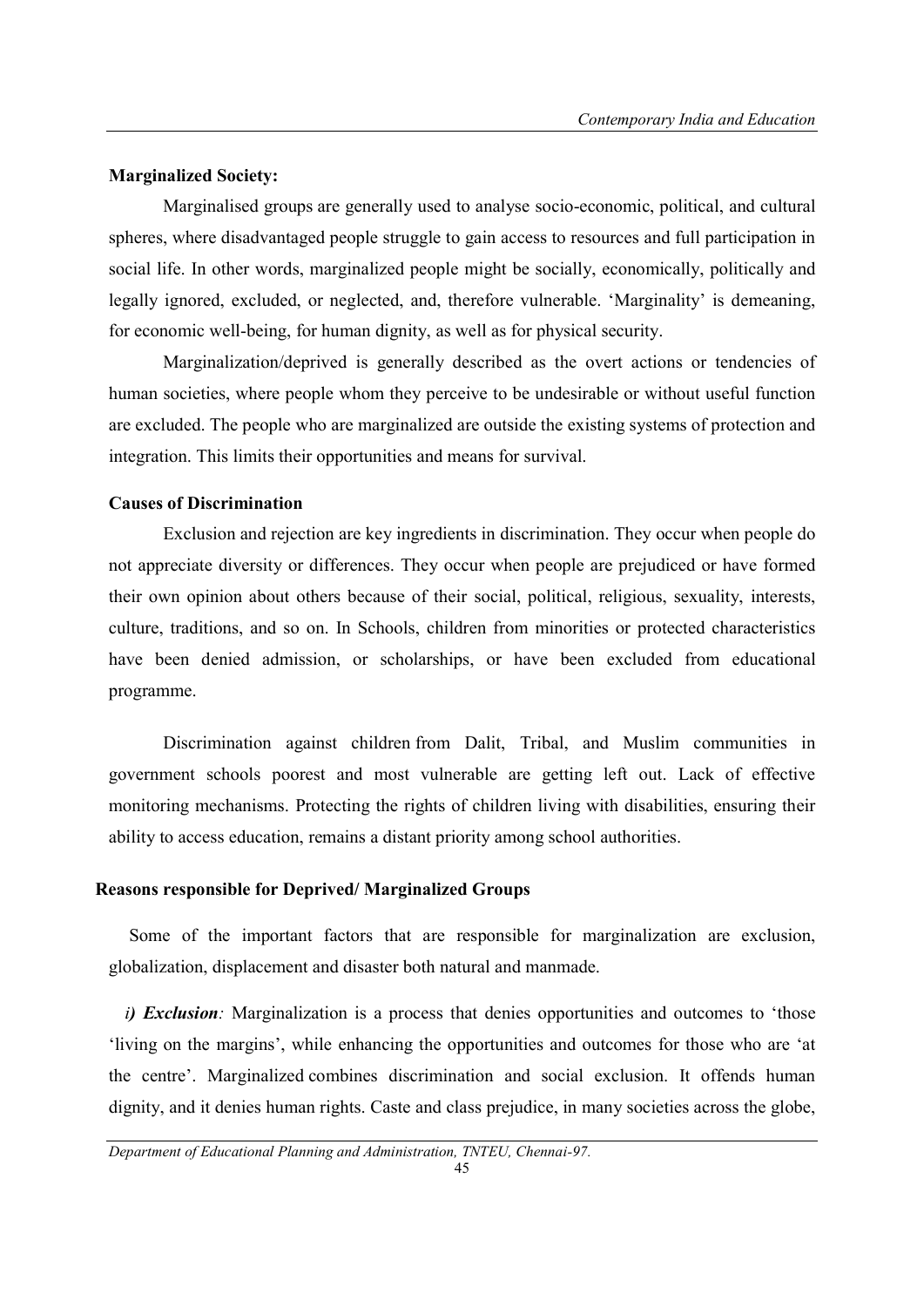exclude many groups and communities, and hinder their active participation in economic and social development.

ii) **Globalization**: Globalization has increased openness which has promoted development at the cost of equity. It is viewed that globalization has enhanced the gap between haves and havenots and thus boosted marginalization.

*iii)* Displacement: The development programmes implemented by the government and increasing construction of development projects consistently displace a massive number of tribal, poor, and weaker sections. This results in marginalization of already marginalized people.

iv) Disasters (Natural and Unnatural): Disasters are a global phenomena and a serious challenge to development. Vulnerability is linked to broader social issues such as poverty, social exclusion, conflict, education, health, gender issues and marginalization.

#### Education for Marginalised Groups

 Marginalised groups are often left behind by national educational policies, denying many people their right to education. Although thinking about groups can be helpful, the distinction is somewhat artificial. People who are marginalised are very likely to be subject to multiple layers of discrimination, that is, they belong to more than one marginalised group. India has attempted many different strategies to help increase the incentive to receive education for Dalit children. Earlier strategies focused on finding ways to give Dalit children an education without exposing them to the harshness of upper castes. As time progressed and the caste system began to weaken in India, there was a greater shift towards equalizing society so as to provide safer and more positive learning environments. Since gaining its independence, the Indian government has continued to make progress on improving the quality of life for India's lowest caste. Modern exposure to international thought has increased access to ideas and methods on how to increase education rates for the Dalits, providing for some of the best results in recent years. The remainder of this section will examine some of the strategies used over the past one hundred and fifty years, attempting to look at how effective they really were.

Department of Educational Planning and Administration, TNTEU, Chennai-97.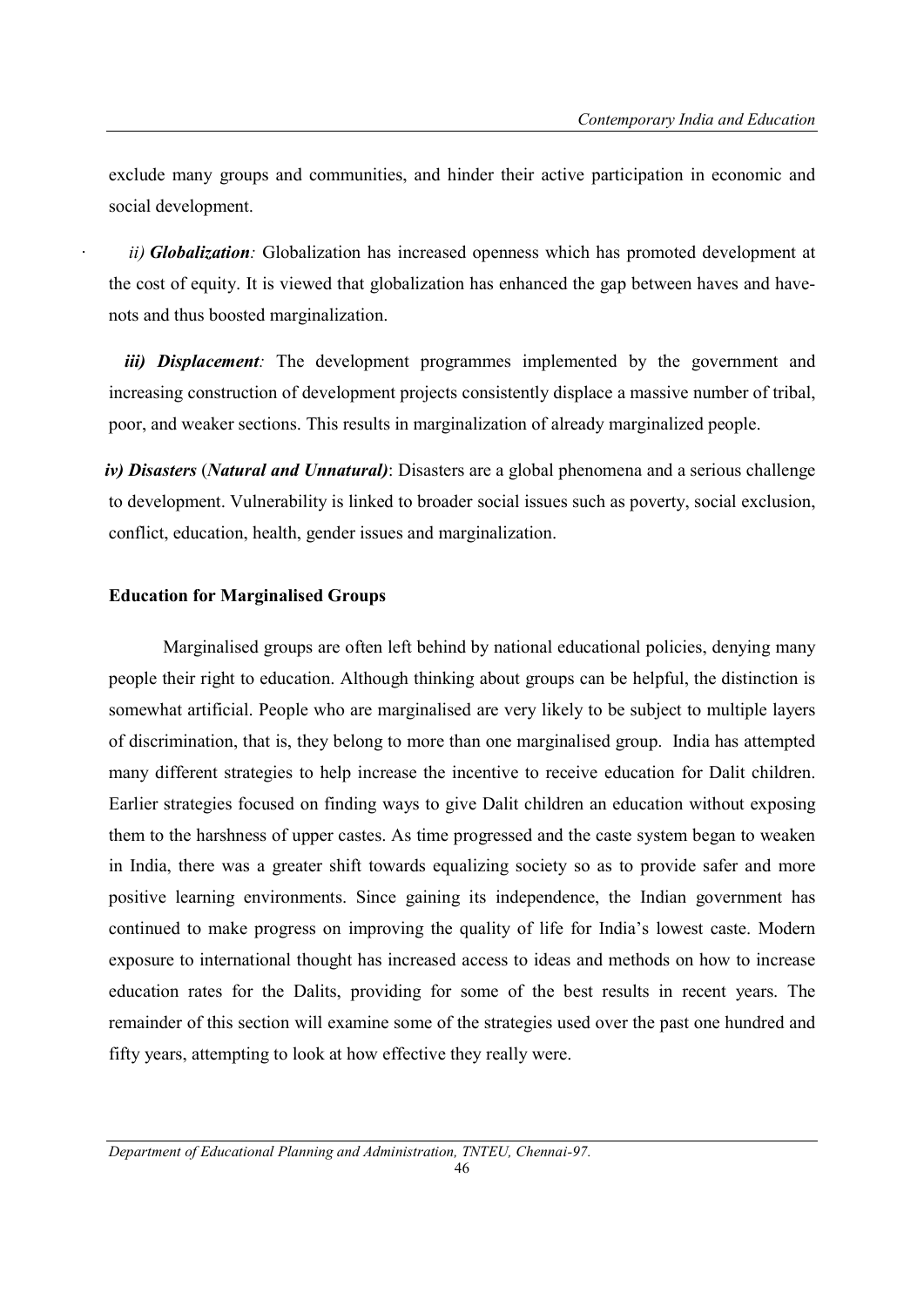Following the creation of the Caste Disabilities Removal Act, the British government attempted to increase Dalit school attendance through methods which took into consideration the sensitivity of the caste society. Because the Dalit children were often harassed when they attended schools, the British chose to propose alternative teaching methods, rather than directly addressing the caste issue. One proposed alternative was the use of night schooling for Dalit children. In this manner, children would not need to worry about attending school with members of upper castes, but would still face dangers of travelling without daylight to and from school. Another proposed solution was the use of all-Dalit schools. This solution eliminated the dangers associated with night-time schooling, but also did not help to decrease hostility between the classes.

 Often, governments try to bring in international assistance in dealing with a national crisis like severely low primary enrolment rates. Prescribed to the Indian government by the World Bank, the District Primary Education Programme was designed to increase primary enrolment rates within India.

 A smaller scale, and more capital based approach to development and increasing primary enrolment rates is the allocation of additional textbooks to a community. In developing countries, textbooks are often the only basis for a curriculum in a subject. If a school is not able to purchase its own textbooks, then knowledge resources will be limited. By increasing the amount of textbooks, development projects are attempting to increase the ability of schools to take in more students and they hope that additional resources so that performance in school will increase. The biggest concern which arises out of providing textbooks is that it will not increase enrolment rates. New textbooks provide little incentive for Dalit children to attend classes as they do not alleviate any of the barriers currently blocking them from access to education. Increasing access to text books has assisted in increasing the quality of education despite having little or no impact on enrolment rates.

 The importance of education as one of the most powerful means of bringing about socioeconomic development of the Scheduled Tribes cannot be over emphasised. As educational development is a stepping-stone to economic and social development, and the most effective instrument for empowering the tribals, the Education Division of the Ministry of Tribal Affairs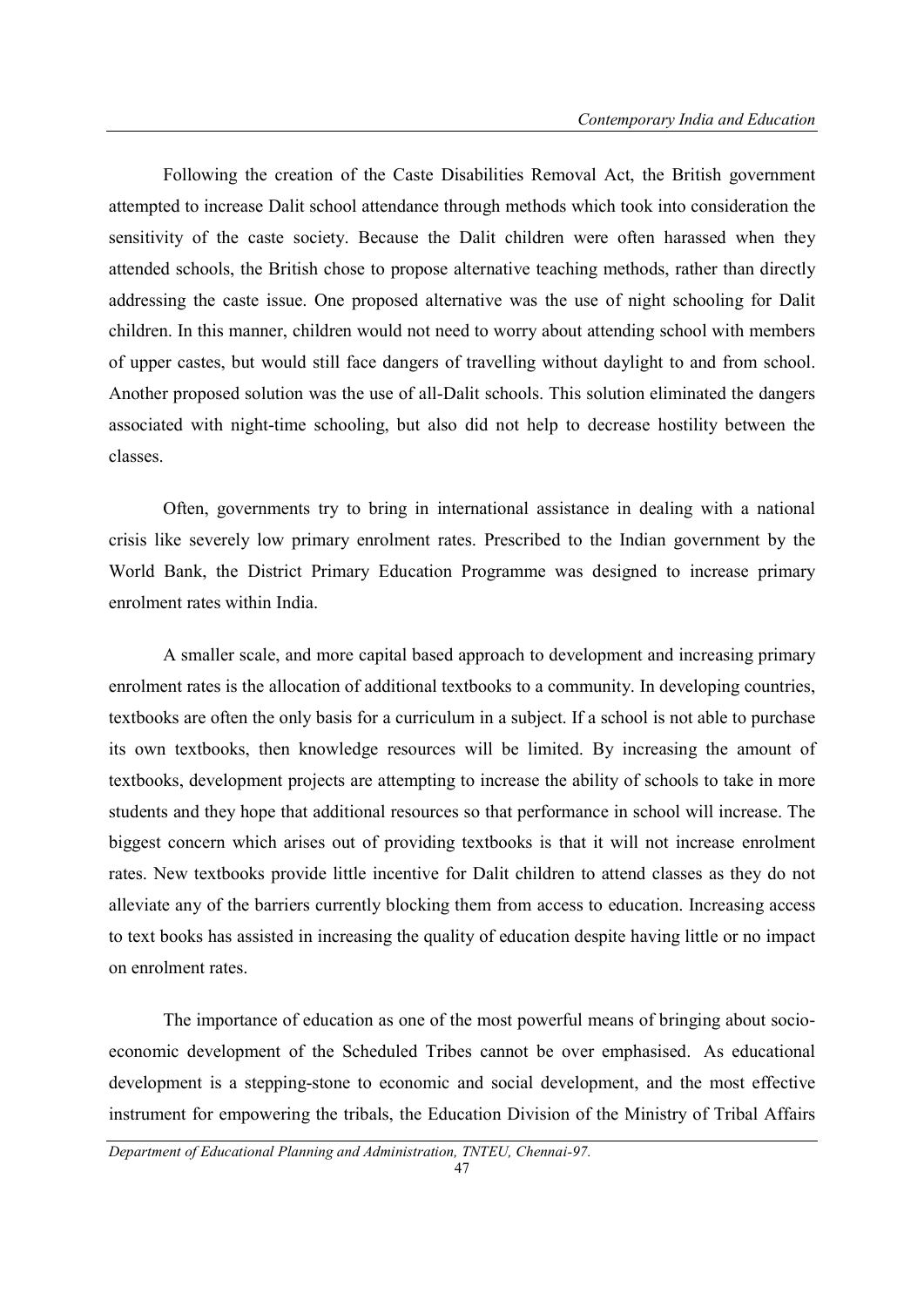makes all efforts to supplement the efforts of the Ministry of Human Resources Development, which is the line Ministry, and the State Governments/UTs Administrations by administering various schemes with the objective of enhancing access to education through provision of infrastructure by way of construction of hostels for ST students, Establishment of Ashram Schools, Vocational Training Centre as well as to maximize retention of ST students within the various stages of school education and promoting higher learning by providing monetary incentives in the form of scholarships such as Pre-Matric Scholarship, Post-Matric Scholarship (PMS), Scholarship for Top Class Education, Rajiv Gandhi National Fellowship and National Overseas Scholarship for ST students.

## National Monitoring Committee for Minorities Education (NMCME)

The Standing Committee of NMCME has five sub-Committees as specified under:

- 1. Implementation of schemes aimed at minorities
- 2. Mapping of educational requirements of minorities region & district-wise
- 3. Vocational education and skill development of minorities
- 4. Girls' education
- 5. Promotion of Urdu Language and enhance capability amongst minorities through knowledge of English.

The Government is also running the following Schemes for the improvement of educational and economic lot of the minorities:

- 1. Central Sponsored Scheme for Providing Quality Education in Madrasa (SPQEM)
- 2. Scheme for Infrastructure Development Private Aided/Unaided Minority Institutes (IDMI) - such as Elementary Secondary/Senior Secondary Schools.

## Conclusion

 A large number of children in India are still excluded from the educational system and hence cannot participate meaningfully in the economic, social, political and cultural life of their communities. It appears that current educational programmes might have failed to address the needs of children who are vulnerable to marginalisation and exclusion. Some of the educational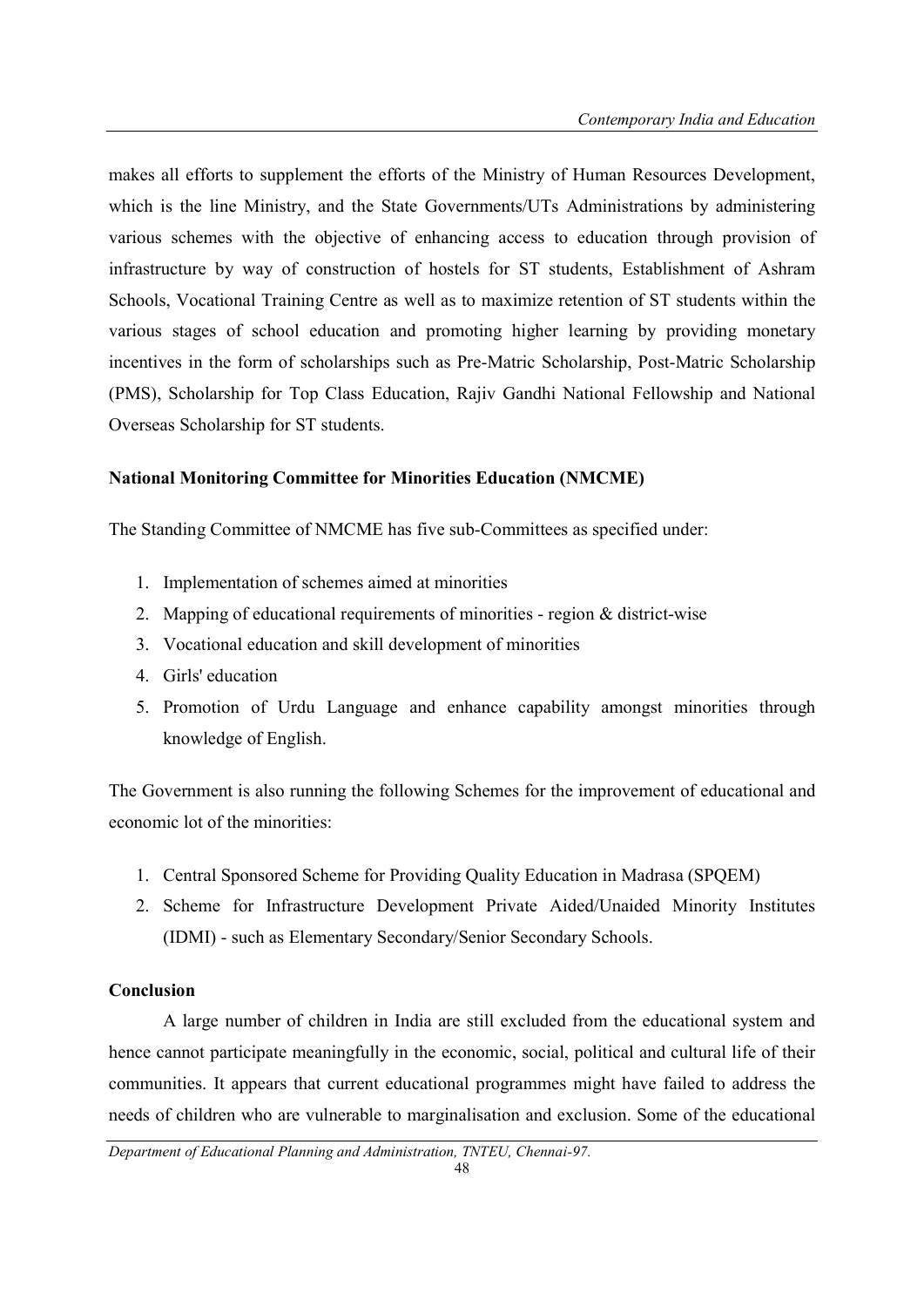programmes might have provided inadequate services that have affected the interest of these children leading to further social exclusion and injustice. Another matter of crucial importance to overcome educational marginalization is political commitment backed by inclusive and holistic policies that address the structure and underlying causes of inequality and equalize opportunity by addressing unequal power relationships. There is no single formula, but sustained political commitment to social justice, non-discrimination, equal opportunity and basic rights leads to progress. Adoption of an integrated inclusive policy approach that addresses interlocking causes of disadvantage, within education and beyond is needed. Strengthening of political leadership to tackle marginalization through clear policy objectives and education targets are necessary. Improving coordination within government through active engagement of civil society, the private sector and marginalized groups should be the top most priority of the society.

## Questions for Discussion and Reflection:

- 1. Explain the concept of social inequality, discrimination and marginalization.
- 2. Analyse the causes of social inequality, discrimination and marginalization in education.
- 3. Examine the role of education to eliminate social- inequalities in India.

## References:

1. http://www.global-economic-symposium.org/knowledgebase/the-global-

society/overcoming-inequality-through-education/proposals/overcoming-inequalitythrough-education

- 2. www.unesdoc.unesco.org/images/0018/001866/186608e.pdf
- 3. https://en.wikipedia.org/wiki/Social\_inequality
- 4. https://www.hrw.org/news/2014/04/22/india-marginalized-children-denied-education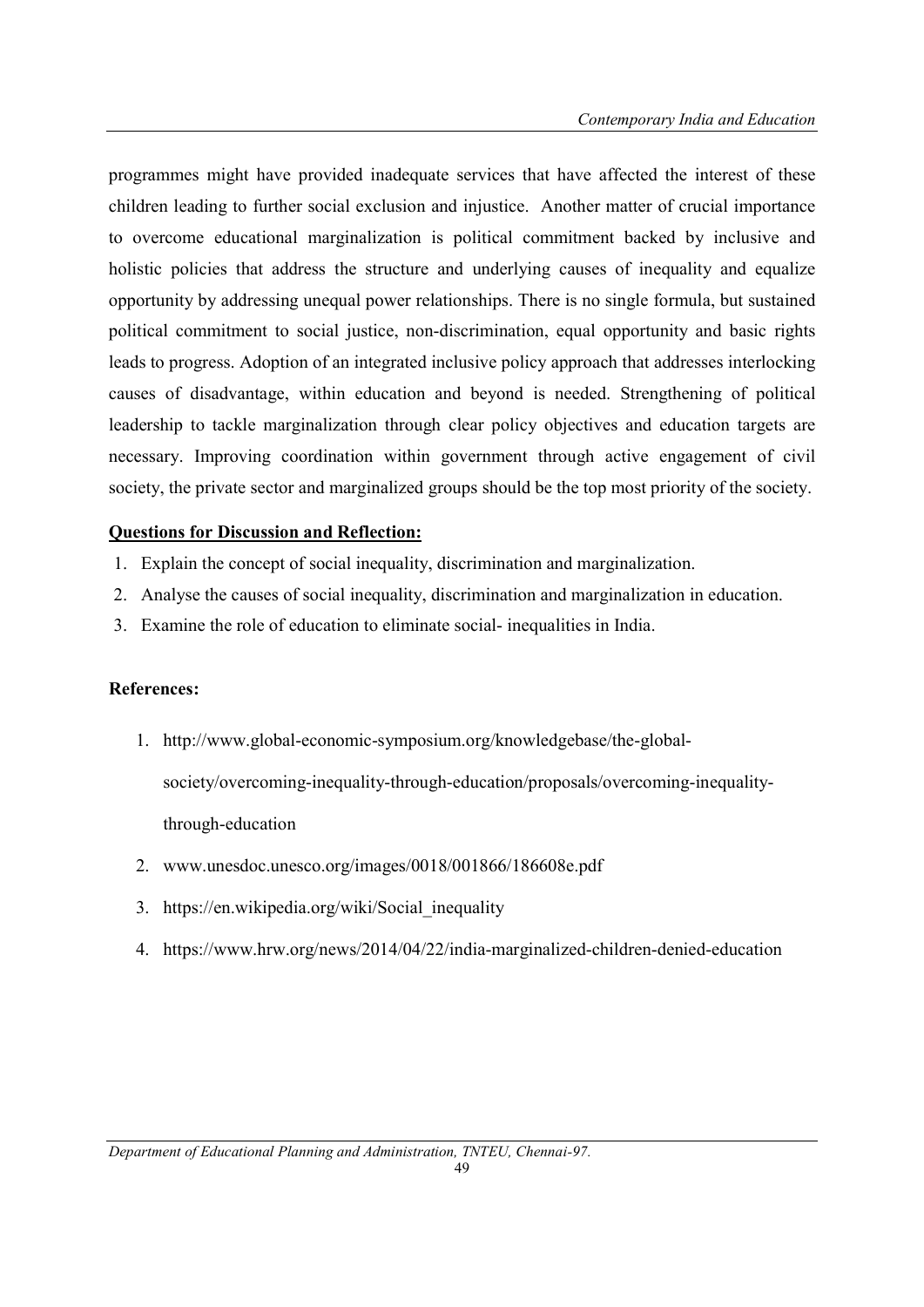## Unit-V Policy Framework on Education: Pre-Independent India

### Objectives:

After the completion of the unit, the learners will be able to:

- 1. explain the education system of vedic period.
- 2. comprehend the development of education the British rule.
- 3. discuss the educational contributions of Christian Missionaires.
- 4. list the major recommendations of Hunter Commission.
- 5. list the major recommendations of Abott Wood Report.

## Introduction

 The history of education in the Indian subcontinent began with teaching of traditional elements such as Indian religions, Indian mathematics, Indian logic at early Hindu and Buddhist centres of learning such as Taxila (in modern-day Pakistan) and Nalanda (in India) before the Islamic era. Islamic education became ingrained with the establishment of the Islamic empires in the Indian subcontinent in the middle ages while the coming of the Europeans later bought western education to colonial India. A series of measures continuing throughout the early half of the 20th century ultimately laid the foundation of education in the Republic of India.

#### (1) Education during Vedic Period

The education system which was evolved first in ancient India is known as the Vedic system of education. In other words, the ancient system of education was based on the Vedas and therefore it was given the name of Vedic Educational System. Vedas occupy a very important place in the Indian life. The basis of Indian culture lies in the Vedas which are four in number – Rigveda, Samaveda, Yajurveda, and Atharavanaveda. Some scholars have sub-divided Vedic Educational period and into Rig Veda period. Brahmani period, Upanishada period, Sutra (Hymn) period, Smriti period, etc but all these period, due to predominance of the Vedas, there was no change in the aims and ideals of educations.

The education system of Vedic period has unique characteristics and qualities which were not found in the ancient education system of any other country of the world.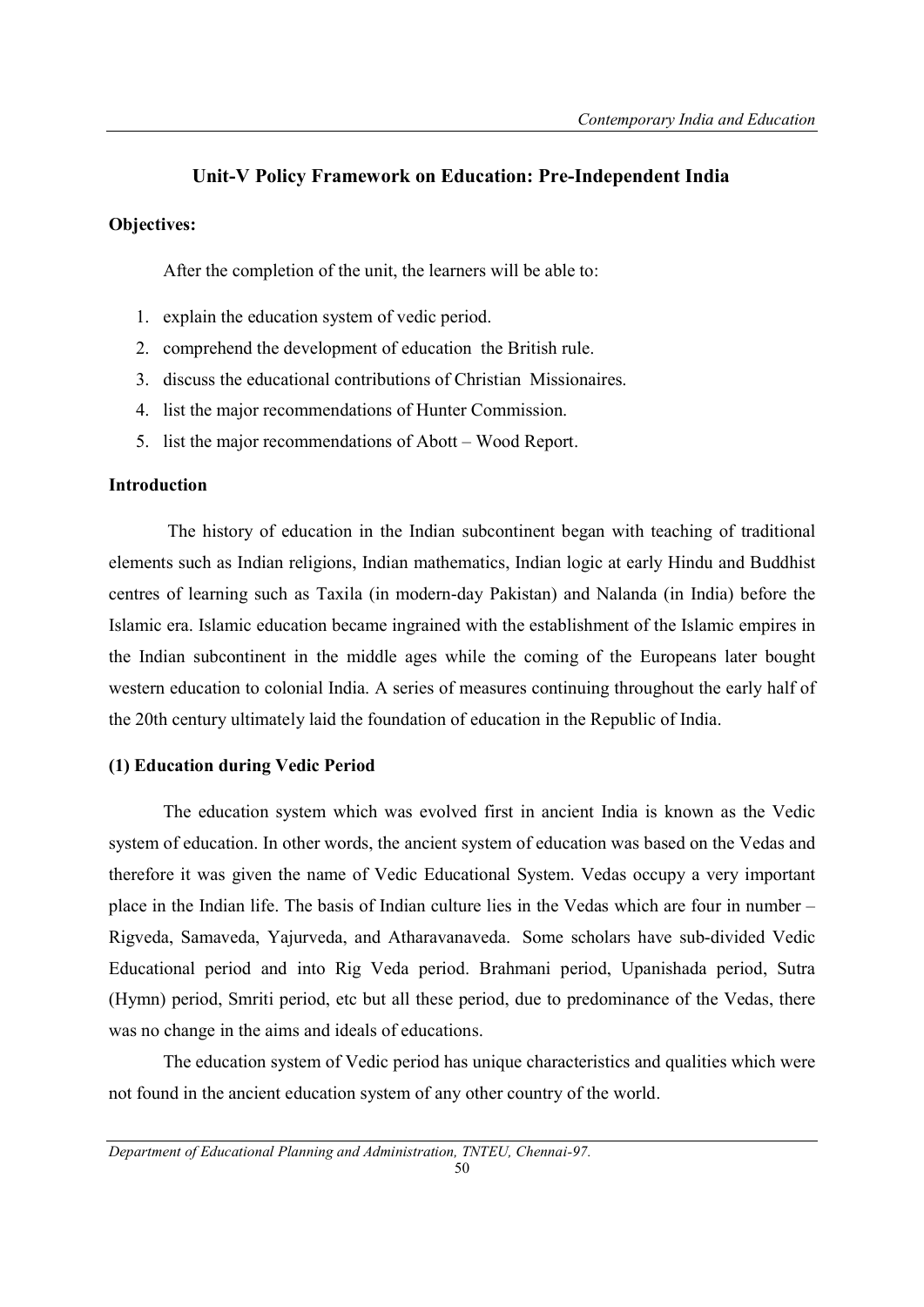#### a) Aims of Education

 The ultimate aim of education in ancient India was not knowledge as preparation for life in this world or for life beyond, but for complete realization of self for liberation of the soul from the chains of life both present and future.

## b) Curriculum

 Although the education of this period was dominated by the study of Vedic Literature, historical study, stories of heroic lives and discourses on the puranas also formed a part of the syllabus. Students had necessarily to obtain knowledge of metrics. Arithmetic was supplemented by the knowledge of geometry. Students were given knowledge of four Vedas – Rigveda, Yajurveda, Samaveda and Atharvaveda. The syllabus took within its compass such subjects as spiritual as well as materialistic knowledge, Vedas, Vedic grammar, arithmetic, knowledge of gods, knowledge of the absolute, knowledge of ghosts, astronomy, logic, philosophy, ethics, conduct, etc. The richness of the syllabus was responsible of the creation of Brahman literature in this period.

#### c) Methods of Instruction

 It was a pupil-centered education. No single method of instruction was adopted, though recitation by the pupil followed by explanation by the teacher, was generally followed. Besides question and answers, debate and discussion, story-telling was also adopted according to the need. There was no classroom teaching. However, monitorial system was prevalent and senior pupils were appointed to teach juniors. Travel was regarded as necessary to give finishing touch to education.

#### d) Role of Teacher

 In Bhartiya Darshan 'Guru' has significant place. It consists of two words, Gu-ru. The word 'Gu' indicated darkness and 'ru' means controller. It means to avoid darkness or ignorance. In Vedas the term 'achariya' is used for guru. Guru is considered greatest treasure of knowledge.

 In educative process, teacher and students are the two components; a teacher provides physical, materialistic and spiritual knowledge to his students. The educative process is teacher-centred. Guru satisfies the curiosity and needs of his students. Guru was the spiritual father of his pupils. Gurus were taking care of their pupil in same manner as a father takes care of his son.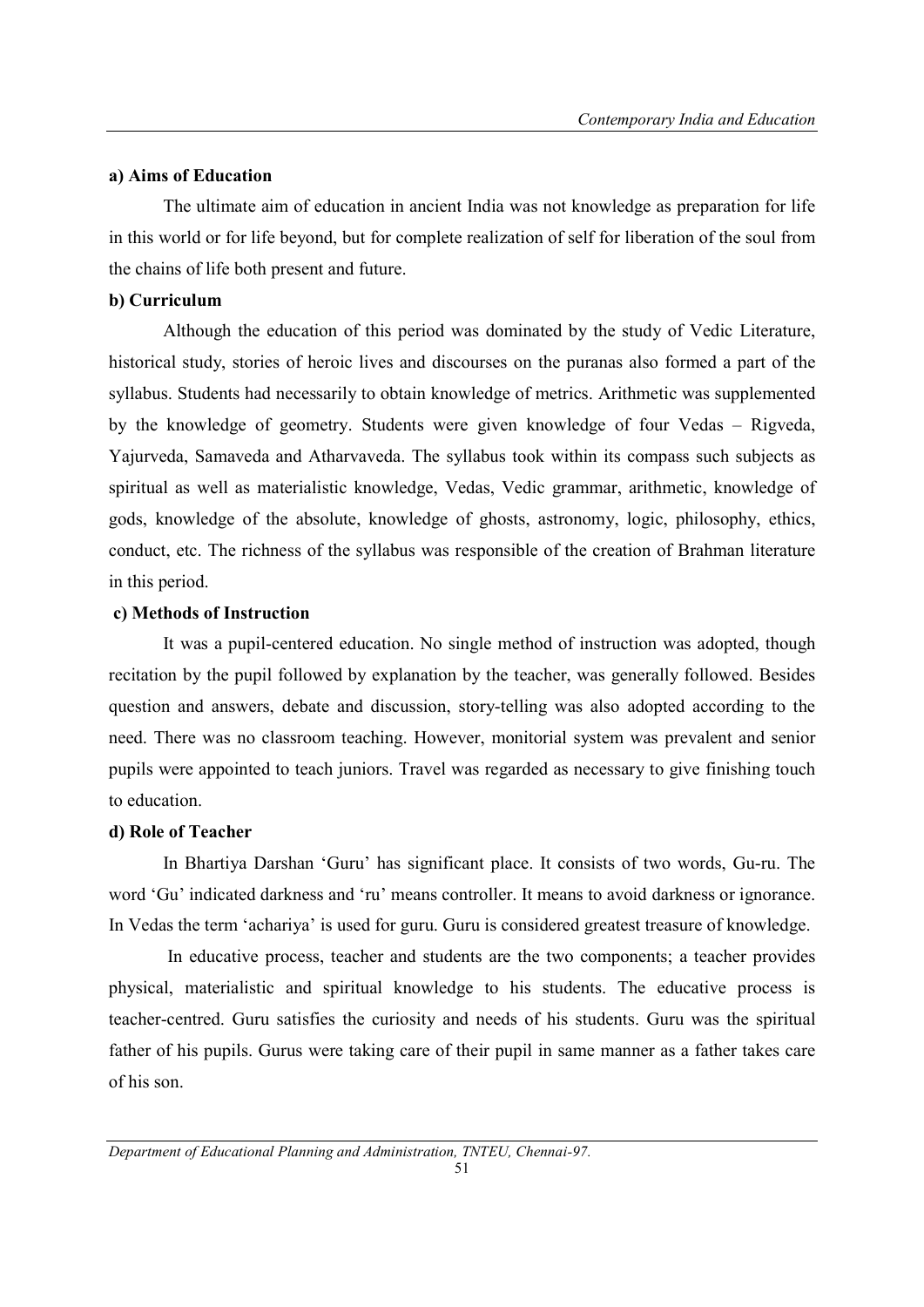When a student was to become a pupil of any Guru, the recognized way of making application to him was to approach him with fuel in his hands as a sign that he wished to serve him and help to maintain his sacred fire. With 'Upanayan' ceremony the disciple (shishya) gained the generous shelter and patronage of his guru.

### e) Freedom and Discipline

 Due to academic freedom, students remained busy in thinking and meditation. It enhanced originality among them-

- 1. He is to be administered guru.
- 2. He is able to obey his guru.
- 3. He may be punished by his guru.
- 4. He is to be wished by his guru.
- 5. He is to be preached by his guru.
- 6. He is to be treated equally.
- 7. He is devoted and committed to acquired wisdom

 In the Dharam Sutra, there are rules laid down for the conduct of both teachers and pupils. The pupil was subjected to a rigid discipline and was under certain obligations towards his teacher. He should remain with his teacher as long as his course lasted and not live with anybody else.

#### Buddhism and Education

Lord Buddha, the founder of Buddhism did not write any book himself. His followers made the collection of his preaching 100 years after his death. The collection is known as 'Tripitikas'.

## a) Aims of Education

The main aim of education was to attain 'Salvation'. Buddha formulated eightfold path, known as 'Ashtang Marg'. Mainly, eight objectives of Buddhist's education: (i) Right Will, (ii) Right Speech, (iii) Right Actions, (iv) Right Vocation, (v) Right Exercise, (vi) Right Memory, (vii) Right Concentration, and (viii) Right knowledge.

### b) Curriculum

 In Buddhist's education, education was divided into two stages: i) Primary Education, and ii) Higher Education.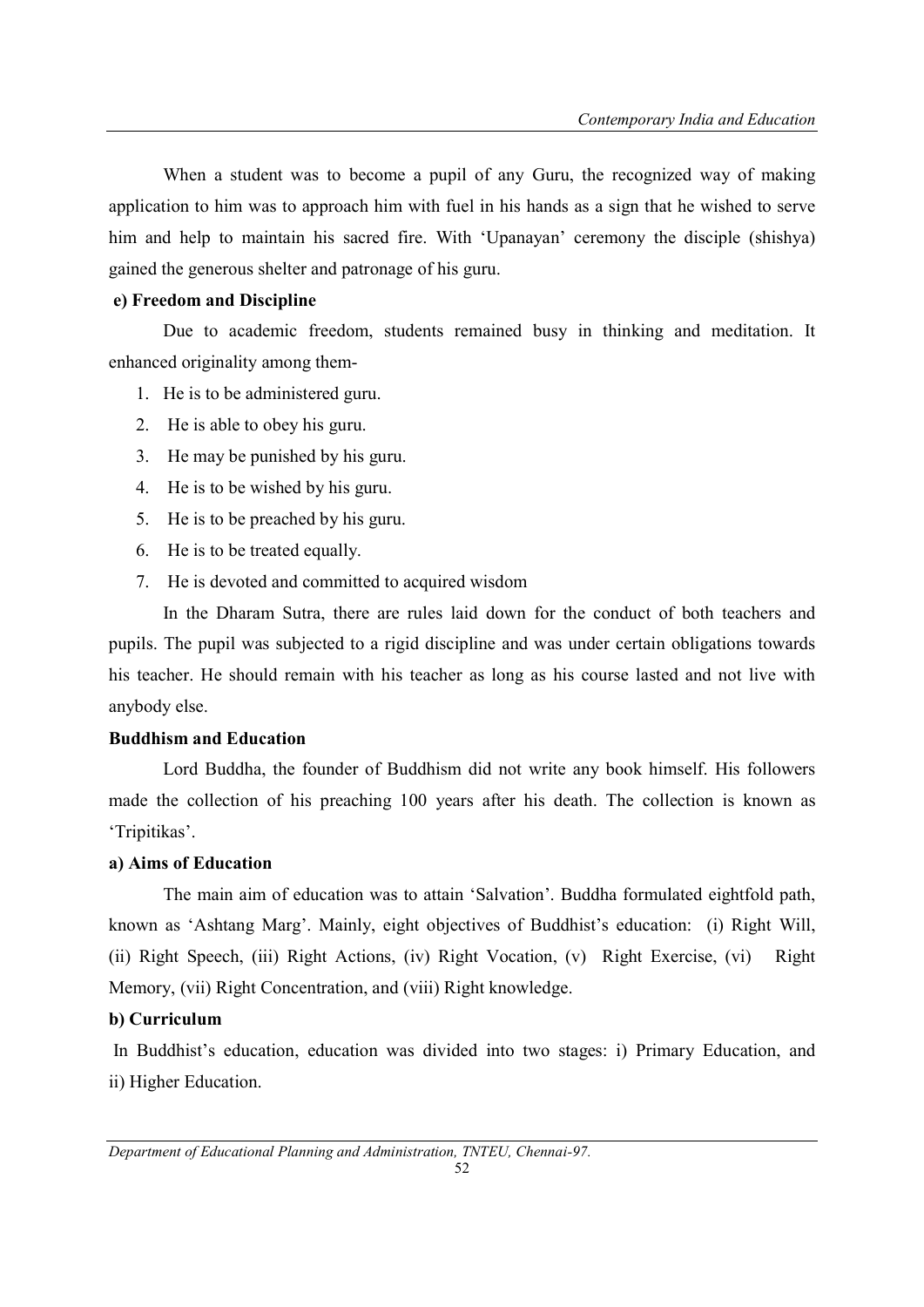Primary Education of the period aimed at teaching reading, writing and arithmetic. The Jetkas stories indicate that during the Buddhist period. At the higher stage students studied a variety of different subjects. The Buddhists raised India's international status. Korea, Tibet, Java and other distant countries were attracted to them. In Buddhist monasteries Word knowledge, Painting, Printing, Sculpture, Medicine Knowledge, Logic Spiritual Education, Games and Sports, Archery, Geology, Arithmetic and Religious discussion were included.

### c) Methods of Teaching

 Verbal Methods was used during the Vedic age. Buddhism emphasis teaching of all subjects through Pali. Question-Answer Method, Debates and Discussions were organized to bring about proper education. Direct Method had a great recourse for teacher and knowledge was presented in the form of sutras Method of Meditation was practiced by Monks to realize the supreme knowledge.

### d) Role of the Teacher

 In the Buddhist's period, teacher was called 'Acharya'. He was pious, religious and spiritual. The teacher must give the Bhikshus all possible intellectual and spiritual help and guidance by teaching and by instruction. Teacher will follow the Buddha's Eight-fold Path. In Buddhism, teachers as of three distinct types: (i) Acharyas (ii) Upadhyas, and (iii) Special **Teachers** 

During this period, teachers played important role to help the Bhikshus (students) as stated below.

- (i) Developing Right Knowledge,
- (ii) Developing Right Will,
- (iii) Developing Right Speech,
- (iv) Developing Right Conduct,
- (v) Developing Right Memory,
- (vi) Developing Right means of Livelihood, and
- (vii) Developing Right Concentrations.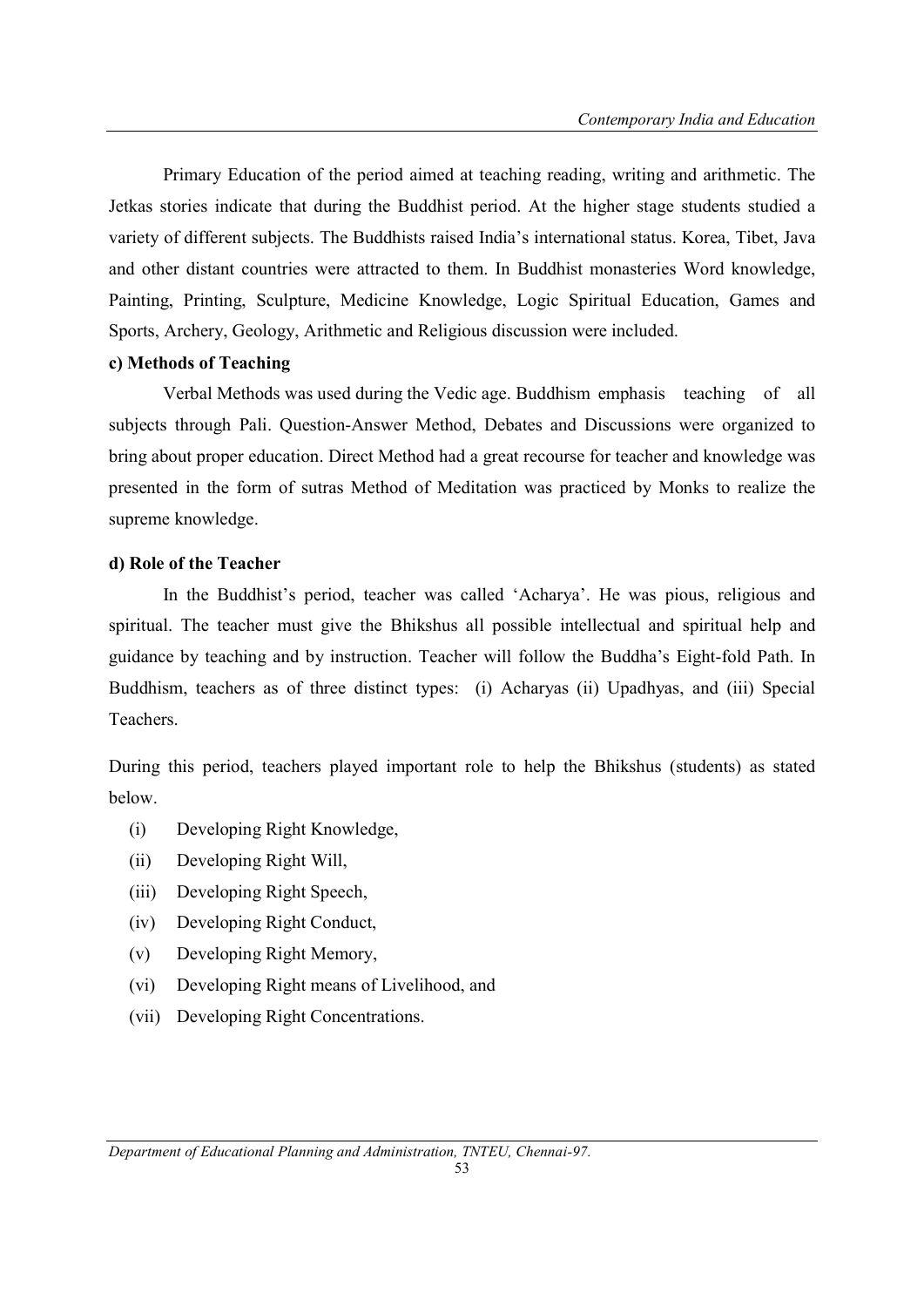#### e) Freedom and Discipline

In Buddhist education, students were expected to live an ideal life in pursuit of Buddha's Eight-fold Path. There was no punishment. The Buddha Bhikku took the vows of charity and poverty. Character was the basis of moral discipline.

#### (3) Jainism and Education

 In the field of knowledge, Jaina philosophy is pluralist and relativist. Consciousness is the essence of the soul or Jiva. Knowledge according to Jaina system is of two kinds: Pramana and Nyya. Pramana is again of two kinds i.e., indirect and direct knowledge. Direct knowledge is gained by the means of the sense organs. Direct is valid in its own right. Direct knowledge is either practical or other worldly. Practical knowledge is achieved through mind and senses. Other worldly is immune from the effect of actions and independent of mind and senses. The indirect knowledge is an enlightened one.

#### b) Aims of Education:

 Jain system recommended liberation as the ultimate aim of education. According to this system, liberation is of two types i.e., Jivan Mukti and Dravya Mukti. Education should, help the student to do such karmas which leads towards Jivan Moksha, which again will lead towards the higher level Dravya Moksha. Thus, this system stresses social, economic, moral, and spiritual aims of education.

## b) Curriculum

 Jaina curriculum includes those subjects which lead students towards different actions or activities. And thus the Jaina curriculum is activity-centered.True education liberates the soul from bondage. This aim can be achieved through different subjects, co- curricular activities and different cultural activities. Apart from this, Jaina curriculum also emphasized vocational education. The Jaina curriculum includes social sciences, natural sciences, moral education, vocational education, various co-curricular activities, and yoga.

Department of Educational Planning and Administration, TNTEU, Chennai-97.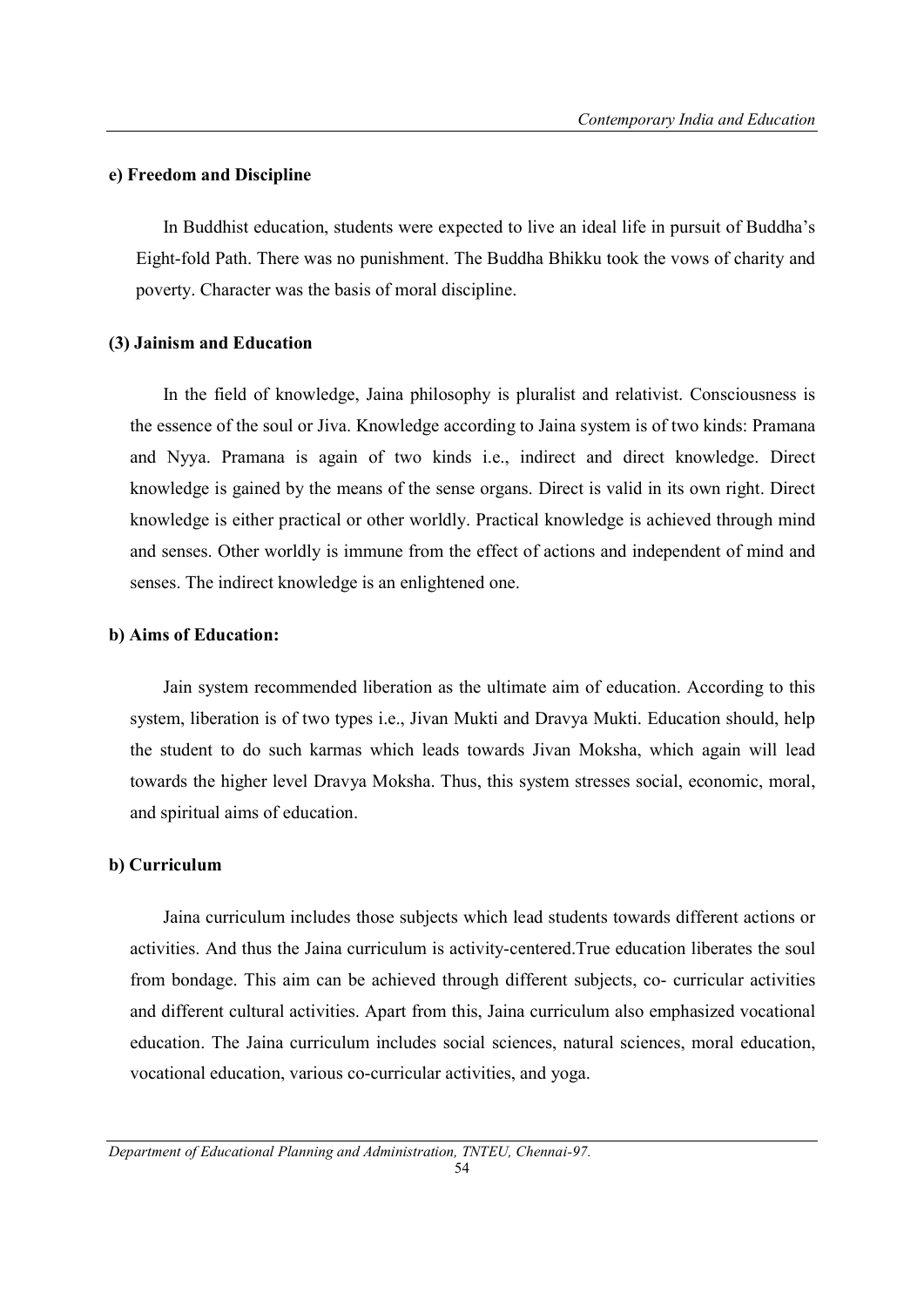#### c) Methods of Instruction

 Jaina system of education emphasized experimental method and learning by doing method. Jaina system emphasised work-oriented education. Vocational education provide practical knowledge or work experience to the students. In this way education may become useful for life as it will help the students in earning their living. Thus, this system emphasized socialised techniques, experiments, learning by doing, co-ordination, etc.

#### d) Role of Teacher

 According to Jainism, high qualities were expected of teachers. The modern books on education describe some specific qualities that a teacher must possess to be successful in his profession. He must know his subject well, he must know how to teach effectively and he must have genuine love for his pupils. This implies, he must be learning continuously, to be up-to-date in his field of knowledge. Such a man should really love his subject, for without love, he cannot go deep into or enjoy learning it. He must also love his pupils, and be devoted to them. Without love one cannot give his best to his pupils. It is only through love, affection and regard, the teacher can understand the needs of the pupils and ways of fulfilling them.

#### e) Freedom and Discipline

 Like idealistic philosophy, Jainism enjoins strict discipline for the pupils. True education cannot be imparted without discipline, anger, ego, luxury, illness and laziness are some of the main hindrances in acquiring true education.

Jain philosophy, stresses on the following eight qualities which are of great help for the pupils to get true education.

- (i) He should not laugh all the times and try to pick up knowledge with perseverance,
- (ii) He should have control over his passions and senses,
- (iii) He should have a good character,
- (iv) He should not use indecent language which reflects on our character,
- (v) He should be fair in his dealings,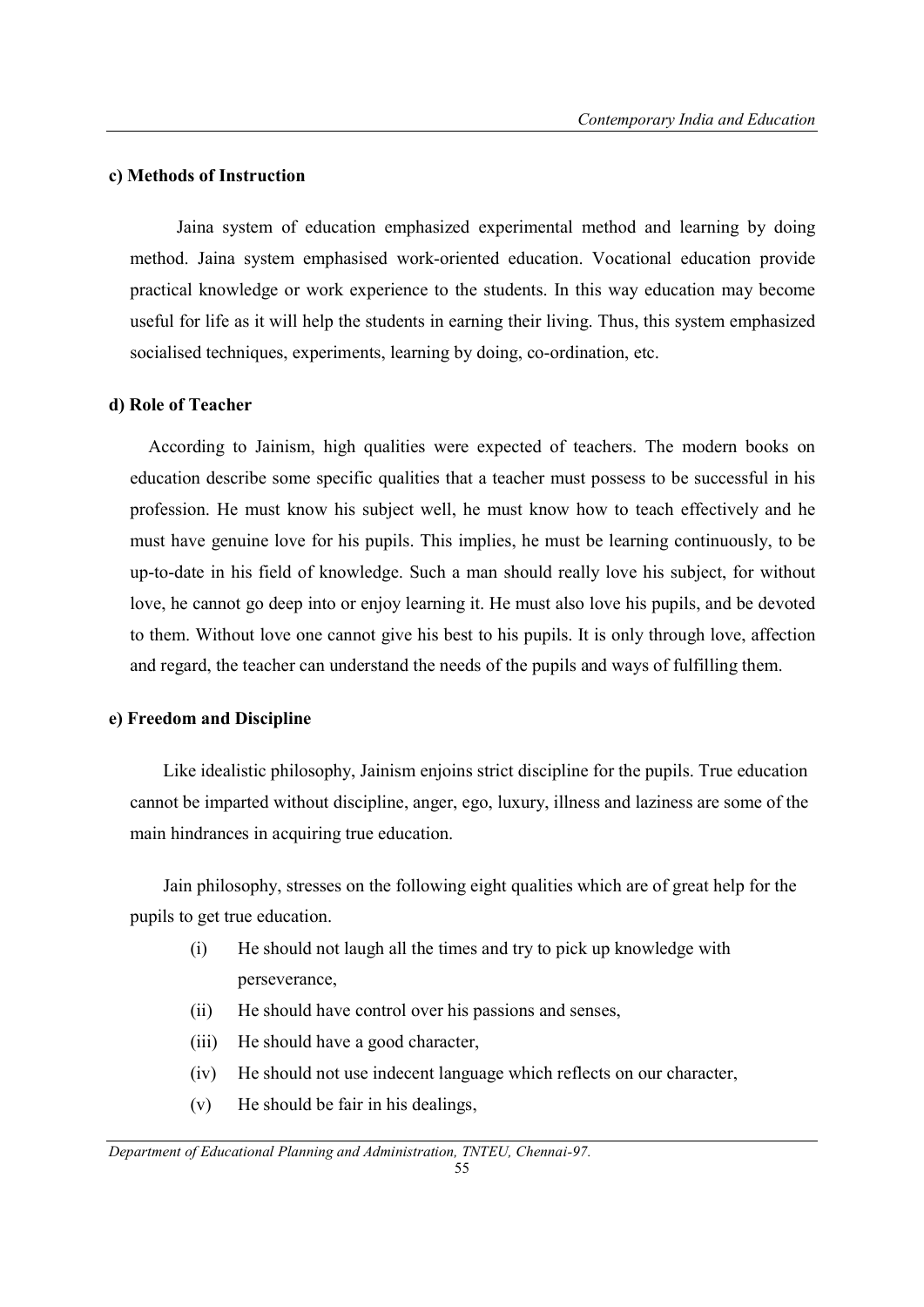- (vi) He should not be susceptible to flattery,
- (vii) He should not loose temper,and
- (viii) He should be an ardent follower of truth.

### (4) Education during Mughal Period

 Muslim education system was essentially religious in character. Medieval period begins with the incoming of Muslims. So, this period also called 'Mohammedan Period'. Mahmud Ghazani, Mohammed Ghauri, Qutab-ud-Din-Aibak, Iltutmish, Razia and Balban, Shahzada Mohammad, Khilji Kings, Tughlag Kings were the early Muslim famous kings. Muslim education received greater encouragement and attention during Mughal period. Babar, Humayan, Shershahsuri, Akbar, Jahangir, Shahjahan, Dara Shikoh, Auragzeb, Bahadur Shah are the famous Mughal Kings.

#### a) Aims of Education

The ultimate aim of Islamic education was to get 'Nijat' (Mukti). The important aims of muslim education: (i) Propagation of Islam, (ii) Development of Character and Morality.,(iii) Spread of Knowledge, (iv) Expansion of Islamic Kingdom, and (v) Political development.

## b) Curriculum

Curriculum at primary stage knowledge of 3R's- Reading writing and arithmetic. Urdu formed one of the chief subjects of study, religious instructions were also given at Primary level. At the Secondary level, Grammar, Natural Science, History, Astronomy, Military education given to the students.

## c) Methods of Instruction

 In medieval period, oral method, monitor system, lecture method, Reading and writing, self- study method, potential symposia, analytical and inductive methods, experimental method are used as methods of teaching.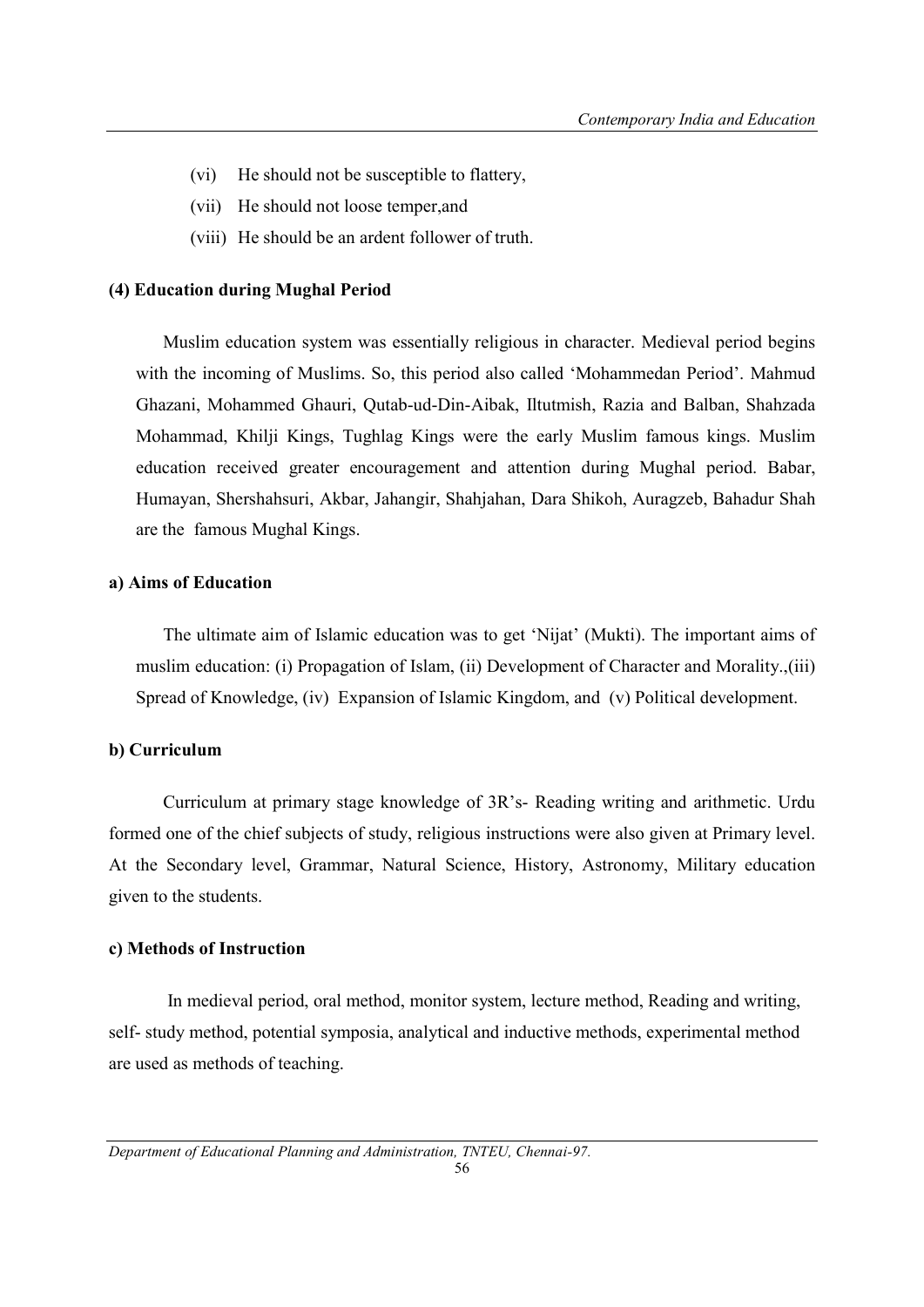## d) Role of Teacher

 During the medieval period, the teacher was very much respected. There was intimate and cordial relationship between the teacher and the taught. The pupils followed the precepts of the teacher. Students, who acquired special knowledge in religion, wore given the degree of 'Aim'. There was no hosted arrangement for the pupil's of maktabs.

#### 5) Christian Missionaries Contributions to Education

 The Christians missionaries came to be associated with the educational enterprise in India. They established their center at Serampore. They directed their educational activities from Serampore. In 1725, the European Christian missionaries had established seventeen schools for the children of the Hindus and Muslims and four missionary schools of the Christians. In 1804, The London Missionaries society established English Schools in Ceylon Southern India and Bengal. The missionaries had rendered valuable service to the cause of education in India. It was due to their efforts that the first missionary college was set up at Serampore in 1818, and the Bishop's College was established in Calcutta in 1820.

#### 6) East India Company's Contributions to Education

 The East India Company's Charter of 1698 had directed the company to maintain schools of the kind called St. Mary's Charity schools was started in Madras in 1715. The officials of the East India Company also played important role for the spread of education. In 1781, Warren Hastings the first Governor-General of India, founded the 'Calcutta Madrasa' to qualify the sons of the Muslims through the Arabic medium. Sir William Jones with the help of Warren Hastings, The Royal Asiatic Society of Bengal was established in Calcutta. In 1816, established the Hindu College and developed into the famous Presidency College in 1817.

#### (i) Charter Act (1813)

 When the Charter of the Company was required by the British Parliament in 1813, the responsibility of the company for the education of the Indians was recognized. In 1823, it was from one lac rupees the grants were offered to the Calcutta School Book Society and the Calcutta School Society. In 1824, two Sanskrit colleges were established, one at Calcutta in 1824, another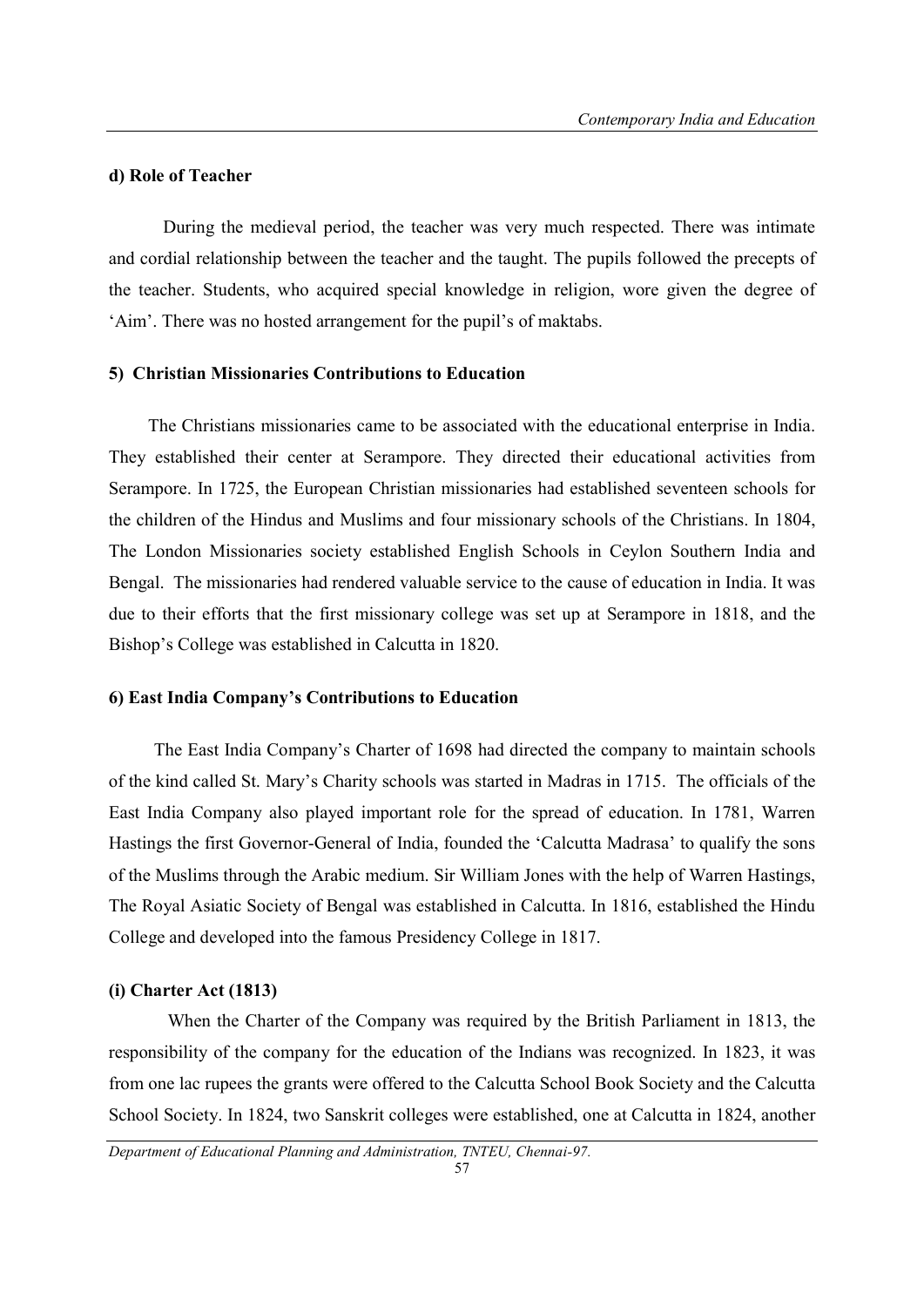at Delhi in 1825. Before, 1835, there existed three kinds of schools. They are: (i) Vernacular Schools, (ii) Christian Missionary Schools, and (iii) The Schools of East India Company. People liked the English medium of instruction instead of Sanskrit and Arabic medium of higher education.

#### (ii) The Indian Education Commission (1882)

The British had placed emphasis on the college and university education. The Secretary of State for India had made provision of grants-in-aid by the government to colleges and universities alone by the regulation in 1859. So the primary and high school education remained neglected.

The responsibility of education was transferred to provinces which had limited economic resources in 1870. That handicapped the primary and high school education also. Therefore, Lord Ripon appointed an Education.

Commission under Mr. W.W. Hunter in 1882 was appointed to review the progress of education. The commission submitted its report in 1883. Some of its primary recommendations were as follows:

a) The primary education should be given priority. The Government should hand over the management of primary education to District and Municipal Boards which were to be provided one-third of its expenditure as grant- in- aid by the government on it.

 b) Two types of high schools should be established, the one preparing students for vocational education and the other for providing literary education leading up to the entrance examination of the university.

 c) The government should withdraw itself from the school and college education as far as could be possible and every effort should be made to encourage private enterprise in these fields by the system of liberal grants- in- aid.

#### (iii) The Government of India Resolution (1913)

 To assume the responsibility of providing compulsory primary education in India the Indian national leaders were pressing the government of India and the Government declared its policy by a resolution on 21<sup>st</sup> February 1913. It did not assume responsibility of compulsory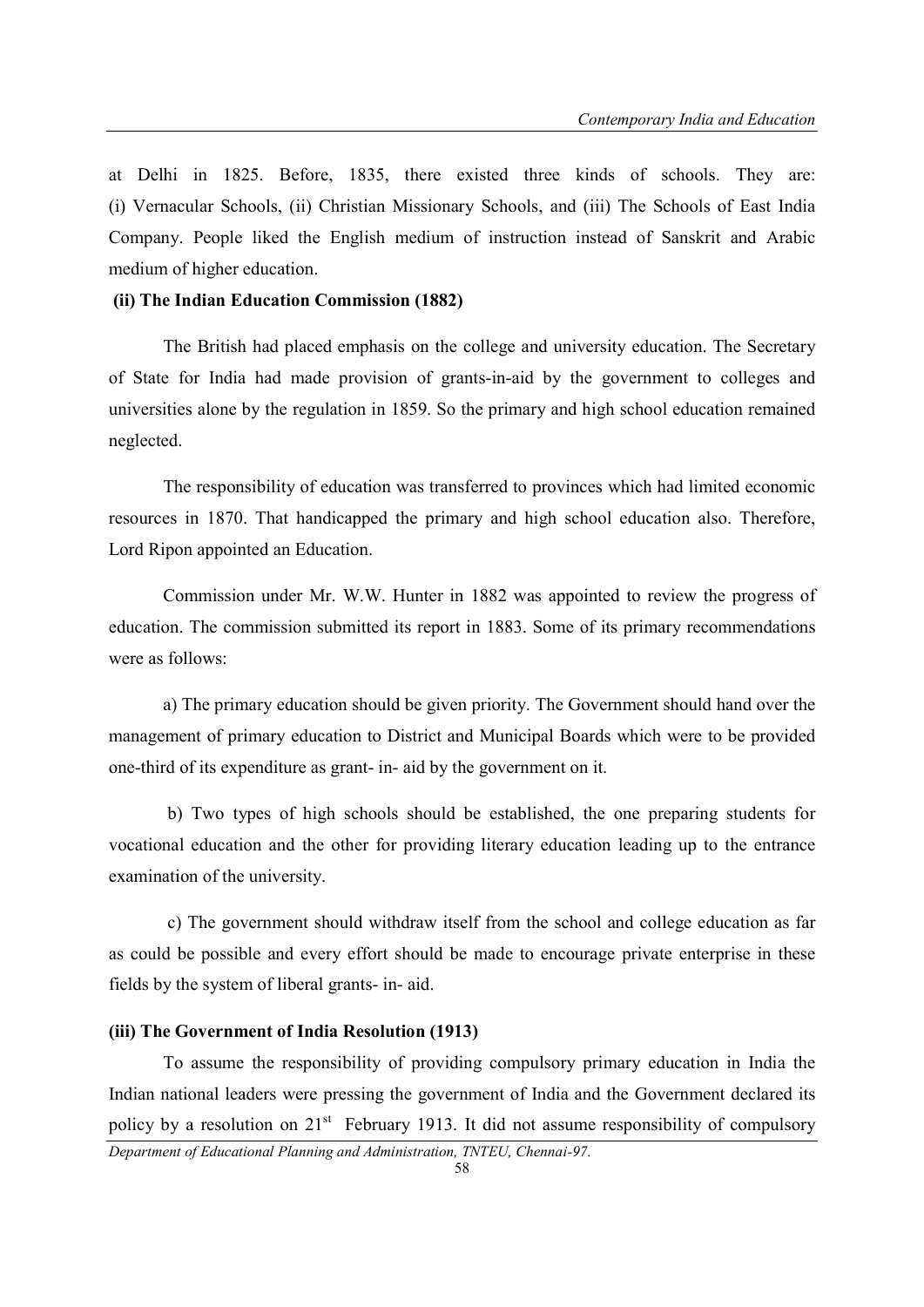primary education. Instead, it accepted its adherence to a policy for the removal of literacy in India and urged the provincial governments to take early measures towards this direction. It emphasized the need to encourage private voluntary efforts in this direction. It also emphasized on improvement of the high school education and stressed the need of taking the responsibility of teaching by the Universities.

## (iv) Hartog Committee (1929)

 In 1929, the Hartog Committee submitted its report. This Committee was appointed to survey the growth of education in British India. It devoted far more attention to mass education than Secondary and University Education. The committee was not satisfied with the scanty growth of literacy in the country and highlighted the problem of 'Wastage' and 'Stagnation' at the primary level.

 It mentioned that the great waste of money and efforts which resulted because of the pupils leaving their schools before completing the particular stage of education. Its conclusion was that "out of every 100 pupils (boys and girls) who were in class I in 1922-23, only 18 were reading in class IV in 1925-26. Thus resulted in a relapse into illiteracy. So, it suggested the following important measures for the improvement of primary education.

- i. Adoption of the policy of consolidation in place of multiplication of schools;
- ii. Fixation of the duration of primary course to four years;
- iii. Improvement in the quality, training, status, pay, service condition of teachers;
- iv. Relating the curricula and methods of teaching to the conditions of villages in which children live and read;
- v. Adjustment of school hours and holidays to seasonal and local requirements; and
- vi. Increasing the number of Government inspection staff.

 As far as secondary education, the Committee indicated a great waste of efforts due to the immense number of failures at the Matriculation Examination. It attributed that the laxity of promotion from one class to another in the earlier stages and persecution of higher education by incapable students in too large a number were the main factors of wastage.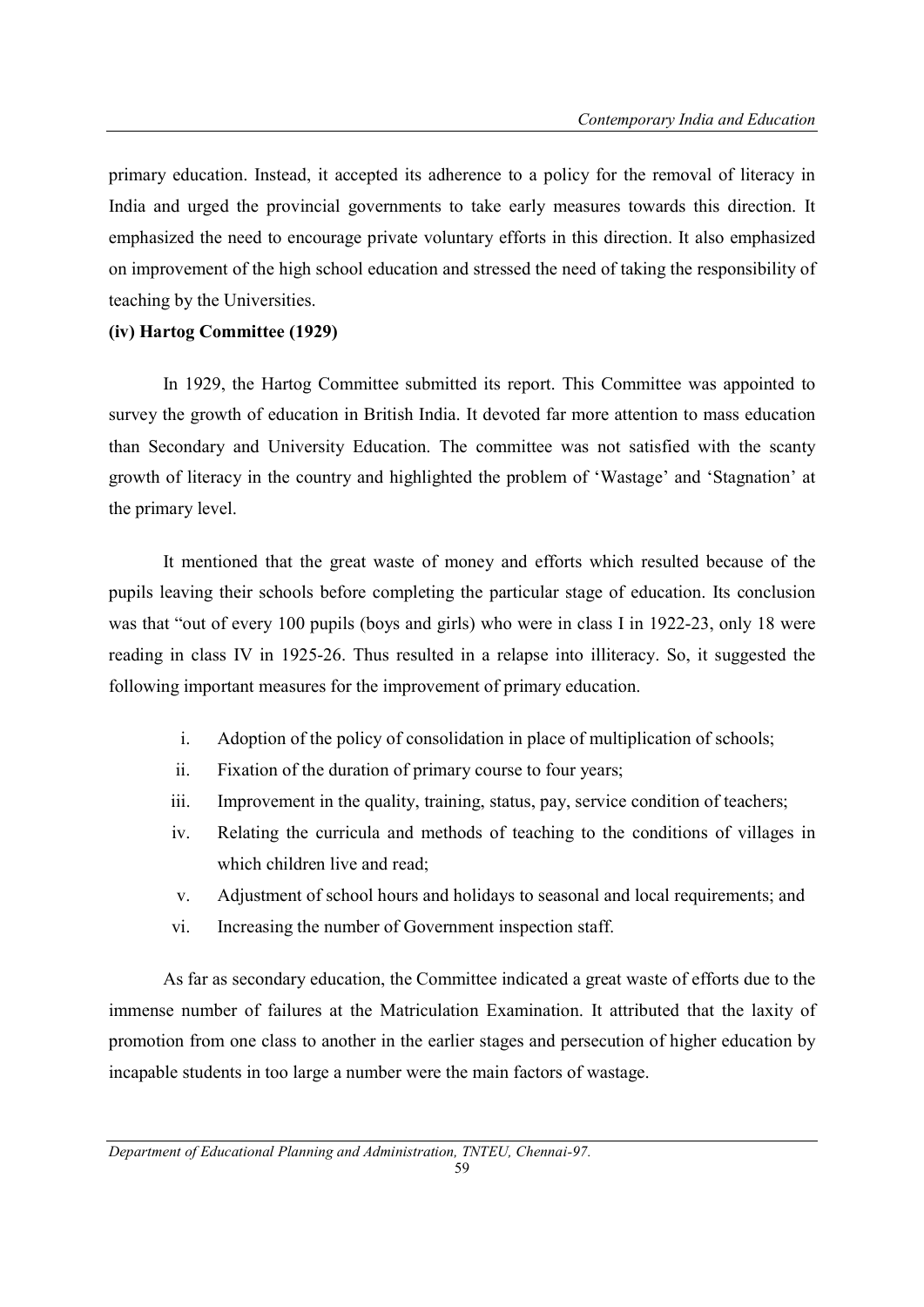So it suggested for the introduction of diversified course in middle schools meeting the requirements of majority of students. Further, it suggested the diversion of more boys to industrial and commercial careers at the end of the middle stage. Besides, the Committee suggested for the improvement of University Education, Women Education, Education of Minorities and Backward classes, etc.

 The Committee gave a permanent shape to the educational policy of that period and attempted for consolidating and stabilizing education. The report was hailed as the torch bearer of Government efforts. It attempted to prove that a policy of expansion had proved ineffective and wasteful and that a policy of consolidation alone was suited to Indian conditions. However, the suggestions of the Committee could not be implemented effectively and the educational progress could not be maintained due to worldwide economic depression of 1930-31. Most of the recommendations remained mere hopes.

#### (v) Wardha System of Education (1937)

The Wardha Scheme of Education was put forward by M.K. Gandhi in1937. Under the chairmanship of Dr. Zakir Hussain, a tentative and detailed syllabus was framed out. Its main features were:

- (i) That there should be free and compulsory education given to all children for a period of seven years;
- (ii) That the medium of instruction should be the mother tongue;
- (iii) That the process of education should be centred round some form of manual, productive work in the shape of a craft;
- (iv) The education should self supporting to some extent;
- (v) That the education should enable the child to discharge his duties and responsibilities of a good citizen;
- (vi) That the education should help the child in understanding and solving the problems of life;
- (vii) That the future citizens of this country should be imbued with the ideal if non violence.

Department of Educational Planning and Administration, TNTEU, Chennai-97.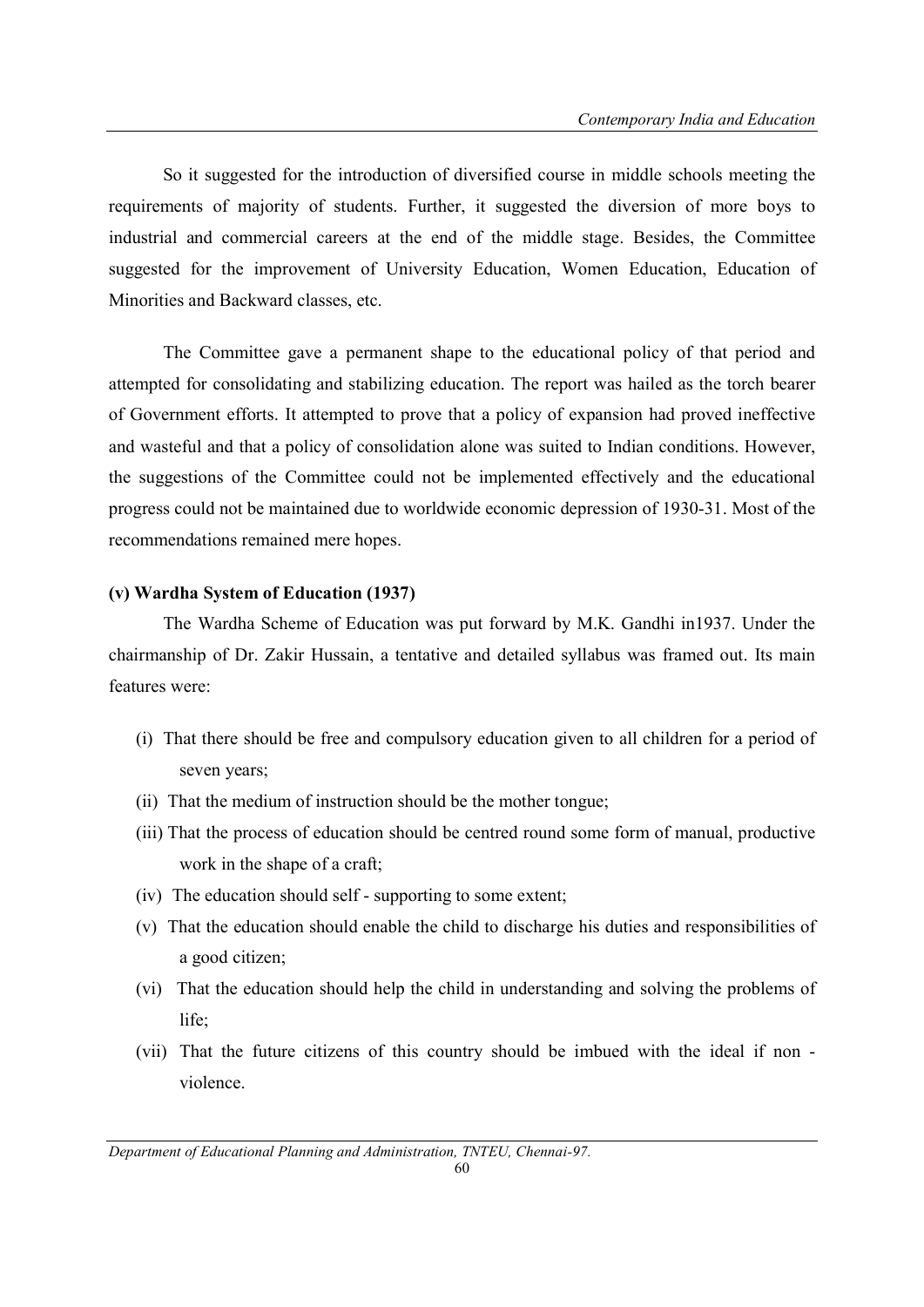- (viii) That the education should be based on the principle, "Learn while you earn and earn while you learn";
- (ix) That the craft in basic education is to be chosen keeping in view the local needs and in harmony with the local environment; and
- (x) That the minimum universal education, which he considered indispensable for the successful working of democracy.

## Main Features of Basic Education

- 1. That the process of education should centre round some form of manual, productive work and all teaching is to be, as far as possible integrally related to it.
- 2. That the social and physical environment of the pupils may also be used for purpose of correlation.
- 3. That the evaluation of students is to be only internal and on the basis of day- to-day work of pupils. No external examinations need to be held.
- 4. That the text books should be avoided as far as possible.
- 5. That cleanliness, health, citizenship, work and worship, play and recreation should be given people emphasis.

## (vi) Abott -Wood Report (1936-37)

 The absence of adequate and proper vocational education was being felt in India and the public was raising its demand for it since long. Therefore, the Government of India invited in 1936-37 two British experts to come India and prepare a plan for vocational education in the country. These two experts were A. Abott and S.H. Wood.

 These two persons toured in Punjab, Delhi and U.P and prepared a report on vocational education within four months. This report was neither comprehensive nor successful. On the basis of this report, the Sargent Report of 1944 was published. The Sargent Report presented a more detailed plan of vocational education than the Abott Report did. However, the latter one cannot be ignored, as it has its own importance. Below we give a brief summary point wise of this report:

Department of Educational Planning and Administration, TNTEU, Chennai-97.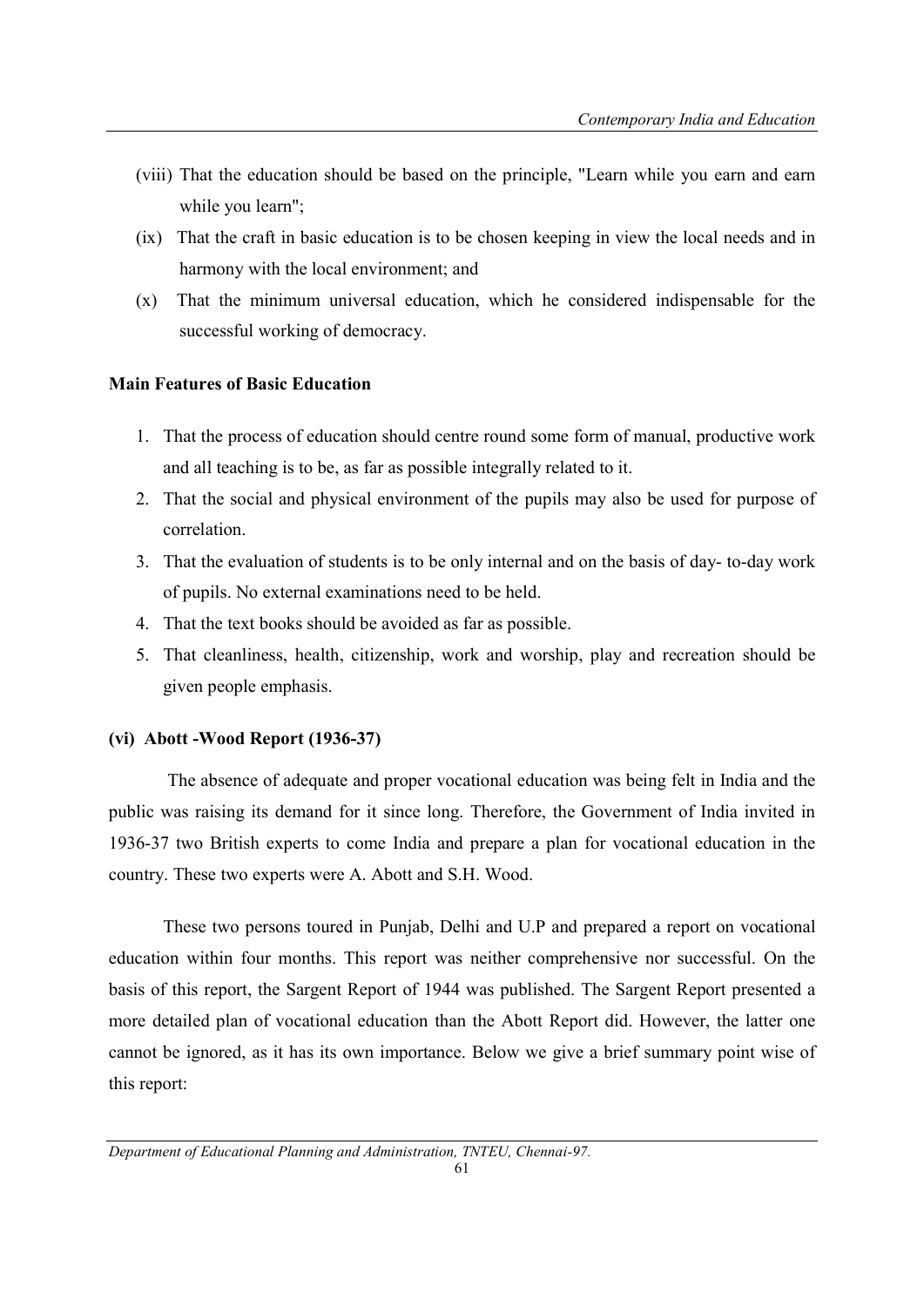- 1. Vocational education should be organized according to the needs of various vocational areas. No vocational area should be considered less important.
- 2. In the organization of vocational education the main regional vocations should be especially considered.
- 3. Vocational education should be considered at par with literary and science education and its standard should be raised.
- 4. Vocational education should be considered as complementary to other types of education.
- 5. For general and vocational education there should be separate schools, as the purpose of the two is different.
- 6. Skilful workers engaged in small industries should also be given proper vocational training.
- 7. In each province a Vocational Education Advisors' Council should be established for developing healthy relationship between vocational education and various vocations.
- 8. There should be two types of schools for vocational education. The first should be the junior vocational school and the second senior vocational school. In the junior school after class VIII there should be three years' course for vocational education. In the senior school, there should be two years' vocational educations after the class XI. The junior vocational school should be considered at par with a high school and the senior one should be at par with an intermediate college.
- 9. In certificate to be awarded after passing a vocational course, there should be a clear mention of the quality of work done by the candidate during the period of vocational training.
- 10. As far as possible, vocational school should be established near vocational centers.
- 11. Part-time classes should be opened for persons engaged in various vocations. The workers should be given training in vocational schools for 2-1/2 days per week and they should be given full wages for these 2-1/2 days. In part-time schools, provision should be made for training during day time.
- 12. The Government should open vocational institutions in big cities and big vocational centres.